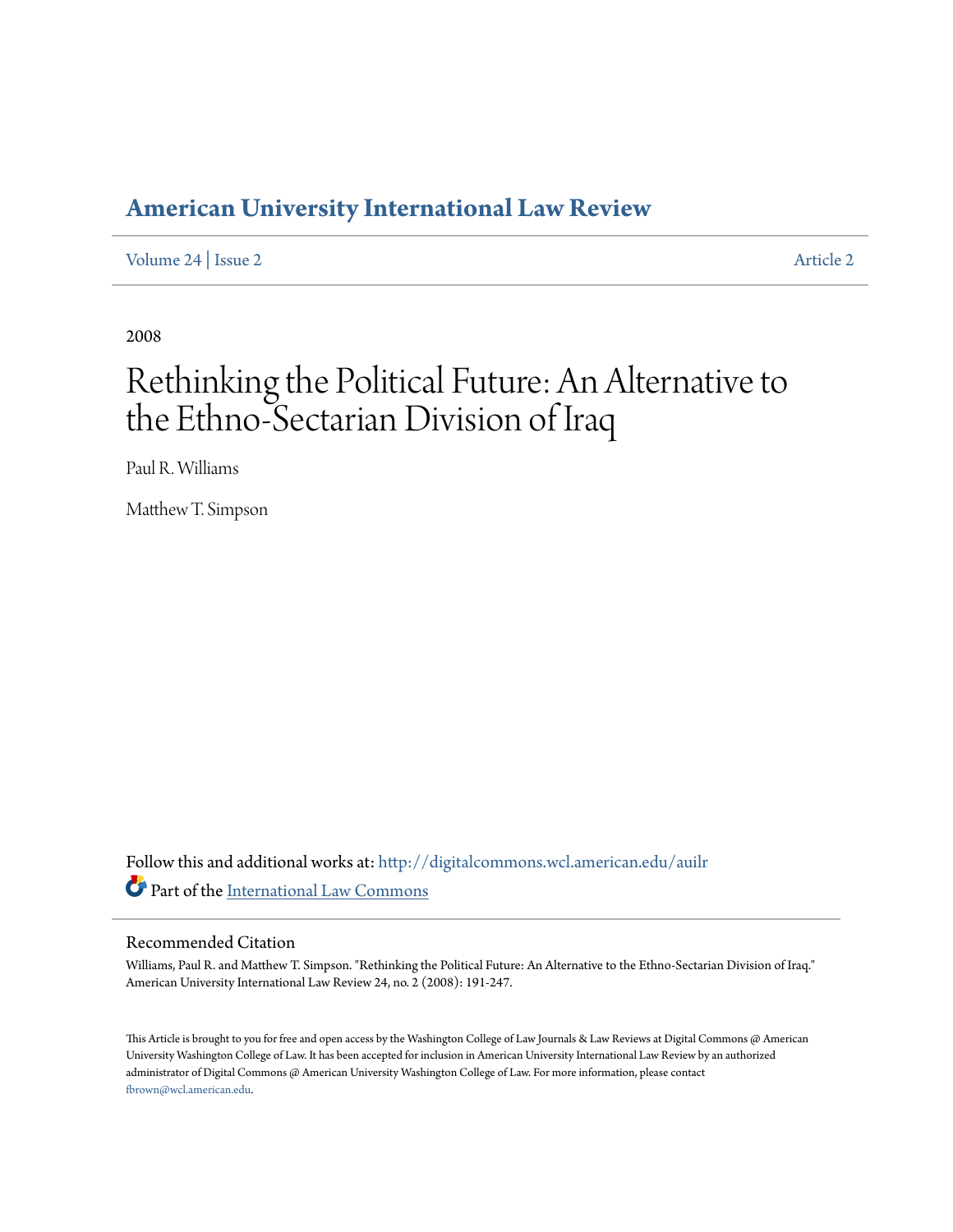## **RETHINKING THE POLITICAL FUTURE: AN ALTERNATIVE TO THE ETHNO-SECTARIAN DIVISION OF IRAQ**

## PAUL R. WILLIAMS[\\*](#page-1-0)

#### MATTHEW T. SIMPSON[\\*\\*](#page-1-1)

| II. CALLS FOR THE ETHNO-SECTARIAN DIVISION OF |  |
|-----------------------------------------------|--|
|                                               |  |
| III. THE CASE AGAINST THE ETHNO-SECTARIAN     |  |
|                                               |  |
| A. IRAQIS OPPOSE ETHNO-SECTARIAN DIVISION 201 |  |
|                                               |  |
|                                               |  |
|                                               |  |

<span id="page-1-0"></span> \* Dr. Paul Williams holds the Rebecca Grazier Professorship of Law and International Relations at American University, and is the Executive Director of the Public International Law & Policy Group. Dr. Williams has advised over two dozen states and governments in the negotiation of peace agreements and the drafting of post-conflict constitutions. In 2005 and again in 2007, Dr. Williams deployed to Baghdad to advise the Iraqi Parliament's Constitution Drafting Committee on the preparation of the new Iraqi constitution, and its subsequent amendment. Dr. Williams holds an A.B. from the University of California at Davis, a J.D. from Stanford Law School and a Ph.d. from Cambridge University.

<span id="page-1-1"></span> \*\* Matthew T. Simpson is an Associate at Weil, Gotshal & Manges, LLP, and is a Peace Fellow with the Public International Law & Policy Group ("PILPG"). Through PILPG, Mr. Simpson has advised high level Iraqi officials on the constitutional amendment process, and has worked extensively on both the Cyprus and Darfur conflicts. Mr. Simpson holds a J.D. from American University's Washington College of Law and an A.B. from Hobart College. He can be reached by email at matthewtsimpson@gmail.com. The authors wish to thank PILPG Research Associates Peter Chapman, Natasha Mikha, and Kelli Stephenson for the contributions to this piece. This Article also benefited greatly from the prior work of PILPG's Iraq project team. The opinions expressed herein are those of the authors and not of their organizations or clients.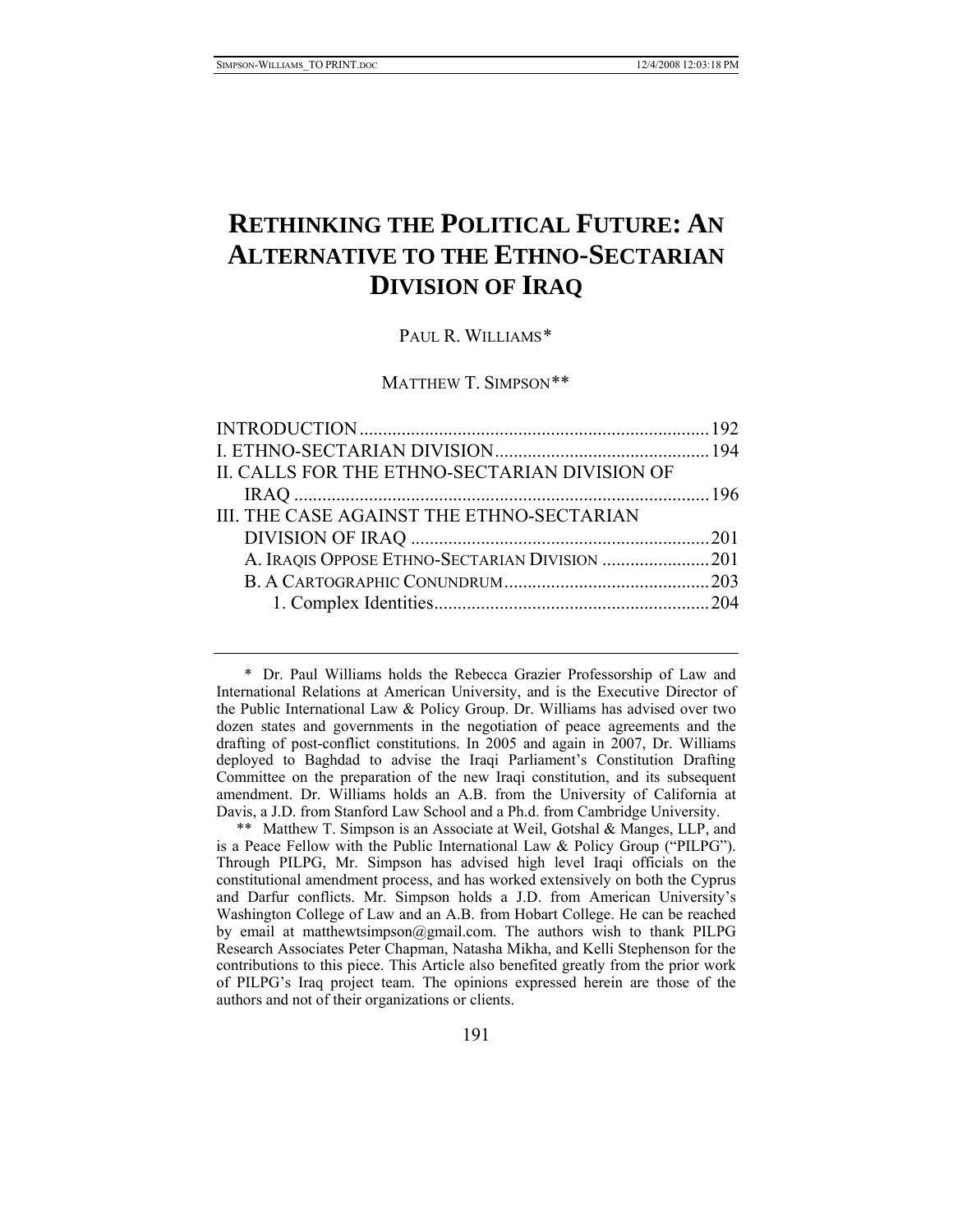<span id="page-2-0"></span>

| 192 | AM. U. INT'L L. REV.                                       | [24:191] |
|-----|------------------------------------------------------------|----------|
|     |                                                            |          |
|     |                                                            |          |
|     |                                                            |          |
|     | C. ETHNO-SECTARIAN DIVISION WILL NOT END THE               |          |
|     |                                                            |          |
|     | 1. Non-Ethno-Sectarian Motivated Violence 209              |          |
|     |                                                            |          |
|     |                                                            |          |
|     |                                                            |          |
|     |                                                            |          |
|     | 2. A Violation of International Humanitarian Law 218       |          |
|     | 3. Unrealistic Troop Requirements for Coalition Forces 219 |          |
|     | E. THE HISTORICAL FAILURE OF ETHNO-SECTARIAN DIVISION219   |          |
|     |                                                            |          |
|     | G. THE EMERGING PILLARS OF CONSENSUS BASED                 |          |
|     |                                                            |          |
|     | IV. THE ALTERNATIVE: MODERN MULTI-ETHNIC                   |          |
|     |                                                            |          |
|     | A. FEDERALIST STRUCTURE WITH 18 GOVERNORATES227            |          |
|     |                                                            |          |
|     | 1. Devolution of Power Only Where Appropriate231           |          |
|     |                                                            |          |
|     |                                                            |          |
|     |                                                            |          |
|     |                                                            |          |
|     | 1. Framework Legislation Delineating Governmental          |          |
|     |                                                            |          |
|     | 2. Coordination and Dispute Resolution Committees 241      |          |
|     |                                                            |          |
|     | 1. Commission to Protect the Rights of Regions and         |          |
|     |                                                            | 243      |
|     | 2. Commission for the Protection of Minority Rights and    |          |
|     |                                                            |          |
|     |                                                            |          |
|     |                                                            |          |

## INTRODUCTION

In the coming year, the political leadership in Iraq will need to make a final determination as to whether they are going to structure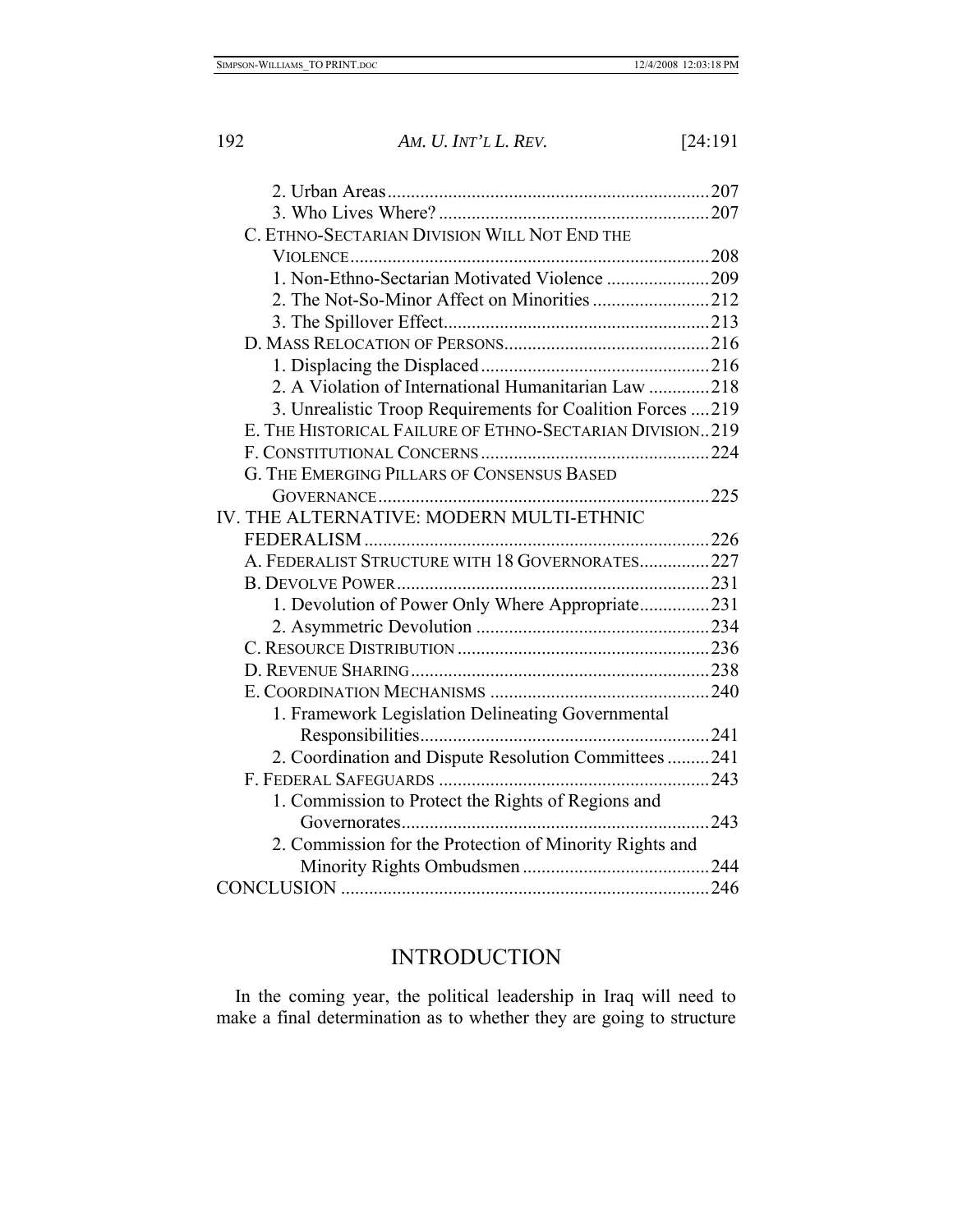the state of Iraq as a federal state with ethnically heterogeneous provinces, a loose federal state with ethnically defined provinces or regions, or whether they are going to divide the state into three new states based on ethno-sectarian lines.

A number of prominent American law makers and foreign policy shapers have strongly advocated for the soft, and sometimes hard, partition of Iraq—either through the creation of a loose federal structure based on ethno-sectarian lines, or through its outright partition.[1](#page-3-0) These commentators have prophesized that the ethno-sectarian division of Iraq "may soon be all we have left."<sup>[2](#page-3-1)</sup>

In fact, the ethno-sectarian division of Iraq is fraught with logistical infeasibilities and dangers that threaten to compound the issues facing the people of Iraq instead of solving them. The political solution rests not on a return to failed approaches of division and entrenched conflict, but rather on the construction of a viable modern federal state that promotes unity, political compromise, and consensus building.

To address the question of whether the future of Iraq rests with ethno-sectarian division or with multi-ethnic federalism, this Article first addresses the ideas behind ethno-sectarian division and describes the most prominent plans for the division of Iraq along ethno-sectarian lines. This Article then critiques such a division of Iraq by: (1) identifying the overwhelming lack of popular support for such a division; (2) exposing the practical and political difficulties of dividing a state as diverse and heterogeneous as Iraq; (3) discussing the likelihood that ethno-sectarian division will increase violent conflict; (4) highlighting the lessons of prior ethno-sectarian divisionist attempts; (5) noting insurmountable constitutional hurdles; and (6) setting out the significant signs of recent progress and cooperation in the Iraqi political framework.

<span id="page-3-0"></span> <sup>1.</sup> Joseph R. Biden, Jr., Op-Ed., *A Plan to Hold Iraq Together*, WASH. POST, Aug. 24, 2006, at A21.

<span id="page-3-1"></span> <sup>2.</sup> EDWARD P. JOSEPH & MICHAEL E. O'HANLON, BROOKINGS INST., ANALYSIS PAPER NO. 12: THE CASE FOR SOFT PARTITION IN IRAQ, 31 (2007), *available at* http://www.brookings.edu/~/media/Files/rc/papers/2007/06iraq\_ joseph/06iraq\_joseph.pdf (underlining the problems associated with a soft partition before admitting the options in Iraq are narrowing).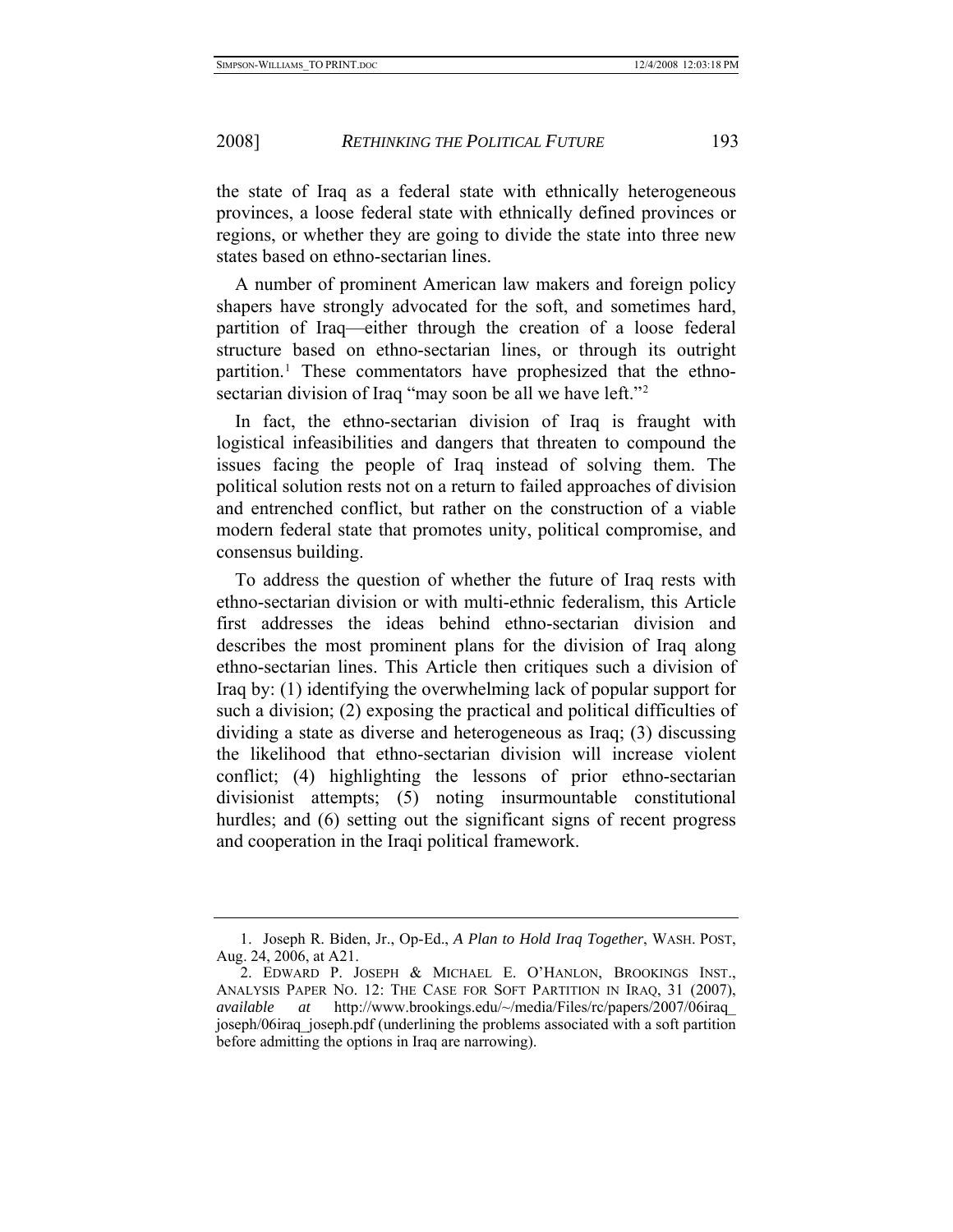<span id="page-4-0"></span>

Next, this Article sets forth a plan for an enhanced federal structure based on the existing Iraq Constitution and recent Iraqi laws. The proposal begins with the fundamental position that Iraq requires a federalist structure based upon an eighteen governorate model as set forth in the Constitution. With the sub-federal boundaries already drawn, Iraqis are in a position to devolve appropriate power to these entities in an asymmetric and gradual manner. With this power devolution, Iraq would benefit from the development of resource and revenue distribution systems to promote fair and equitable economic growth across the federation. Coordination mechanisms, such as framework legislation and dispute resolution committees, could be established to ensure that the transition to viable federalism occurs with minimal encumbrance. To respect the complex and diverse identities of Iraqis, the government must erect safeguards to protect the rights of sub-federal entities and Iraq's many minorities.

## I. ETHNO-SECTARIAN DIVISION

Ethno-sectarian division involves the partition or decentralization of a state along ethnic and/or sectarian lines[.3](#page-4-1) At the core of ethno-sectarian division argument is the so-called security dilemma.<sup>[4](#page-4-2)</sup> According to Professor Robert Jervis of Columbia University, the security dilemma exists when one community faces a distrustful "other" while at the same time its own defensive actions are viewed as antagonistic to the security of that other.<sup>[5](#page-4-3)</sup> Thus, when war begins,

<span id="page-4-1"></span> <sup>3.</sup> Great debate exists surrounding the definition and use of the terms "ethnicity" or "ethnic" and "sectarian." Some prefer the former, while others prefer the latter. From our vantage point, both appear to have valid arguments. To avoid this fray, we have intentionally chosen the term ethno-sectarian. Our intent is to use this term as broadly and inclusively as possible and to leave the nuances to those more versed in the subject. Therefore, for the purposes of this Article, the use of the term ethno-sectarian division refers to division of Iraq along primarily Sunni, Shi'a, and Kurdish lines.

<span id="page-4-2"></span><sup>4</sup>*. See* JOSEPH & O'HANLON, *supra* note 2, at 2 n.2 (explaining that the security dilemma is "[d]rawn from the realist school of international relations, ... [and] that in a state of anarchy, one state's defensive action makes everyone less secure.").

<span id="page-4-3"></span><sup>5</sup>*. See* Robert Jervis, *Cooperation Under the Security Dilemma*, 30 WORLD POLITICS 167, 169-70 (1978) (contemplating the difficulty in increasing personal, community, or national security without appearing threatening to other groups); *see also* Barry Posen, *The Security Dilemma and Ethnic Conflict*, SURVIVAL,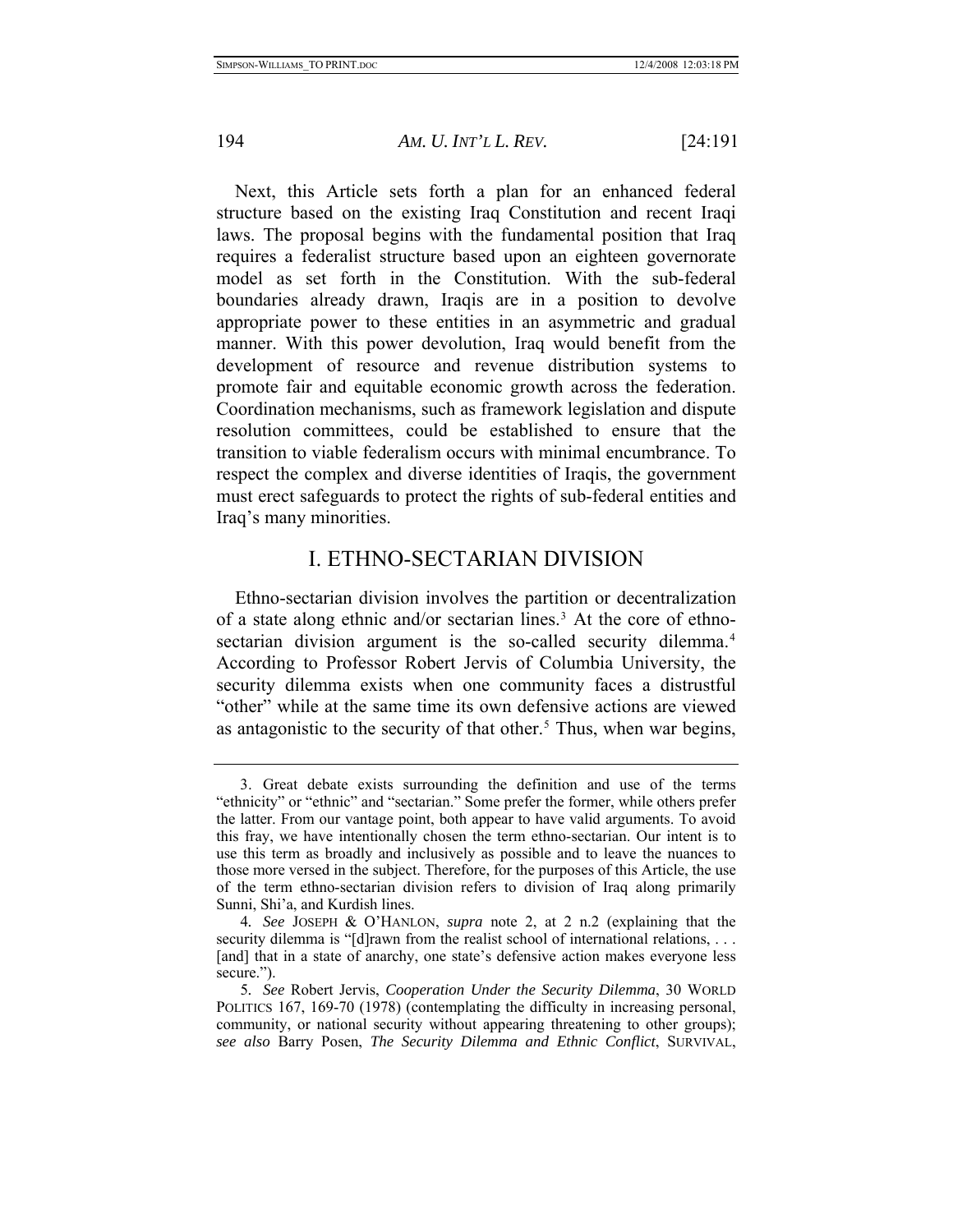mobilization of all members of one group is necessary, as other groups are likely to recognize those members as enemies.<sup>[6](#page-5-0)</sup> Once war mobilizes ethnic groups, "the war cannot end until the populations are separated into defensible, mostly homogenous regions."[7](#page-5-1) Those advocating for ethno-sectarian division believe that the restoration of civil politics cannot occur unless the groups are separated into defensible, ethnically-determined enclaves. They argue that that solution designed to avoid population transfers, such as powersharing or state re-building, are insufficient in and of themselves to resolve the security dilemma.<sup>[8](#page-5-2)</sup>

Chaim Kaufmann, a staunch proponent of ethno-sectarian partition, defines partition as a separation "jointly decided upon by the responsible powers: either agreed between the two sides (and not under pressure of imminent military victory by one side), or imposed on both sides by a stronger third party."[9](#page-5-3) Ethno-sectarian division may be accomplished either by partitioning a state into smaller ethnic based states, or through the creation of a loose federal or confederal structure based upon ethnically defined provinces.<sup>[10](#page-5-4)</sup> The general idea behind ethno-sectarian partition is that if ethno-sectarian groups

Spring 1993, at 27, 29 (suggesting that the security dilemma is intensified when the opponents belong to different ethnic groups).

<span id="page-5-0"></span> <sup>6.</sup> Nicholas Sambanis, *Partition as a Solution to Ethnic War: An Empirical Critique of the Theoretical Literature*, *in* LIVING TOGETHER AFTER ETHNIC KILLING: EXPLORING THE CHAIM KAUFMANN ARGUMENT 41, 42 (Roy Licklider & Mia Bloom eds., 2007) [hereinafter Sambanis, *Partition as a Solution to Ethnic War*] (citing Chaim Kaufmann, *Possible and Impossible Solutions to Ethnic Civil Wars*, INT'L SECURITY, Spring 1996, at 136, 150 [hereinafter Kaufmann, *Possible and Impossible Solutions*]) (summarizing and analyzing Chaim Kaufmann's hypotheses about ethnic interaction during war times and the security dilemma).

 <sup>7.</sup> Kaufmann, *Possible and Impossible Solutions*, *supra* note 6, at 150.

 <sup>8.</sup> Sambanis, *Partition as a Solution to Ethnic War*, *supra* note 6, at 42.

<span id="page-5-3"></span><span id="page-5-2"></span><span id="page-5-1"></span> <sup>9.</sup> Chaim D. Kaufmann, *When All Else Fails: Ethnic Population Transfers and Partitions in the Twentieth Century*, INT'L SECURITY, Fall 1998, at 120, 125 n.12.

<span id="page-5-4"></span> <sup>10.</sup> Nicole B. Herther-Spiro, Comment, *Can Ethnic Federalism Prevent "Recourse to Rebellion?" A Comparative Analysis of the Ethiopian and Iraqi Constitutional Structures*, 21 EMORY INT'L L. REV. 321, 330 (2007) (proposing that ethno-sectarian divisions as the basis for political units stems from the desire to group already cohesive community units together to increase the chances of creating a functioning governmental unit).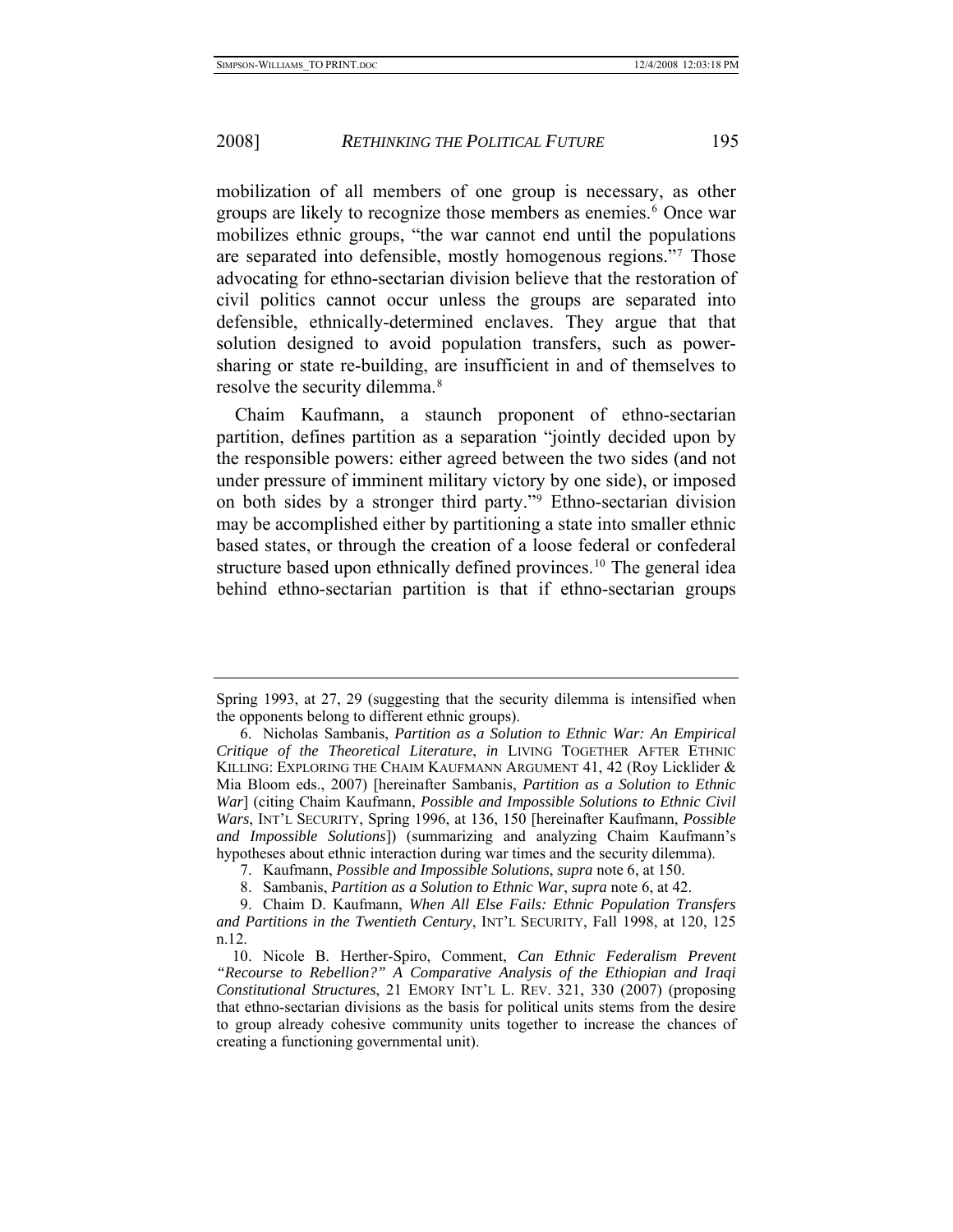<span id="page-6-0"></span>

cannot live together in a heterogeneous state, then it is better to form multiple homogeneous states or provinces.<sup>[11](#page-6-1)</sup>

## II. CALLS FOR THE ETHNO-SECTARIAN DIVISION OF IRAQ

Those calling for the ethno-sectarian division of Iraq are the dominant voice in the current discourse surrounding the political future of Iraq.[12](#page-6-2) Their argument begins with the belief that "Iraq is deeply divided along ethnic and sectarian lines."<sup>[13](#page-6-3)</sup> For them, Iraq has three separate and distinct ethno-sectarian communities, namely Sunni, Shi'a, and Kurd.<sup>[14](#page-6-4)</sup> In analyzing this position, Toby Dodge, a Senior Fellow for the Middle East at the International Institute for Strategic Studies, describes their rationale as follows:

[t]hese communities, it is claimed, are largely geographically homogenous and mutually hostile. They have been locked in an artificial, Sunni-dominated state for eighty-five years. This analysis leads its promoters to view the post-Saddam civil war as tragic but largely unavoidable. This approach asserts that Iraqi politics has always been and will continue to be animated by deeply held communal antipathies; the civil war is simply an outcome of this. From this perspective, there can only be one policy option: the situation will be stabilized by dividing the country into three smaller, ethnically purer and more manageable units.<sup>[15](#page-6-5)</sup>

<span id="page-6-1"></span> <sup>11.</sup> DONALD L. HOROWITZ, ETHNIC GROUPS IN CONFLICT 588 (2d ed., 2000); *see also* AREND LIJPHART, DEMOCRACY IN PLURAL SOCIETIES 44-47 (1977).

<span id="page-6-2"></span><sup>12</sup>*. See, e.g.*, JOSEPH & O'HANLON, *supra* note 2; Leslie H. Gelb, Op-Ed., *Divide Iraq into Three States*, INT'L HERALD TRIB., Nov. 26, 2003, at 8; Peter W. Galbraith, *How to Get Out of Iraq*, N.Y. REV. BOOKS, May 13, 2004, at 42 [hereinafter Galbraith, *How to Get Out of Iraq*].

<span id="page-6-3"></span> <sup>13.</sup> DAVID L. PHILLIPS, LOSING IRAQ: INSIDE THE POST-WAR RECONSTRUCTION FIASCO 237 (Westview Press 2005).

<span id="page-6-4"></span><sup>14</sup>*. See id.*; Gelb, *supra* note 12, at 8 (implying that the fact that the three ethnic groups do not already exist as one country is a matter of historical accident); Galbraith, *How to Get Out of Iraq*, *supra* note 12, at 45 (describing the varying desires of the three predominant ethnic groups).

<span id="page-6-5"></span> <sup>15.</sup> Toby Dodge, *State Collapse and the Rise of Identity Politics*, *in* IRAQ: PREVENTING A NEW GENERATION OF CONFLICT 23, 25 (Markus E. Bouillon, David M. Malone & Ben Roswell eds., 2007) [hereinafter Dodge, *State Collapse*].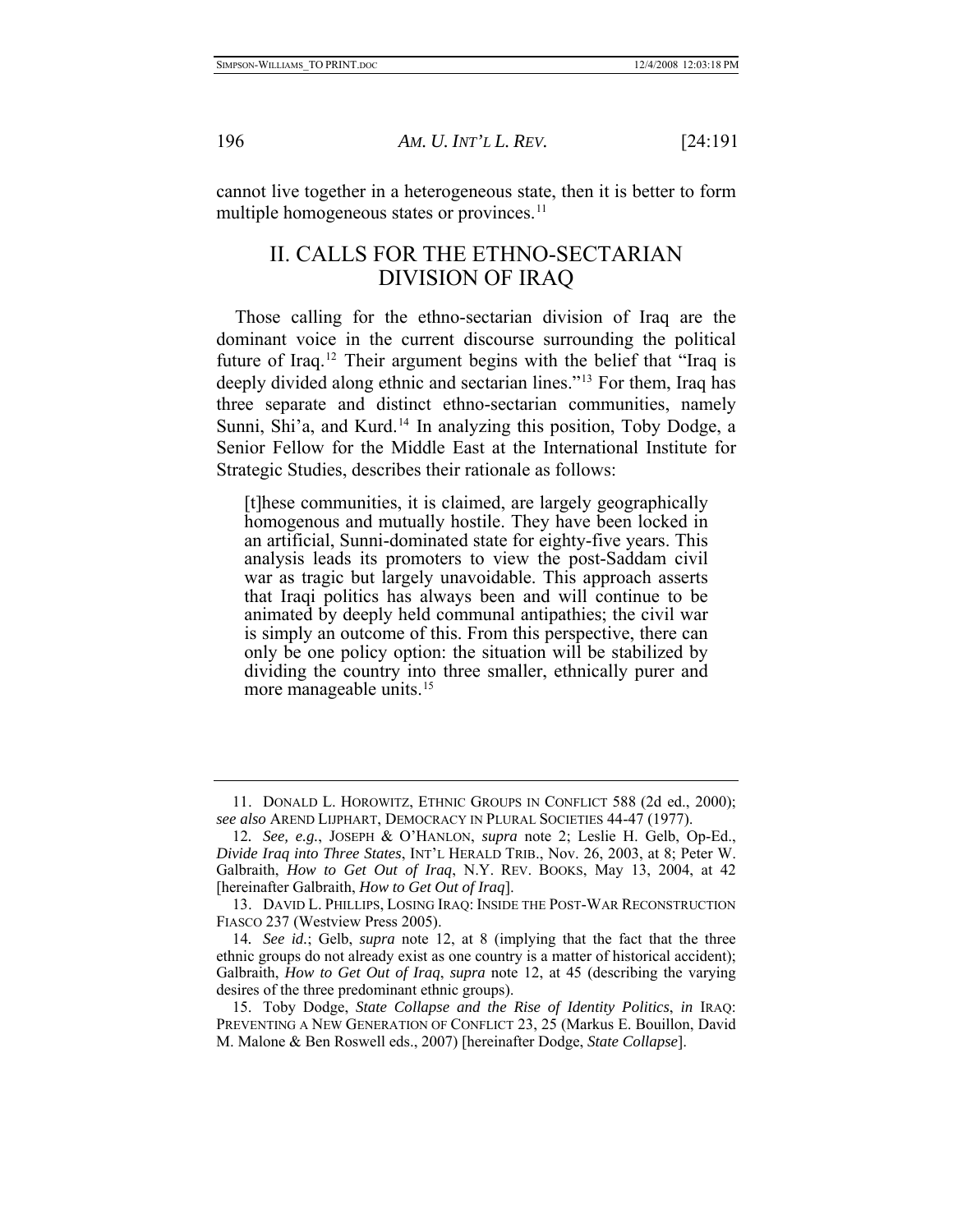It is only upon the nature of the smaller, ethnically purer and more manageable units that those arguing for ethno-sectarian division differ. Generally speaking, ethno-partitionists call for the creation of highly autonomous or independent units, which exercise the powers of self-government,<sup>[16](#page-7-0)</sup> while ethno-federalists advocate for a federal structure built upon ethnically based regions with an overlay of a central government with limited power and authority[.17](#page-7-1)

A number of prominent commentators have called for the ethno-sectarian division of Iraq,<sup>[18](#page-7-2)</sup> and at least two detailed, published plans for the ethno-sectarian division of Iraq have been put forward. Common to both these plans is an explicit deviation from the present political structure as set forth in the Iraqi Constitution.

At the forefront of the debate is the Biden-Gelb Plan. In the spring of 2006, U.S. Senator Joseph R. Biden Jr. and President Emeritus of the Council on Foreign Relations Leslie H. Gelb co-authored a plan aimed at resolving the increasing violence and hardening political stalemate in Iraq by shaping an Iraqi federal structure along ethno-sectarian lines.<sup>[19](#page-7-3)</sup>

<span id="page-7-0"></span><sup>16</sup>*. See, e.g.*, Gelb, *supra* note 12, at 8 ("The only viable strategy, then, may be to . . . move in stages toward a three-state solution: Kurds in the north, Sunnis in the center and Shiites in the south.").

<span id="page-7-1"></span><sup>17</sup>*. See, e.g.*, Joseph R. Biden Jr. & Leslie H. Gelb, Op-Ed., *Unity Through Autonomy in Iraq*, N.Y. TIMES, May 1, 2006, at A19 (advocating the division of Iraq into three autonomous regions with responsibility for domestic law, administration, and security while the central government retains control over defense of its borders, foreign affairs, and revenue from oil).

<span id="page-7-2"></span><sup>18</sup>*. See, e.g.*, Alexander B. Downes, *More Borders, Less Conflict? Partition as a Solution to Ethnic Civil Wars*, 27 SAIS REV. 49, 58-59 (2006) (characterizing a partitioning of Iraq into three regions as inevitable); Peter W. Galbraith, Op-Ed., *Our Corner of Iraq*, N.Y. TIMES, July 25, 2006, at A19 [hereinafter Galbraith, *Our Corner*] (advocating the creation of Sunni and Shi'a regions in Iraq and the withdrawal of U.S. troops except a small force that could be left behind in Kurdistan to prevent al-Qaeda's surge in power in Iraq); Simon Jenkins, Op-Ed., *The Fantasy is Over, We Must Partition Iraq and Get Out Now*, SUNDAY TIMES (LONDON), May 21, 2006, at 16 (advocating the governorates' unification into Sunni and Shi'a regions under Chapter 5 of the Iraq Constitution); Catherine Larkin, *Talabani Supports Proposal to Divide Iraq into Three Regions*, BLOOMBERG, Oct. 7, 2007, http://www.bloomberg.com/apps/news?pid =newsarchive&sid=aYraIgKc\_A50 (noting that Iraqi President Jalal Talabani supported Biden's plan for federalism in Iraq).

<span id="page-7-3"></span><sup>19</sup>*. See* JOSEPH R. BIDEN JR., IRAQ: A WAY FORWARD (2006), *available at* http://americancentristparty.net/PDF/planforiraq.pdf (summarizing the Biden-Gelb plan).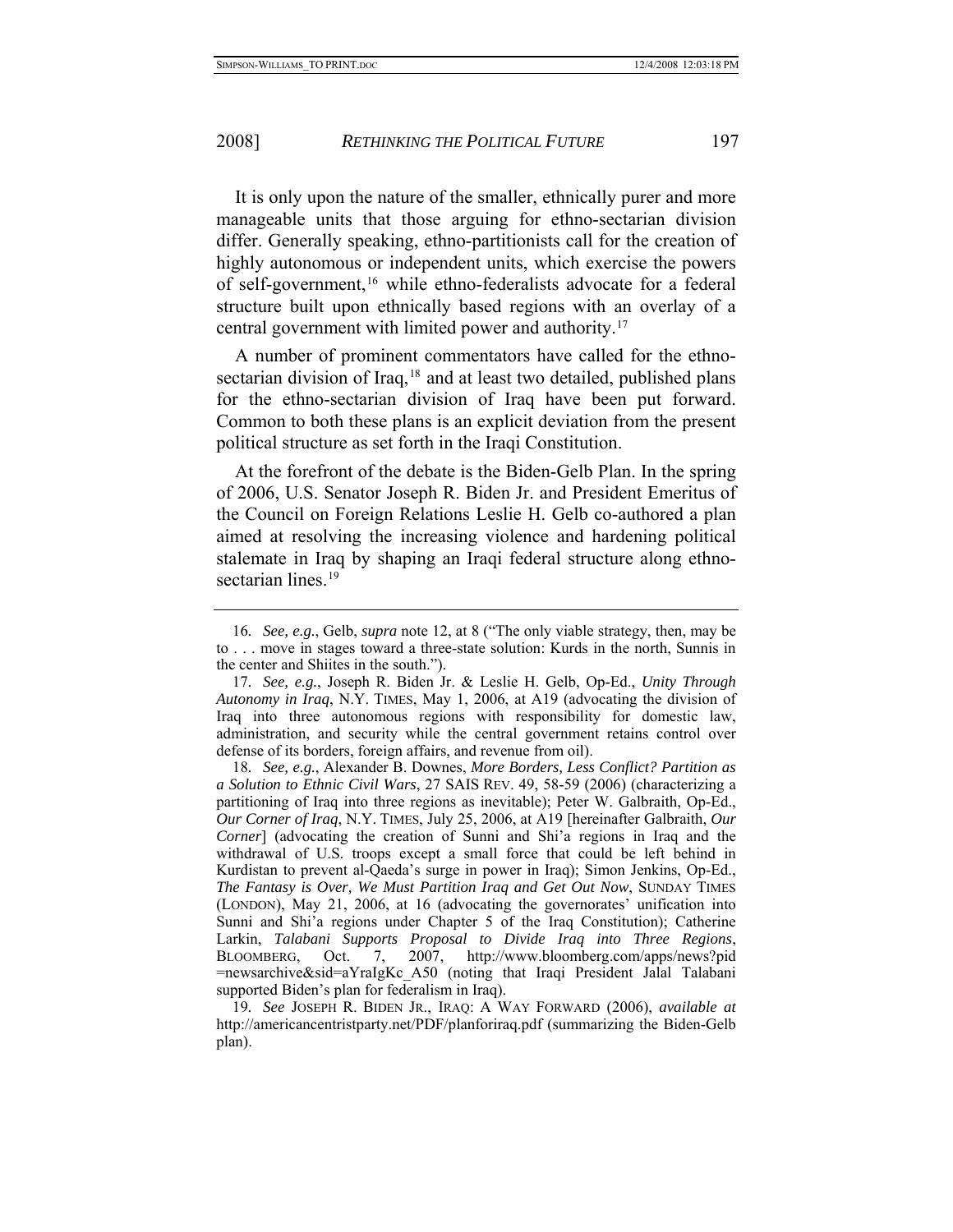The core of the Biden-Gelb plan is to replace the current governorate system with three distinct ethno-sectarian regions—one Sunni, one Shi'a and one Kurdish<sup>[20](#page-8-0)</sup>—and create a mechanism to share Iraqi oil proceeds among the three regions.<sup>[21](#page-8-1)</sup> The plan further calls for the United States, in conjunction with the United Nations, to convene an international conference to engage Iraq's neighbors<sup>[22](#page-8-2)</sup> and for a framework for reducing U.S. forces in the region.<sup>[23](#page-8-3)</sup> Lastly, the plan envisions the allocation of additional funds to assist in reconstruction and to establish a jobs program to offer Iraqi youth an alternative to the militias that remain prevalent in Iraq.<sup>[24](#page-8-4)</sup>

In June 2007, using the Biden-Gelb plan as his template, Senator Biden, in conjunction with Senators Brownback, Boxer, Smith, Nelson, and Hutchison, sponsored a bi-partisan resolution supporting a political settlement among Iraq's "major factions."[25](#page-8-5) The resolution passed the Senate on September 26, 2007 with seventy-five votes in support.<sup>26</sup> Representative Gallegly sponsored an identical resolution in the House of Representatives.[27](#page-8-7) Biden's colleague and co-sponsor of the Senate bill, Senator Sam Brownback, clarified that the "major factions" referenced in the bill were the three "main ethno-sectarian groups" of Iraq: the Shi'a, the Kurds, and the Sunnis.[28](#page-8-8) According to

<span id="page-8-0"></span><sup>20</sup>*. Id.* at 2 (stating that the plan seeks to "[p]ut the central government in charge of truly common interests: border defense, foreign policy, oil production and revenues [and] [f]orm regional governments . . . responsible for administering their own regions").

<span id="page-8-1"></span><sup>21</sup>*. See id.* (recommending that U.S. policymakers push to for an "agreement for the federal solution from the Sunni Arabs by guaranteeing them 20 percent of all present and future oil revenues - an amount roughly proportional to their size which would make their region economically viable").

<span id="page-8-2"></span><sup>22</sup>*. See id.* (suggesting that the U.S. should work to have Iraq's neighbors "pledge to support Iraq's power sharing agreement and respect Iraq's borders").

<span id="page-8-3"></span><sup>23</sup>*. See id.* (positing the need for only a residual force of as few as 20,000 in a very short time-frame).

<sup>24</sup>*. See id.*

<span id="page-8-5"></span><span id="page-8-4"></span> <sup>25.</sup> S. Con. Res. 37, 110th Cong. (2007) (advocating for a federal structure to implement a political settlement). Representative Gallegly sponsored an identical resolution in the House of Representatives. H.R. Res. 688, 110th Cong. (2007).

<sup>26</sup>*. See* 153 CONG. REC. S12093, 12095 (2007) (roll call vote no. 348).

 <sup>27.</sup> H.R. Res. 688, 110th Cong. (2007).

<span id="page-8-8"></span><span id="page-8-7"></span><span id="page-8-6"></span> <sup>28.</sup> Reidar Visser, *The U.S. Senate Votes to Partition Iraq, Softly*, HIST. POL. IMAGINING, Sept. 27, 2007, http://historiae.org/biden.asp [hereinafter Visser, *The U.S. Senate Votes*].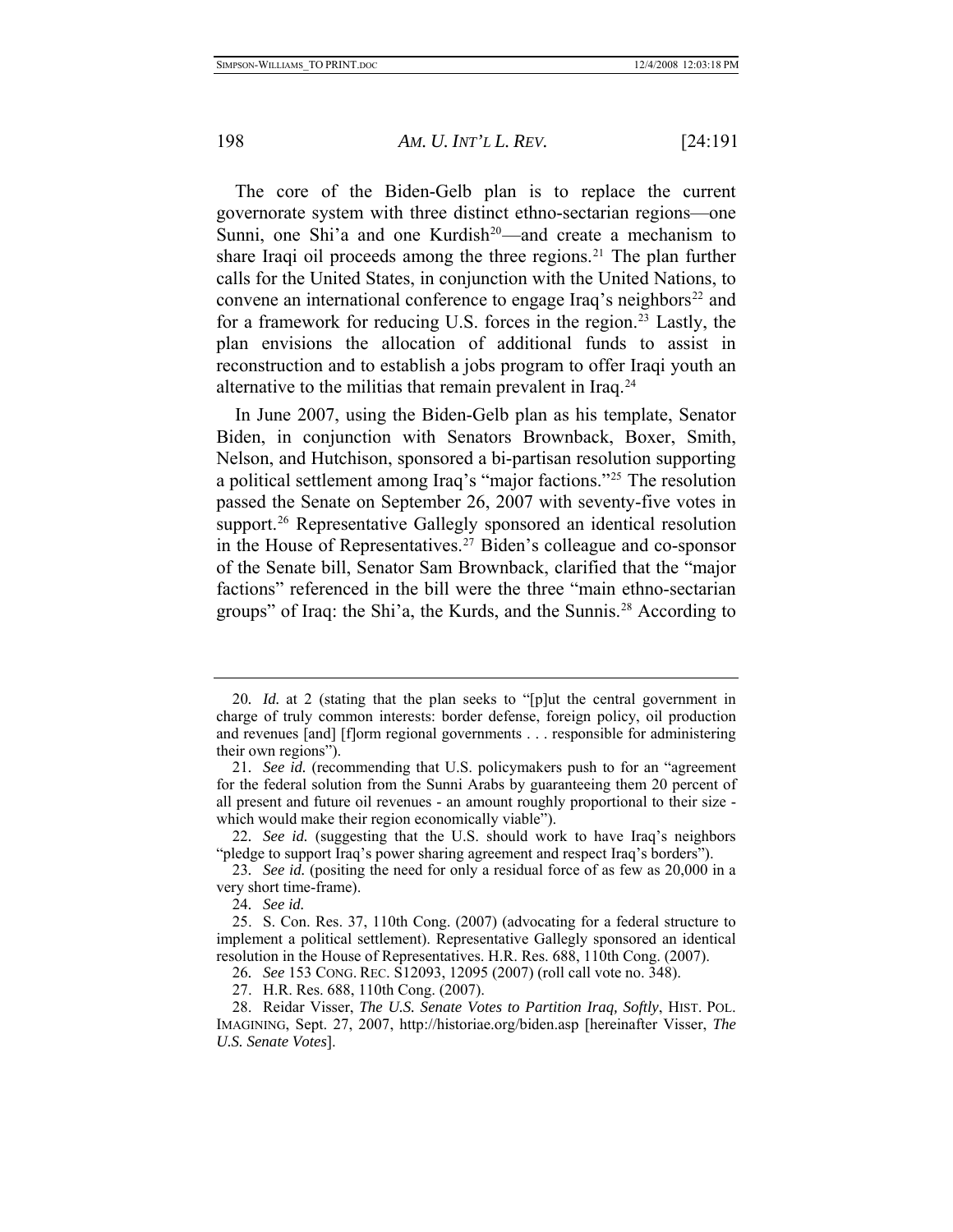Biden and Gelb, such a division, "may be the only way to prevent a violent partition . . . and preserve a unified Iraq."[29](#page-9-0)

Brookings Institute scholars Edward Joseph and Michael O'Hanlon developed a second prominent ethno-sectarian divisionist plan for Iraq (the "Brookings Plan"). The Brookings Plan, authored in the summer of 2007, sets out the means for implementing a so-called soft ethno-sectarian-based partition.<sup>[30](#page-9-1)</sup> The Brookings Plan argues that soft ethno-sectarian partition is the lesser of a number of possible evils, $31$  and points to increased ethno-sectarian killings, political choices, and population movements into homogenous communities as an indication that Iraqis are leaning more towards separation than ever before.<sup>[32](#page-9-3)</sup> Even though most Iraqis today still do not favor soft partition,<sup>[33](#page-9-4)</sup> the Brookings Plan argues, indicators of Shi'a support for soft partition, along with the on-going sectarian civil war, mean that ethno-sectarian partition may soon become "the best option available for Iraq.["34](#page-9-5)

A central element of the Brookings Plan is facilitating the voluntary relocation of populations.<sup>[35](#page-9-6)</sup> The plan proposes dividing the country into Shi'a, Sunni, and Kurdish regions, none of which would be ethnically pure, but would be defined by natural geographic boundaries as much as possible.<sup>[36](#page-9-7)</sup> The plan advocates dividing major cities like Baghdad and Mosul along natural boundaries, but with the goal of minimizing population transfers.<sup>[37](#page-9-8)</sup> Under the Brookings Plan, the ethno-sectarian division could provide equal distribution of

 <sup>29.</sup> BIDEN, *supra* note 19, at 3.

<span id="page-9-1"></span><span id="page-9-0"></span><sup>30</sup>*. See generally* JOSEPH & O'HANLON, *supra* note 2 (differentiating between soft partition of the type proposed in the Biden-Gelb plan and hard partition, involving outright division of Iraq).

<span id="page-9-2"></span><sup>31</sup>*. See id.* at 1 (admitting that while partition might not be ideal, the truths observed on the ground begin to make partition look like a plausible alternative).

<span id="page-9-3"></span><sup>32</sup>*. See id.* at 1-3 (describing instances of Iraqis disapproving of rational alternatives to partition, thus creating the inference that Iraq's citizens are accepting the idea of separation).

<sup>33</sup>*. Id.* at 2.

<sup>34</sup>*. Id.* at 13.

<span id="page-9-6"></span><span id="page-9-5"></span><span id="page-9-4"></span><sup>35</sup>*. See id.* at 15 (implying that numerous people feel unsafe but may need help to move).

<span id="page-9-7"></span><sup>36</sup>*. See id.* at 15-16 (explaining that the number of inter-sectarian marriages alone precludes any possibility of ethnically homogenous regions).

<span id="page-9-8"></span><sup>37</sup>*. See id.* at 16 (asserting that the Tigris River embodies a useful demarcation of different ethnic zones).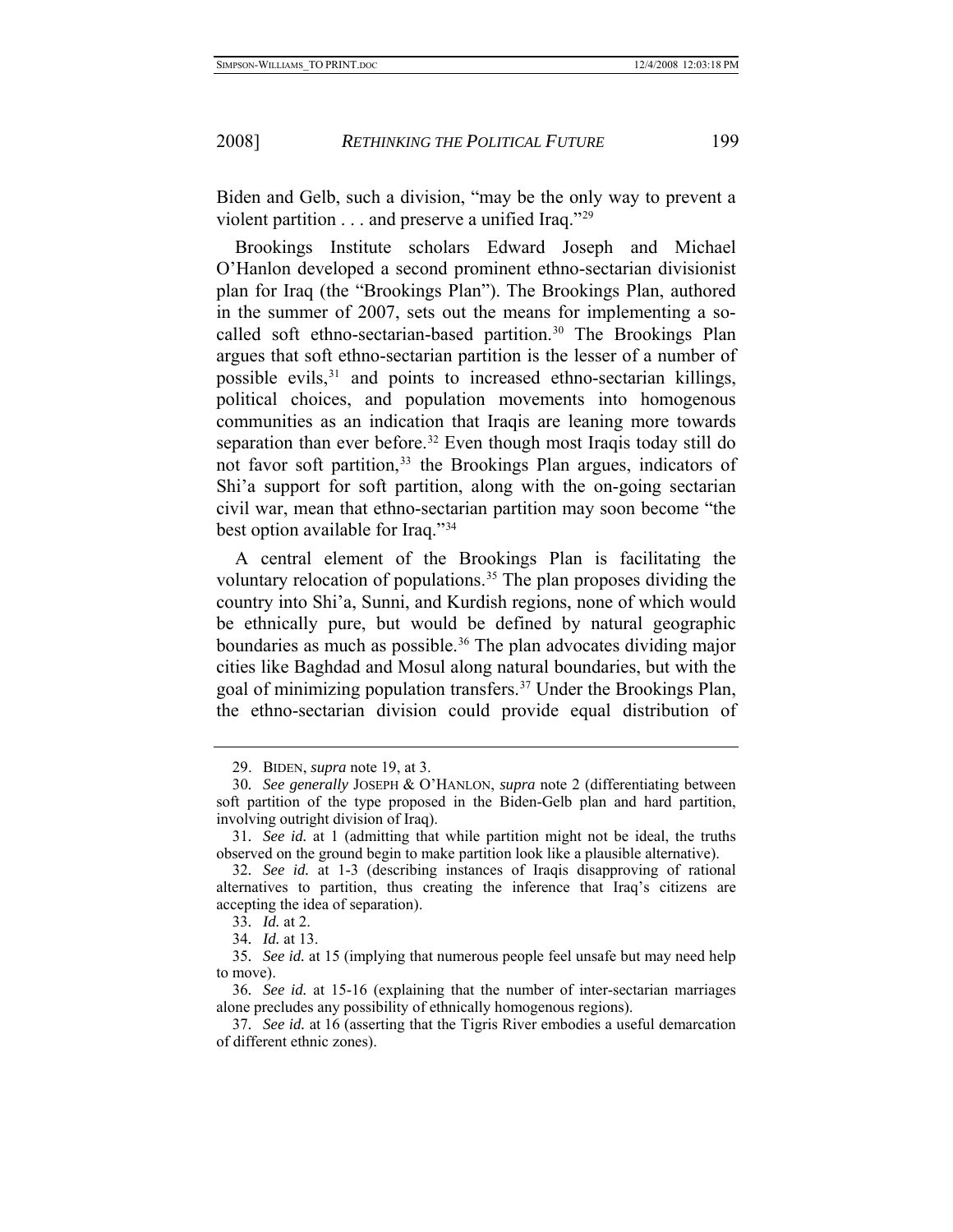country's oil wealth, compensation and assistance to all persons chosing to relocate and protection for minorities in the new regions.<sup>[38](#page-10-0)</sup>

In addition to the two plans above, several organizations have advocated for the ethno-sectarian based "hard partition" of Iraq into three independent states. In 2006, a number of prominent commentators predicted that such partition was likely inevitable.<sup>39</sup> Highlighting the Kurdish threat to secede, $40$  they claimed the de facto partition that allegedly already existed provided an irreversible inertia towards hard partition along ethno-sectarian lines.<sup>[41](#page-10-3)</sup> In the summer of 2007, the Washington D.C. based think tank *Fund for Peace* issued a report considering the merits of a hard partition of Iraq.[42](#page-10-4) The report called for the creation of three independent political states based on ethno-sectarian lines along with the creation of a new political order modeled loosely after the European Union.<sup>[43](#page-10-5)</sup>

<sup>38</sup>*. Id.* at 17.

<span id="page-10-1"></span><span id="page-10-0"></span><sup>39</sup>*. See* Patrick Cockburn, *Sectarian Break-Up of Iraq is Now Inevitable, Admit Officials*, THE INDEPENDENT, July 24, 2006, at 18 (reporting that members of Shi'a, Sunni, and Kurdish parties were examining the possibility of dividing Iraq along ethnic lines); Kelley Beaucar Vlahos, *Burdensome Weight of Unity Could Force Iraq Break-Up*, FOXNEWS.COM, Sept. 20, 2006, http://www.foxnews.com/ story/0,2933,214820,00.html (relating that Abdel Aziz Hakim, a prominent Shiite politician, called for the formation of a Shiite region in southern Iraq similar to Kurdistan in northern Iraq).

<span id="page-10-2"></span><sup>40</sup>*. See, e.g.*, Yahya Barsanji, *Kurdish Leader Threatens Iraq Secession*, ASSOCIATED PRESS, Sept. 3, 2006, *available at* www.institutkurde.org/en/info/ 1157362753.html (reporting that the "leader of the Kurdish region in northern Iraq threatened secession Sunday as a dispute over flying the Iraqi flag intensified"); Steve Negus, *Iraq's Kurds Threaten Secession Over Oil Rights*, FIN. TIMES, Sept. 29, 2006, at 7 (noting that the Kurdish Prime Minister asserted that "[i]f Baghdad ministers refuse to abide by that constitution, the people of Kurdistan reserve the right to reconsider our choice" to participate in Iraq's voluntary union).

<span id="page-10-3"></span><sup>41</sup>*. See, e.g.*, Vlahos, *supra* note 39 (noting that Tony Sullivan, director of Near East Support Services, a defense consulting firm, asserted that "[t]he partitioning is already in progress in Iraq . . . . What is happening in Iraq, I think, is a movement into . . . civil war or partitioning").

<span id="page-10-4"></span><sup>42</sup>*. See generally* PAULINE H. BAKER, THE FUND FOR PEACE, A WAY OUT: THE UNION OF IRAQI STATES (2007), http://www.fundforpeace.org/web/images/pdf/ Iraq-report07full.pdf (attempting to provide systematic analysis of the progress or lack of progress by using various metrics to measure progress).

<span id="page-10-5"></span><sup>43</sup>*. See id.* at 6 (discussing the possibility of a relationship among three independent Iraqi states with economic, but not political ties).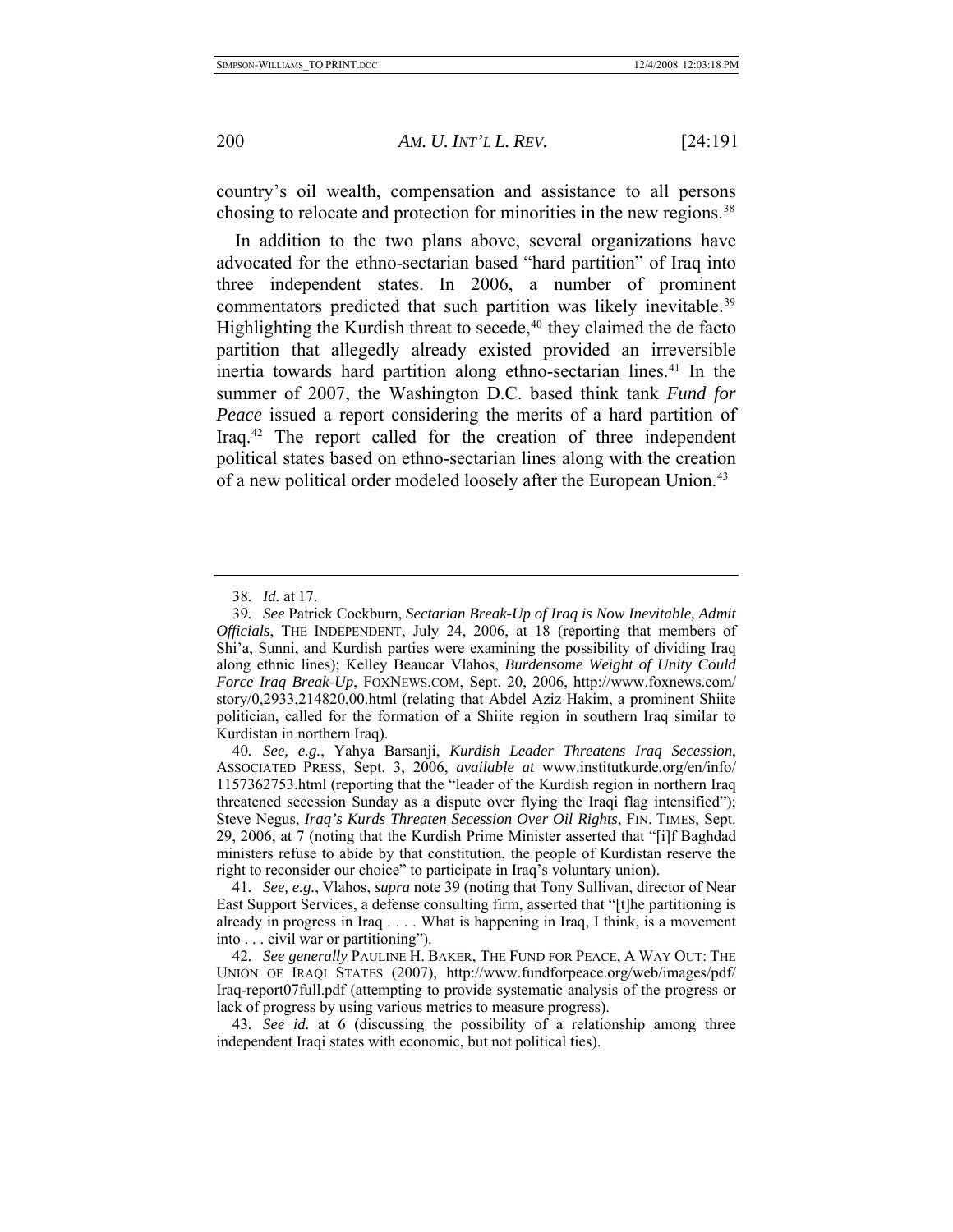<span id="page-11-0"></span>

## III. THE CASE AGAINST THE ETHNO-SECTARIAN DIVISION OF IRAQ

The common theme among the above cited proposals is the division of Iraq along ethno-sectarian lines. Ultimately, regardless of the mechanism or method by which it is achieved, the ethnosectarian division of Iraq is not the best way forward for Iraqis or the international community.

In the following analysis, this Article sets out a series of critiques of the ethno-sectarian division of Iraq. First, and perhaps foremost, Iraqis oppose the ethno-sectarian division of their country. Next, any attempt to divide the diverse and heterogeneous modern day Iraq will result in a cartographic conundrum, as neat ethno-sectarian lines are nearly impossible to draw. Further, the ethno-sectarian division of Iraq will not end the violence. The prevalence of inter-sectarian and non-sectarian based violence, the disintegration of the Iraqi central government, the alienation and isolation of Iraqi minorities, and the likelihood of opportunistic or defensive neighbors all suggest the violence in Iraq will continue. Iraq's diversity would also necessitate the forced relocation of thousands of Iraqis that will only compound the on-going displacement. Historically, the ethno-sectarian division of states has been a failure. In light of the diversity of the proposed regions, a constitutionally valid formation of three ethno-sectarian regions is highly unlikely. Finally, given the successful efforts of the Iraqi parliament to adopt key pieces of legislation in February 2008[,44](#page-11-1) the ethno-sectarian division of Iraq would fail to capitalize on the emerging political cooperation.

## A. IRAQIS OPPOSE ETHNO-SECTARIAN DIVISION

As violence raged in the summer of 2006, seventy-eight percent of Iraqis opposed the division of Iraq along ethno-sectarian lines.[45](#page-11-2)

<span id="page-11-1"></span><sup>44</sup>*. See, e.g.*, Alissa J. Rubin, *Ending Impasse, Iraq Parliament Backs Measurers*, N.Y. TIMES, Feb. 14, 2008, at A1 (noting that Iraqi politicians passed "three far reaching measures . . . .").

<span id="page-11-2"></span> <sup>45.</sup> JOSEPH & O'HANLON, *supra* note 2, at 8 n.34 (noting that an International Republican Institute poll conducted in July 2006 "reported [seventy-eight] percent of respondents disagreeing with the suggestion that Iraqis should be segregated according to religion or sect").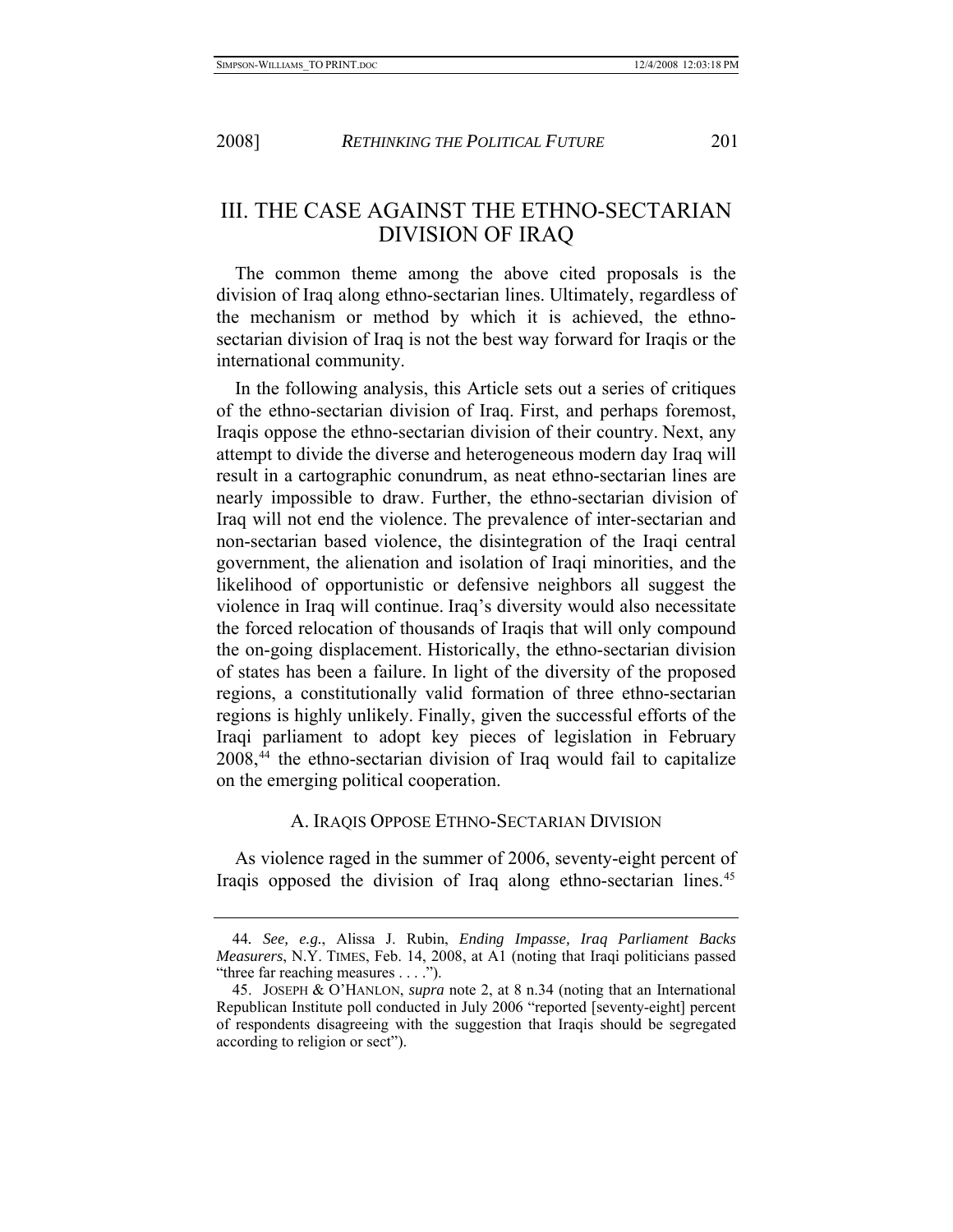More recent polling shows that one in six Iraqis believe forcible separation of people along ethno-sectarian lines had occurred in their area[,46](#page-12-0) and ninety-eight percent of Iraqis polled saw this division as "a bad thing for Iraq."<sup>[47](#page-12-1)</sup>

Following the passage of Biden's resolution in the U.S. Senate, Iraqis voiced near-unanimous opposition. Iraq's parliamentary political blocs issued a joint statement criticizing the ethno-sectarian division as "a threat to Iraq sovereignty and unity . . . based on an incorrect reading and unrealistic estimations of the history, present and future of Iraq."[48](#page-12-2) Individual Iraqi leaders also condemned the resolution, including Iraqi Vice President Tariq al-Hashimi, who stressed that, "the Iraqi people, government, constitutional institutions, and civil society organizations" had rejected the ethno-sectarian division plan.<sup>[49](#page-12-3)</sup> Iraqi President Nouri al-Maliki also reportedly called the Biden-Gelb plan a "catastrophe."[50](#page-12-4) Further, Sharwan al-Wa'ili, Iraqi Minister of State for National Security,

<span id="page-12-0"></span> <sup>46.</sup> ABC NEWS/BBC/NHK POLL, SECURITY GAINS REVERSE IRAQ'S SPIRAL THOUGH SERIOUS PROBLEMS REMAIN 40 (2008), http://abcnews.go.com/images/ PollingUnit/1060a1IRaqWhereThingsStand.pdf [hereinafter 2008 POLL].

<span id="page-12-1"></span> <sup>47.</sup> ABC NEWS/BBC/NHK POLL, IRAQIS' OWN SURGE ASSESSMENT: FEW SEE SECURITY GAINS (2007), http://www.abcnews.go.com/images/US/1043a1Iraq WhereThingsStand.pdf [hereinafter 2007 POLL] (reporting that "separation is enormously unpopular: ninety-eight percent [of Iraqis], with agreement across ethnic and sectarian lines, oppose it.").

<span id="page-12-2"></span> <sup>48.</sup> Stephen Zunes, *Support for Iraq Partition: Cynical and Dangerous*, FOREIGN POLICY IN FOCUS, Oct. 12, 2007, <http://www.fpif.org/fpiftxt/4639>; *see also* Ned Parker & Raheem Salman, *A Divided Iraq Unites Against Partition Plan*, L.A. TIMES, Oct. 1, 2007, at A4 (describing the Iraqi politicians reaction to the Senate resolution as a "rare show of unity," but one in which they uniformly "skewered" the proposition); *Iraqi TV Channels Carry Reactions to US Senate Resolution*, BBC MONITORING MIDDLE EAST – POLITICAL, Oct. 10, 2007 (stressing the possibility of a law to ban all possibility of a split of Iraq into multiple entities).

<span id="page-12-3"></span><sup>49</sup>*. Iraqi TV Channels Carry Reactions to US Senate Resolutions*, *supra* note 48.

<span id="page-12-4"></span><sup>50</sup>*. See, e.g.*, Mohamed Khodr, *Iraq, Iraq, Partitioning Iraq for a Nomination*, MEDIA MONITORS NETWORK, Oct. 15, 2007, http://usa.mediamonitors.net/content/ view/full/46672 (asserting that partition "of Iraq is opposed by Iraq's Prime Minister Nuri Al Maliki, a Shiite, who called the plan a 'catastrophe.' the Iraqi Parliament, the O.I.C, representing all [fifty-seven] Muslim nations (Organization of Islamic Conferences), the Arab League, [and] the Gulf Cooperation Council (includes Saudi Arabia)").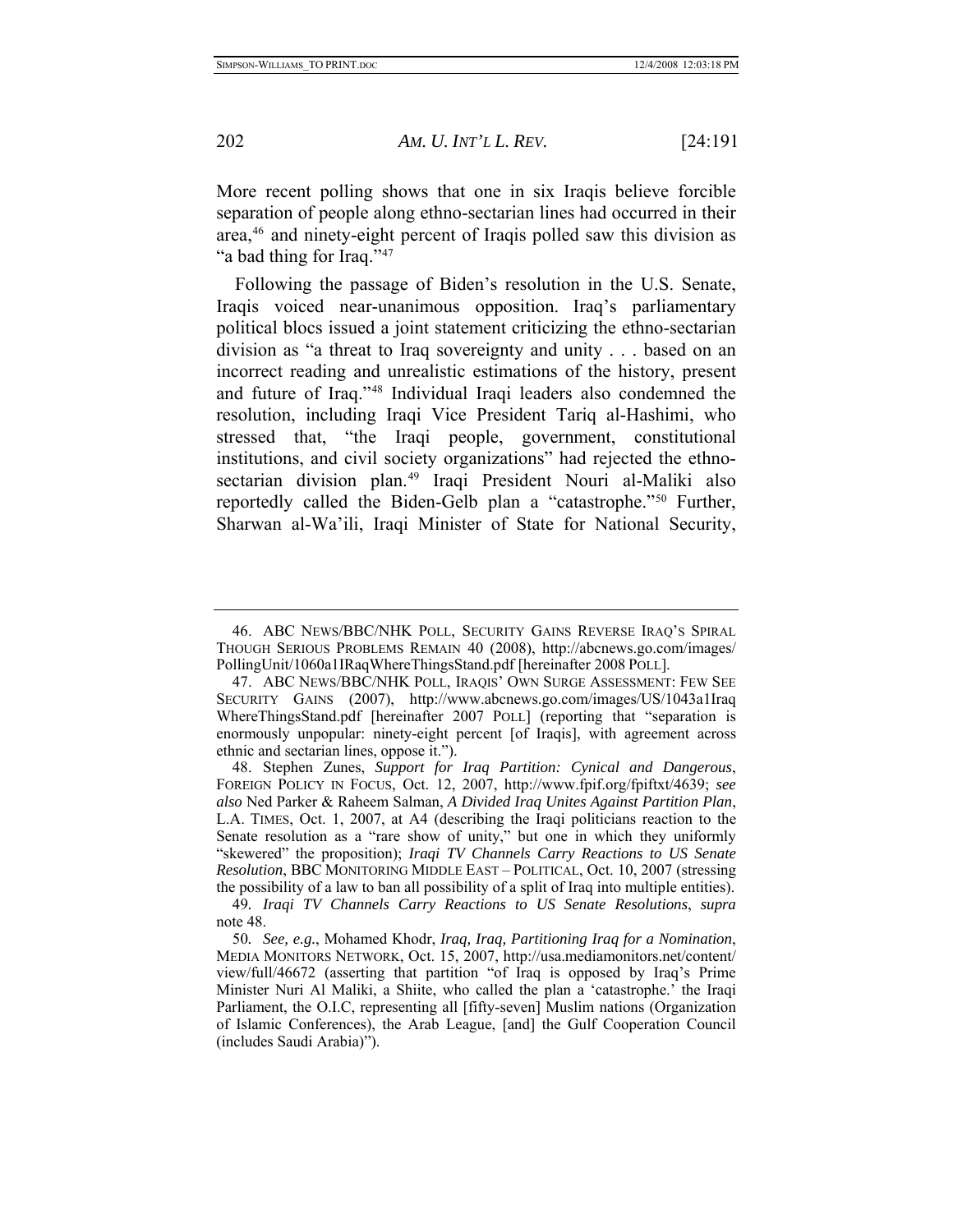<span id="page-13-0"></span>called on Iraq and the world to "denounce it as a disastrous resolution."[51](#page-13-1)

The Arab media also condemned the proposal for the ethno-sectarian division of Iraq.<sup>[52](#page-13-2)</sup> Rejection of Biden's resolution "filled editorial pages across the Arab world, and has widely been interpreted as an imperialistic attempt to decide both Iraq's and the region's fate."[53](#page-13-3) Iraqi and other Arab editorials voiced strong support for federalism, but opposed strongly the idea of ethno-sectarian division.<sup>[54](#page-13-4)</sup>

Even supporters of the ethno-sectarian division of Iraq recognize that it is not a viable plan without the support of Iraq's Sunni Arab population. According to the authors of the Brookings Plan, "Iraq's Sunni Arabs bitterly and categorically reject" their version of ethnosectarian division, adding that it is hard to find "any initial support" among Sunnis, and ultimately concluding that "winning Sunni Arab acquiescence for such a plan—without which it could not be safely implemented—will be difficult."[55](#page-13-5)

#### B. A CARTOGRAPHIC CONUNDRUM

The perception of an already divided Iraq of three ethnic communities motivates many of those who argue for a formal ethno-sectarian division.<sup>[56](#page-13-6)</sup> To describe Iraq as divided into three easily

<span id="page-13-1"></span><sup>51</sup>*. Iraq Minister in al-Hayah Rejects US Senate Resolution*, BBC MONITORING MIDDLE EAST – POLITICAL, Oct. 3, 2007.

<span id="page-13-2"></span><sup>52</sup>*. See* Trudy Rubin, *Why a Plan for Iraq's Soft Partition Would Backfire*, PHILA. INQUIRER, Oct. 3, 2007, at A15 (relating a conversation the author had with the Iraqi Foreign Minister and the general uproar over the resolution).

<span id="page-13-3"></span> <sup>53.</sup> Kathleen Ridolfo, *Criticism of U.S. Senate's Partition Resolution Echoes Across Arab World*, RADIO FREE EUROPE: RADIO LIBERTY, Oct. 4, 2007, http://www.rferl.org/featuresarticle/2007/10/770D037B-73B3-45F2-91BB-2456A7 AE8318.html.

<span id="page-13-4"></span><sup>54</sup>*. See, e.g.*, *BBC Monitoring Weekly Roundup of Iraqi Press 26 Sep to 02 Oct. 07*, BBC MONITORING MIDDLE EAST – POLITICAL, Oct. 2, 2007; *see also Iraq's Al-Bayyinah Editorial Censures US Senate's Partition Resolution*, BBC MONITORING MIDDLE EAST – POLITICAL, Oct. 4, 2007; *Kuwaiti Emir Warns Against Iraq Partition, US-Iranian Friction*, BBC MONITORING MIDDLE EAST – POLITICAL, Oct. 3, 2007; *Saudi Editorial Warns Against Partitioning Iraq*, BBC MONITORING MIDDLE EAST – POLITICAL, Oct. 20, 2006.

 <sup>55.</sup> JOSEPH & O'HANLON, *supra* note 2, at 10.

<span id="page-13-6"></span><span id="page-13-5"></span><sup>56</sup>*. See* BIDEN, *supra* note 19, at 2 (calling for the division of Iraq into three regions: Shi'a, Sunni and Kurd).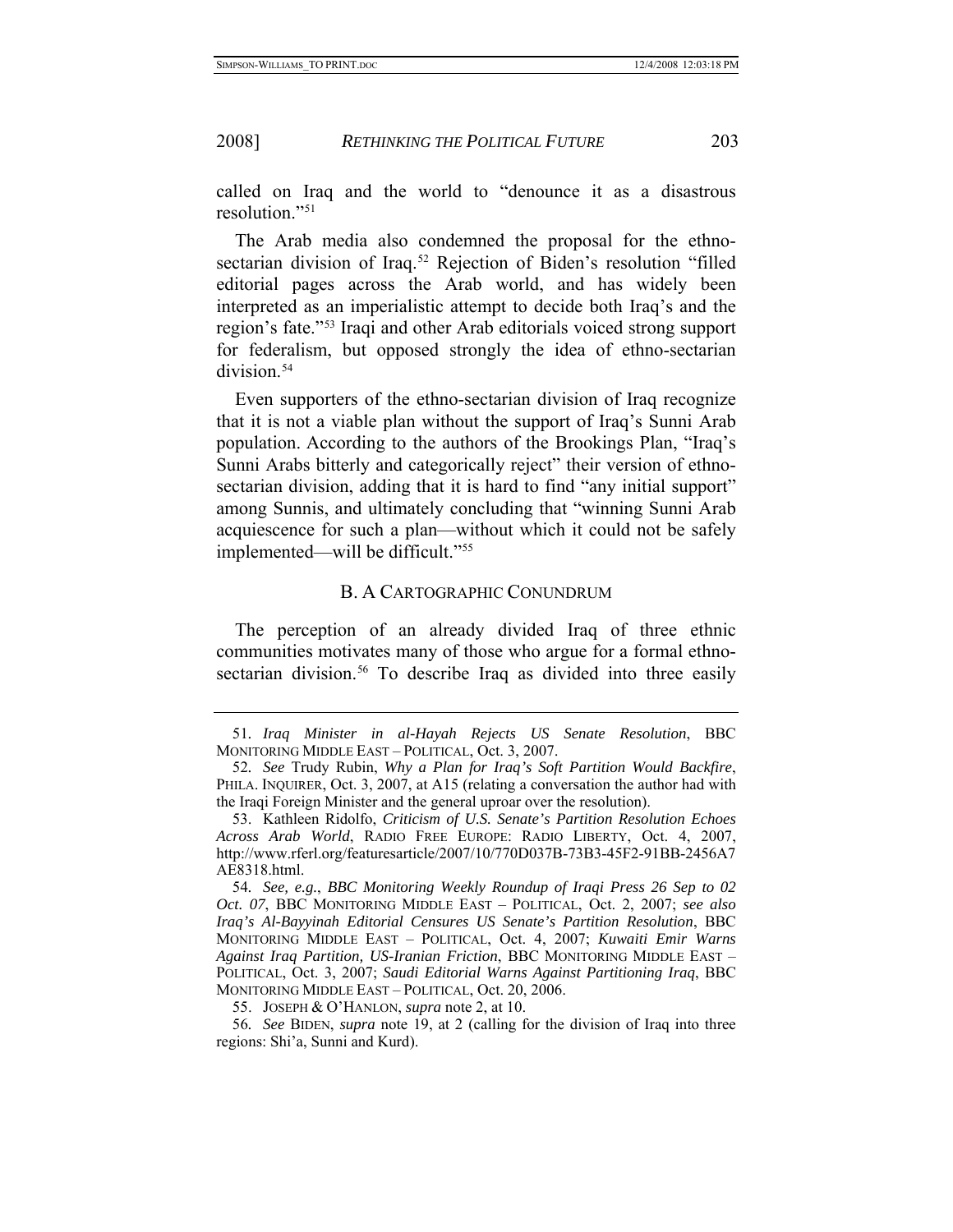<span id="page-14-0"></span>

demarcated, mutually hostile communities, however, is a "static caricature that does great damage to a complex, historically grounded, reality."[57](#page-14-1) The intensity of ethno-sectarian tension that exists in Iraq today is a recent development, feeding largely on the security void left by the dismantlement of Saddam Hussein's regime and the initial inability to create an effective central government.<sup>[58](#page-14-2)</sup> Further, the prevalence of diverse and multi-ethnic cities makes dividing those cities along ethno-sectarian lines unfeasible.<sup>[59](#page-14-3)</sup> Finally, massive relocations of Iraqis, when combined with a census over ten years old, makes determining exactly where individuals live for purposes of dividing the state impossible.<sup>[60](#page-14-4)</sup>

## *1. Complex Identities*

The reality of Iraqi identity is rooted in a complex history, and not simply upon ethno-sectarian characteristics.<sup>[61](#page-14-5)</sup> Historically, Iraq's

<span id="page-14-1"></span> <sup>57.</sup> Dodge, *State Collapse*, *supra* note 15, at 25; *see also* Reidar Visser, *Centralism and Unitary State Logic in Iraq from Midhat Pasha to Jawad al-Maliki: A Continuous Trend?*, HIST. POL. IMAGINING, Apr. 22, 2006, http://www.historiae.org/Maliki.asp [hereinafter Visser, *Centralism and Unitary State Logic*] (explaining that while the "unitary state model" was created artificially by the British, nevertheless it was a philosophy and organization that quickly found wide-spread support within the population, with the exception of the Kurds); Gary Bass, *Breaking up (a Country) is Hard to Do*, WASH. POST, Aug. 27, 2006, at B3 (relating that many respected experts are very skeptical of the idea that a partition would create homogenous and stable regions); Aaron S. Klieman, *The Resolution of Conflicts Through Territorial Partition: The Palestine Experience*, 22 COMP. STUD. SOC'Y HIST. 281, 291 (1980) (postulating whether partition results in short-term security but necessarily leads to long-term fighting and strife); Thom Shanker, *Divided they Stand, but on Graves*, N.Y. TIMES, Aug. 19, 2007, at WK1 (revealing the probable necessity of a large peace-keeping presence for years to come to maintain any proposed partition).

<span id="page-14-2"></span> <sup>58.</sup> *See* Richard A. Oppel, Jr., *Buried Bomb Kills 5 G.I.'s in Baghdad Neighborhood*, N.Y. TIMES, June 30, 2007, at A3 (describing the Iraqi government as "disastrously ineffective").

<span id="page-14-3"></span><sup>59</sup>*. See* GARETH STANSFIELD, IRAQ: PEOPLE, HISTORY, POLITICS 57 (2007) (discussing the deep-rooted divide between Sunni and Shi'a).

<span id="page-14-4"></span><sup>60</sup>*. See* SAMEER N. YACOUB, *Iraq Plans to Conduct General Census Next Year*, Associated Press, June 10, 2008, *available at* http://wiredispatch.com/news/ ?id=205701 (noting that Iraq's last census, conducted in 1997, did not include several northern Kurdish provinces).

<span id="page-14-5"></span><sup>61</sup>*. See generally* WILLIAM R. POLK, UNDERSTANDING IRAQ (2005) (tracing the history of Iraq from ancient times through modern occupations to demonstrate the difficulties that the United States may face by ignoring Iraq's complex history); CHARLES TRIPP, A HISTORY OF IRAQ (2000) (developing the modern political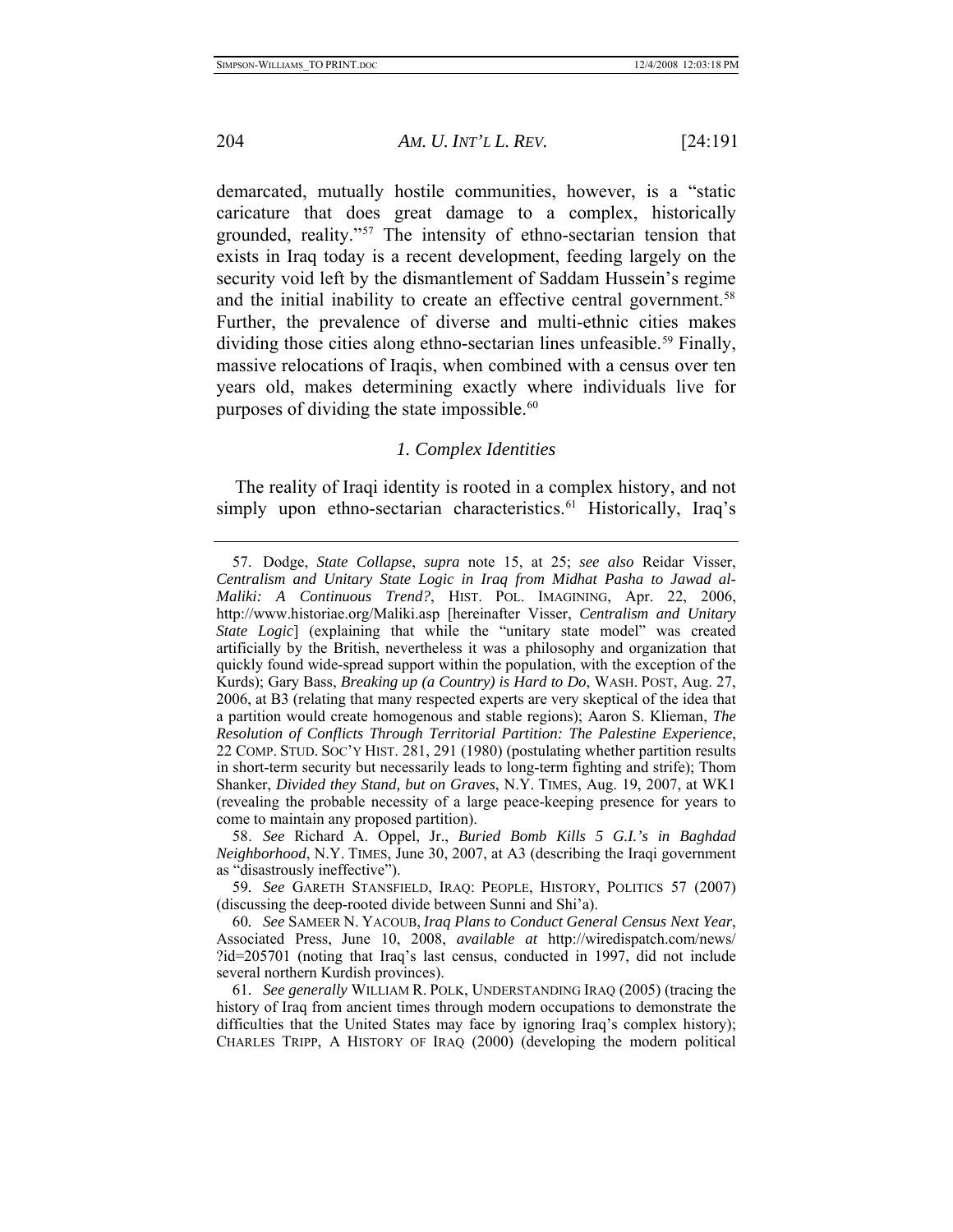social classes were complex and differentiable along lines of property ownership, income, and political influence in addition to ethnicity, religion, and sectarianism.[62](#page-15-0) According to Reidar Visser, a research fellow at the Norwegian Institute for International Affairs, "[t]o many Iraqis, the ethno-religious community is but one of several possible foci of identity . . . . Instead, villages, towns and regions have shaped identities."[63](#page-15-1) Similarly, Laith Kubba, former spokesman for the Iraqi Prime Minister, has highlighted the historical lack of inter-communal tension among Iraqis, $64$  and even some ethno-partitionists acknowledge the recency of the sectarian divide.<sup>65</sup> One prominent historian of modern Iraq has also suggested that the sectarian violence and population displacement "is taking place for the first time in Iraq's modern history.["66](#page-15-4)

<span id="page-15-0"></span>62*. See generally* HANNA BATATU, THE OLD SOCIAL CLASSES AND THE REVOLUTIONARY MOVEMENTS OF IRAQ 6-7 (2004) (discussing the varying categories that make up the definition of "class" in the context of Iraq).

history of Iraq and discussing the evolution of relations among Iraqi ethnic groups); TOBY DODGE, INVENTING IRAQ: THE FAILURE OF NATION-BUILDING AND A HISTORY DENIED (2005) (outlining the development of Iraqi government from the British occupation to the U.S. invasion and overthrow of Saddam Hussein and suggesting that Iraq's occupiers have often ignored Iraq's history).

<span id="page-15-1"></span> <sup>63.</sup> AN IRAQ OF ITS REGIONS 2 (Visser & Stansfield eds., 2008) [hereinafter Visser & Stansfield]; *see also* Public International Law & Policy Group & The Century Foundation, *Establishing a Stable Democratic Constitutional Structure in Iraq: Some Basic Considerations*, 39 NEW ENG. L. REV. 53, 69 (2003) [hereinafter *Establishing a Stable Democratic Constitutional Structure*] (indicating that Iraqi Shi'a more often identify with their Arab culture rather than their Shi'a sectarian group, as evidenced by their fighting alongside their fellow Sunni Arabs in the Iran/Iraq war and against the Persian Shi'a of Iran).

<span id="page-15-2"></span> <sup>64.</sup> Laith Kubba, Senior Dir. for the Middle East and North Africa, Nat'l Endowment for Democracy, Remarks at the American University International Law Review and Public International Law and Policy Group Symposium, Rethinking the Future: The Next Five Years in Iraq (Feb. 11, 2008) (transcript on file with the American University International Law Review).

<span id="page-15-3"></span><sup>65</sup>*. See* David Brooks, Op-Ed., *The Road to Partition*, N.Y. TIMES, Sept. 11, 2007, at A27 (describing the sectarian divide through the eyes of an Iraqi politician: "there is a wall in her mind separating Sunnis from Shi'a, a wall that was erected during Saddam's persecution and that has been fortified by the violence since.").

<span id="page-15-4"></span> <sup>66.</sup> Phebe Marr, *Iraq's Identity Crisis*, *in* IRAQ: PREVENTING A NEW GENERATION OF CONFLICT 45 (Markus E. Boullion, David M. Malone & Ben Roswell eds., 2007) (blaming the overlap of a variety of fears, including loss of jobs and violence, for the sectarian divide).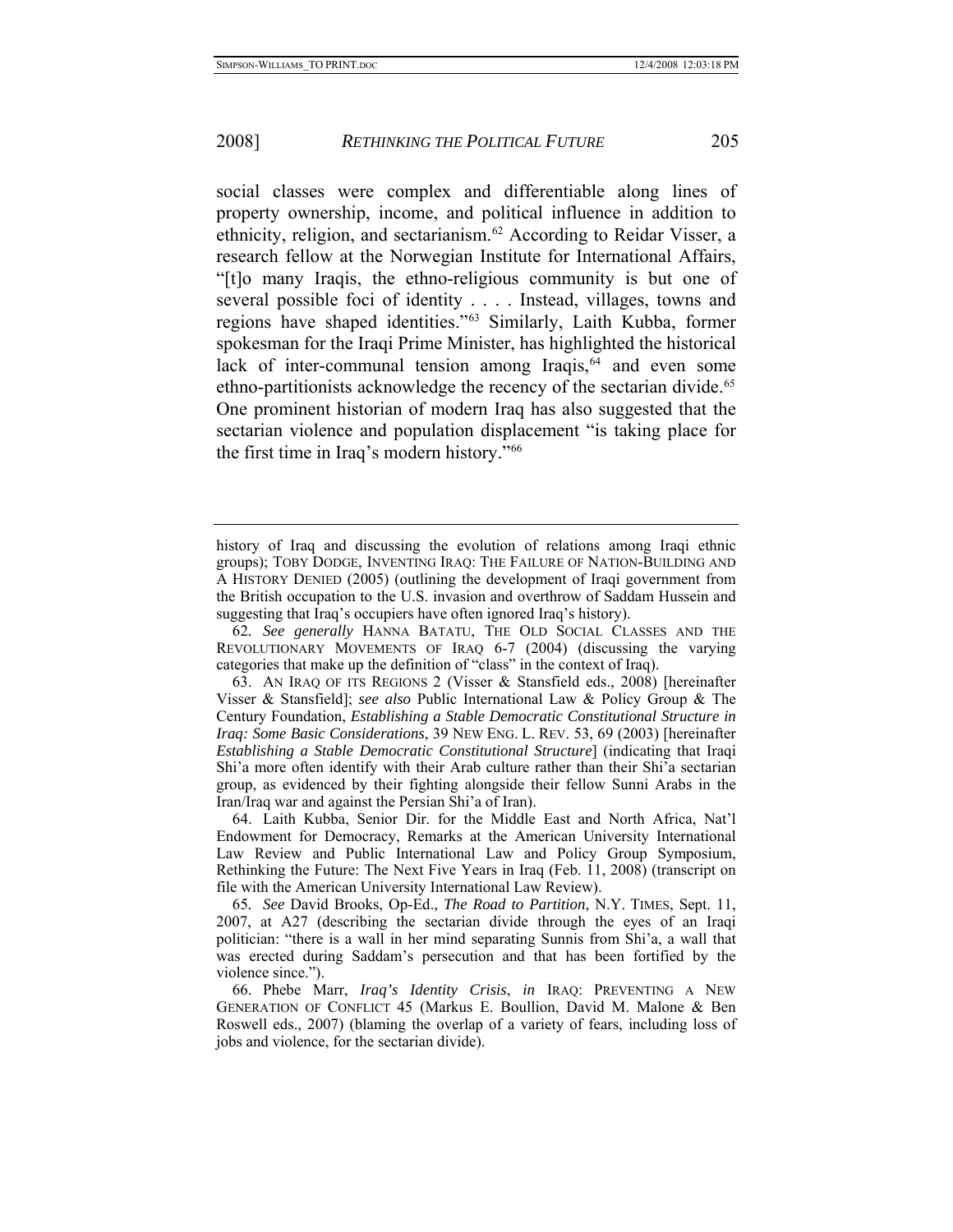Much of this recent rise in ethno-sectarian tension is attributable to the security vacuum that followed the collapse of the Saddam Hussein regime.<sup>[67](#page-16-0)</sup> When central state authority crumbles, individuals are freed from institutional restraints and lose the protection normally supplied by public offices.<sup>[68](#page-16-1)</sup> Thus, in response, they often seek safety, profit, or both.<sup>[69](#page-16-2)</sup> Once the state's capacity is removed, its ability to influence is reduced greatly, and ultimately "[p]eople will look to whatever grouping, militia, or identity offers them the best chance of survival in times of profound uncertainty."[70](#page-16-3) Often offering hope are "ethnic entrepreneurs" who mobilize significant portions of the population on the basis of communalistic identity: "[p]reviously 'fuzzy' or secondary identity traits become politicized and 'enumerated.' The struggle to survive, to gain a degree of predictability for yourself and your family, then becomes obtainable primarily through the increasingly militant deployment of ethnic or sectarian identity."<sup>[71](#page-16-4)</sup> Thus, the lack of institutional and coercive national government authority is a significant cause of the recent rise of ethno-sectarian tension in Iraq as Iraqis starving for protection turn to the only organizations that appear to offer it: groups organized along ethno-sectarian lines.

<span id="page-16-0"></span><sup>67</sup>*. See* Ayad Rahim, *Attitudes to the West, Arabs, and Fellow Iraqis*, *in* IRAQ SINCE THE GULF WAR: PROSPECTS FOR DEMOCRACY 189-91 (Fran Hazelton ed., 1994) (citing a " rising resentment and growing rift between Sunni Arabs and the rest of the population" fostered by the Hussein regime, Rahim states that Iraqis began retreating into particular clans or sects because they feared they could trust no one but close family members).

<span id="page-16-1"></span><sup>68</sup>*. See* Nelson Kasfir, *Domestic Anarchy, Security Dilemmas, and Violent Predation: Causes of Failure*, *in* WHEN STATES FAIL: CAUSES AND CONSEQUENCES 54-55 (Robert I. Rotberg ed., 2004).

<sup>69</sup>*. Id.* at 55.

<span id="page-16-3"></span><span id="page-16-2"></span><sup>70</sup>*. See* Dodge, *State Collapse*, *supra* note 15, at 26; *see also* Daniel N. Posner, *Civil Society and the Reconstruction of Failed States*, *in* WHEN STATES FAIL: CAUSES AND CONSEQUENCES 237, 240-41 (Robert I. Rotberg ed., 2004) (observing that when the public order is in disarray, people's concern turns toward survival); Andrea Kathryn Talentino, *The Two Faces of Nation Building: Developing Function and Identity*, 17 CAMBRIDGE REV. INT'L AFF. 557, 569 (2004) (examining experiences in Bosnia and Kosovo, and concluding that when a state begins to disintegrate, the organizations at the local level are reinforced and creating a culture in which exclusion is favored).

<span id="page-16-4"></span> <sup>71.</sup> Dodge, *State Collapse*, *supra* note 15, at 27.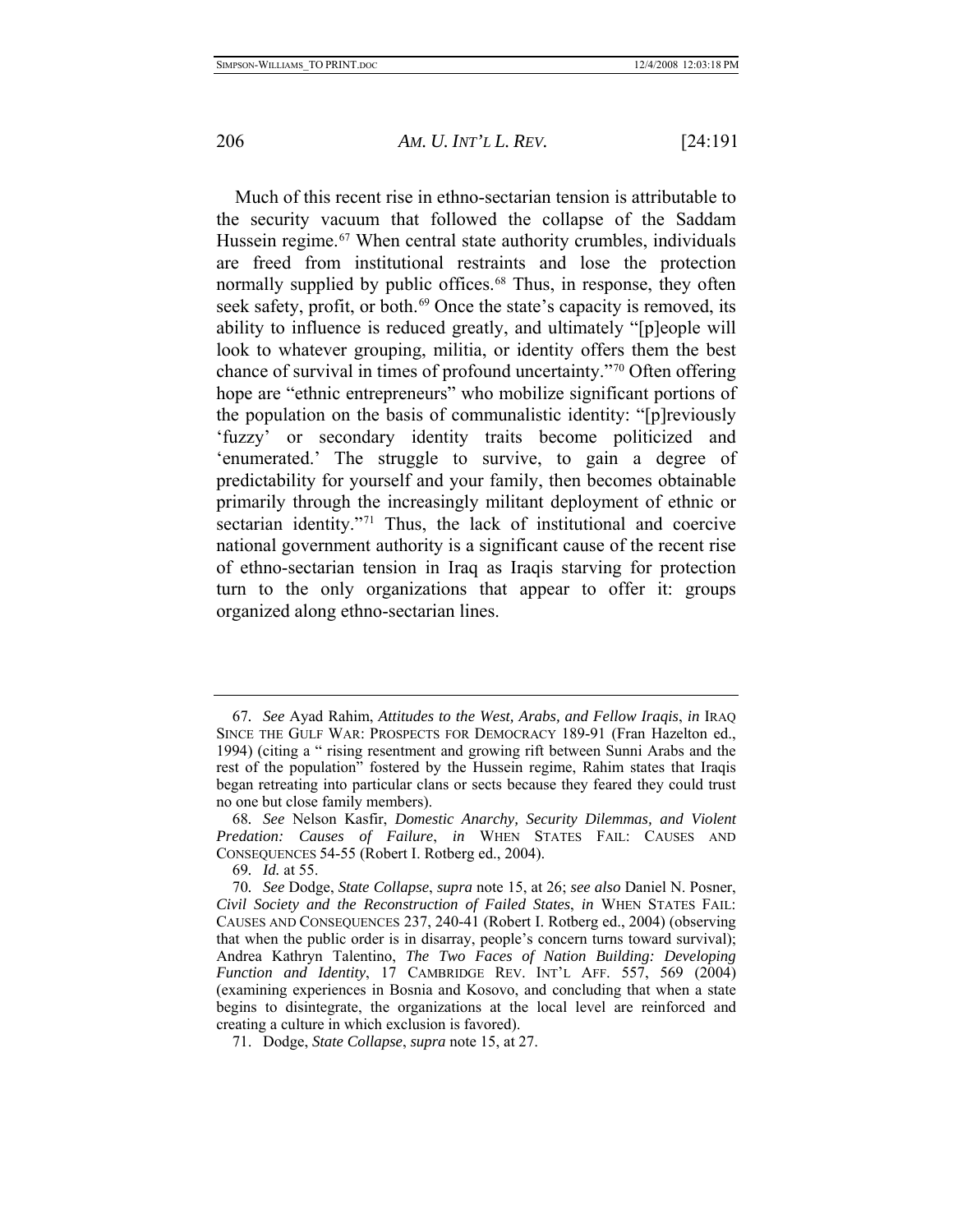<span id="page-17-0"></span>

#### *2. Urban Areas*

Even if ethnic identities were paramount, the diversity of the heavily populated major urban areas will ultimately result in sixtyseven percent of the Iraqi population falling outside of any conceivable ethno-sectarian divisionist plan.[72](#page-17-1) With nearly forty percent of Iraqis living in the multiethnic cities of Baghdad and Mosul alone, dividing these cities, as well as Iraq's other major urban centers, may well be impossible.<sup>73</sup> The division of major urban centers has historically been difficult,<sup>[74](#page-17-3)</sup> and there is no reason to expect that a contemporary division would be any less so. Given the challenge inherent in dividing Iraq's major cities along ethnic lines, most calling for the ethno-sectarian division of Iraq have proposed exceptions to their plans ranging from administering Baghdad as an international city,<sup>[75](#page-17-4)</sup> to allowing it to form its own region<sup>[76](#page-17-5)</sup> (despite the Constitution's prohibiting Baghdad from joining any region).<sup>77</sup> Regardless, any ethno-sectarian divisionist plan would require exception of some sort for major urban areas. With such exceptions swallowing the rule, it is reasonable to challenge the rule.

## *3. Who Lives Where?*

Finally, the last official Iraqi census was more than ten years ago.[78](#page-17-7) Coupled with the thousands of undocumented Iraqi casualties since the fall of Saddam Hussein's regime,<sup>[79](#page-17-8)</sup> the two million or so

<span id="page-17-1"></span><sup>72</sup>*. See* UNICEF, IRAQ: STATISTICS, http://www.unicef.org/infobycountry/ iraq\_statistics.html (last visited Sept. 5, 2008) (stating that sixty-seven percent of the population lives in urban areas).

<span id="page-17-2"></span> <sup>73.</sup> Anthony Cordesman, Op-Ed., *Three Iraqs Would be One Big Problem*, N.Y. TIMES, May 9, 2006, at A27.

<span id="page-17-4"></span><span id="page-17-3"></span><sup>74</sup>*. See id.* ("We have seen in Northern Ireland and the Balkans how difficult it is to split cities  $\dots$ .").

<sup>75</sup>*. See* BIDEN, *supra* note 19.

 <sup>76.</sup> JOSEPH & O'HANLON, *supra* note 2, at 16.

 <sup>77.</sup> IRAQ CONSTITUTION art. 120.

<span id="page-17-7"></span><span id="page-17-6"></span><span id="page-17-5"></span><sup>78</sup>*. See* Press Briefing, United Nations Statistics Division, Press Briefing on Iraq Demographics (Aug. 8, 2003), *available at* http://www.un.org/News/briefings/ docs/2003/iraqdemobrf.doc.htm (explaining that the 1997 Iraqi census data is inaccurate because it excluded the three Kurdish governorates); *see also* Cordesman, *supra* note 73, at A27 ("There has never been a meaningful census of Iraq showing exactly how its Arab Sunnis, Arab Shi'a, Kurds and other factions are divided or where they live.").

<span id="page-17-8"></span><sup>79</sup>*. Compare* IRAQ BODY COUNT HOME PAGE, http://www.iraqbodycount.org/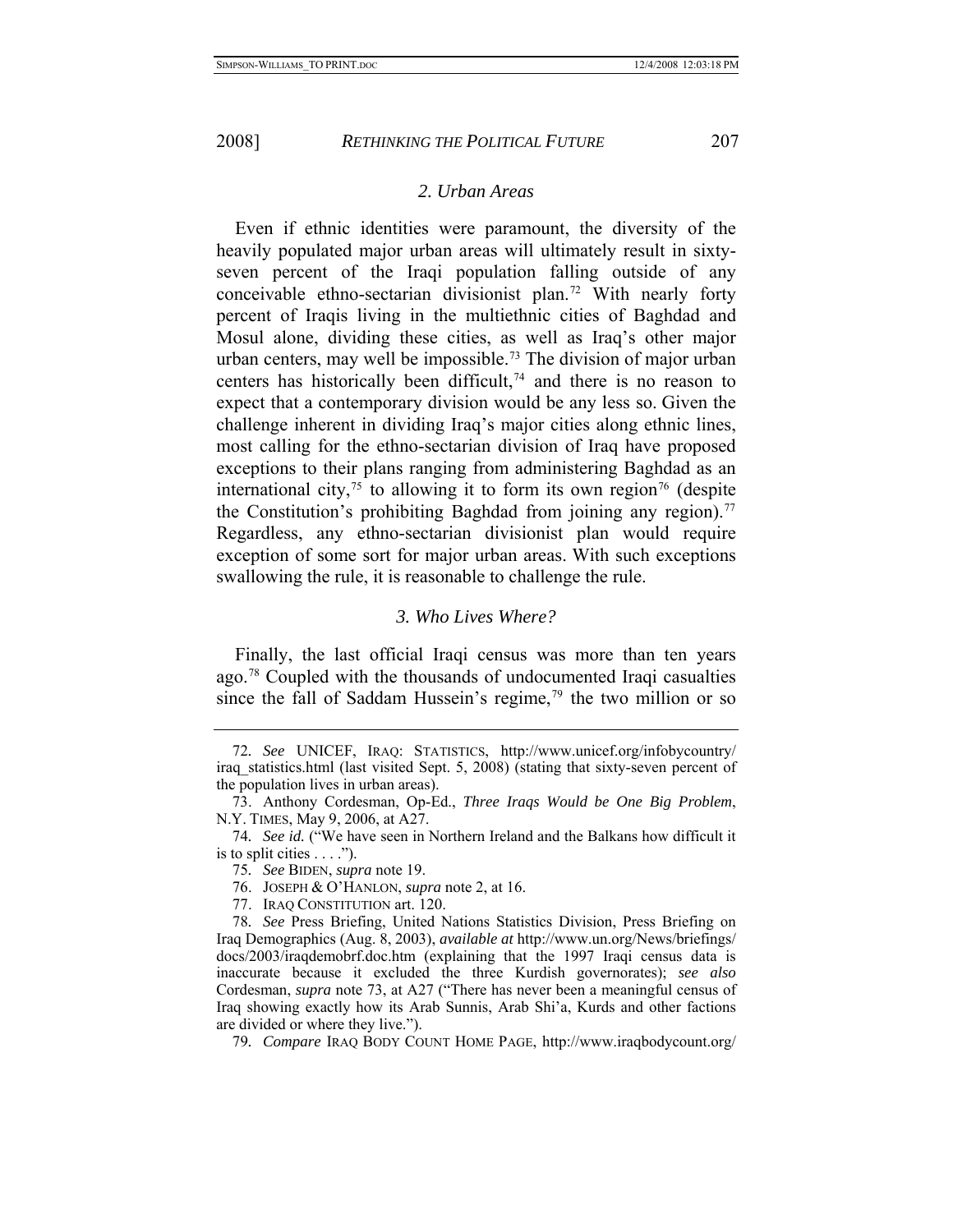displaced Iraqis, $80$  the impossibility of determining where Iraqis live for purposes of drawing ethno-sectarian lines becomes apparent. Without knowing where Iraqis live, no one can precisely determine which ethno-sectarian groups dominate which areas, thus making implementation of a plan to divide Iraq along ethno-sectarian lines essentially impossible.

## C. ETHNO-SECTARIAN DIVISION WILL NOT END THE VIOLENCE

The ethno-sectarian division of Iraq will not end the violence.<sup>81</sup> Those advocating for ethno-sectarian division fail to account for the extensive non-ethno-sectarian motivated violence.<sup>[82](#page-18-3)</sup> The isolation of minorities following an ethno-sectarian division will present increased danger for residual minorities. Neighboring states and interested parties may either be threatened by the consolidation of

<span id="page-18-3"></span> 82. BAKER, *supra* note 81, at 10-11 (describing the multiple groups responsible for violence in Iraq, including jihadist groups and organized crime).

<span id="page-18-0"></span>

<sup>(</sup>last visited Sept. 15, 2008) (estimating that up to 90,000 documented civilians have died in Iraq since the U.S.-led invasion began in 2003), *with* Gilbert Burnham et al., *Mortality after the 2003 Invasion of Iraq: A Cross-Sectional Cluster Sample Survey*, 368 THE LANCET 1421 (2006) (estimating that approximately 655,000 more Iraqi civilians have died than would otherwise have died if the U.S.-led invasion of Iraq had not occurred).

<span id="page-18-1"></span><sup>80</sup>*. See* UNITED NATIONS REFUGEE AGENCY [UNHCR], IRAQ SITUATION RESPONSE: UPDATE ON REVISED ACTIVITIES UNDER THE JANUARY 2007 SUPPLEMENTARY APPEAL 1 (2007), *available at* http://www.unhcr.org/partner/ PARTNERS/469632e32.pdf [hereinafter UNHCR, IRAQ SITUATION RESPONSE] (noting that of the two million internally displaced Iraqis, many were displaced under Saddam Hussein's regime).

<span id="page-18-2"></span><sup>81</sup>*. See* Sambanis, *Partition as a Solution to Ethnic War*, *supra* note 6, at 84-85 (concluding that separating ethnic groups does not resolve the problem of violent ethnic antagonism). In fact, Sambanis puts forth a rival hypothesis: "if borders can be credibly and securely redrawn, then combining several large ethnic groups in a larger, multi-ethnic state may reduce the probability of new wars." *Id.* at 84; *see also* JAMES A. BAKER, III ET AL., IRAQ STUDY GROUP REPORT 31 (2006), *available at* http://www.usip.org/isg/iraq\_study\_group\_report/report/1206/iraq\_ study\_group\_report.pdf (postulating that not only will the ethnic-division of Iraq not end the violence, it is only likely to make the situation worse); Rend Al-Rahim, Op-Ed., *Partition is Not the Solution . . .*, WASH. POST, Oct. 29, 2006, at B7 (analogizing a potential partition of Iraq with the problems facing India and Pakistan over the Kashmir region and concluding that the ethno-sectarian division of Iraq will not end ethnic violence but will likely lead to further conflict over greater power and control of resources and regions along the partition lines).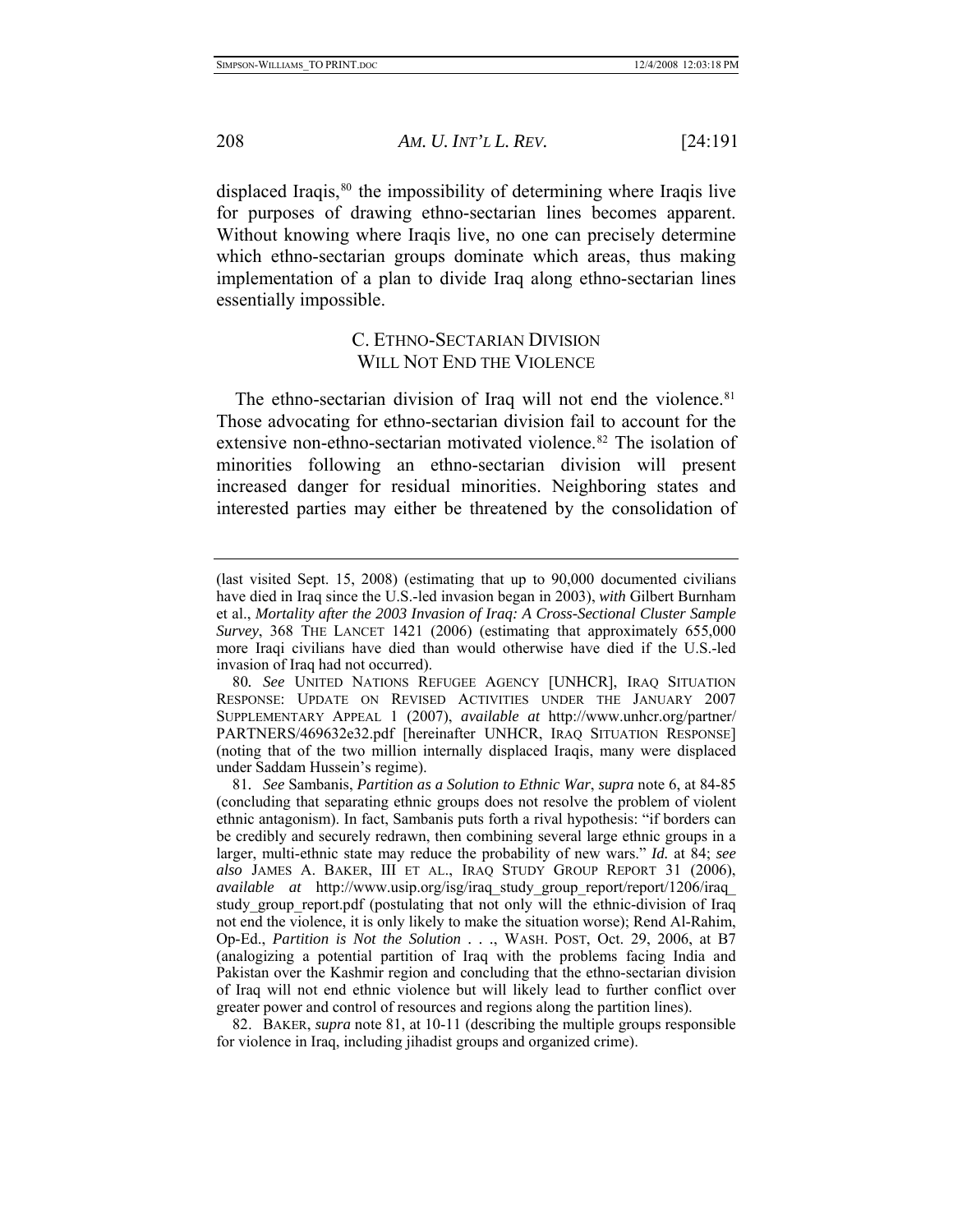<span id="page-19-0"></span>

ethno-sectarian groups in Iraq, or may try to exploit it to their advantage.

## *1. Non-Ethno-Sectarian Motivated Violence*

The radical decentralization of power along ethno-sectarian lines presents the distinct danger of instigating a violent struggle for supremacy among already warring intra-sectarian factions.<sup>[83](#page-19-1)</sup> Further, much of the violence occurring in Iraq today stems from profiteers masquerading as sectarian fighters, and the ethno-sectarian division of Iraq will do nothing to quash their activities.<sup>[84](#page-19-2)</sup>

The predominant Iraqi ethno-sectarian groups are far from homogeneous or monolithic. Illustrations of intra-sectarian discord are readily available, as "intense political rivalries that include armed conflict, historical variables, and cultural and economic differences" make the ethno-sectarian division of Iraq a considerable challenge.<sup>[85](#page-19-3)</sup> In February 2008, in the Sunni dominated al-Anbar province, Sunni tribal blocs forming the al-Anbar Salvation Council demanded that the Islamic Party (also Sunni) close its headquarters, "threatening 'to declare war' and to use force against the party if the party does not meet these demands within one month."[86](#page-19-4) In the predominantly Shi'a part of Southern Iraq, the Islamic Supreme Council of Iraq (ISCI) and Sadr movements are locked in a bloody power struggle, with Diwaniya, Basra, Nasriya, Samawa and many other cities witnessing "armed conflict, assassinations, and bombings attributable to the rivalry between the two factions."[87](#page-19-5) Demonstrating Sadrists accused rival Shi'a, which control Iraqi security forces, of engineering raids and detentions by U.S. and Iraqi forces to prevent them from mounting an effective campaign against their rival Shi'a parties for

<span id="page-19-1"></span><sup>83</sup>*. See* Dodge, *State Collapse*, *supra* note 15, at 33 (wondering if many reverse cause with effect, associating the increased violence with ethno-sectarian differences, rather than the increased instability and violence resulting in more ethno-sectarian distrust).

<sup>84</sup>*. Id.*

<span id="page-19-3"></span><span id="page-19-2"></span> <sup>85.</sup> REND AL-RAHIM FRANCKE, UNITED STATES INSTITUTE OF PEACE, POLITICAL PROGRESS IN IRAQ DURING THE SURGE 16 (2007), *available at* http://www.usip.org/pubs/specialreports/sr196.pdf.

<span id="page-19-5"></span><span id="page-19-4"></span> <sup>86.</sup> Muhammad Yousef, *Sunni Internal Conflicts in al-Anbar*, NIQASH, Feb. 24, 2008, http://www.niqash.org/content.php?contentTypeID=266&id=2161 (last visited Sept. 5, 2008).

 <sup>87.</sup> FRANCKE, *supra* note 85, at 15.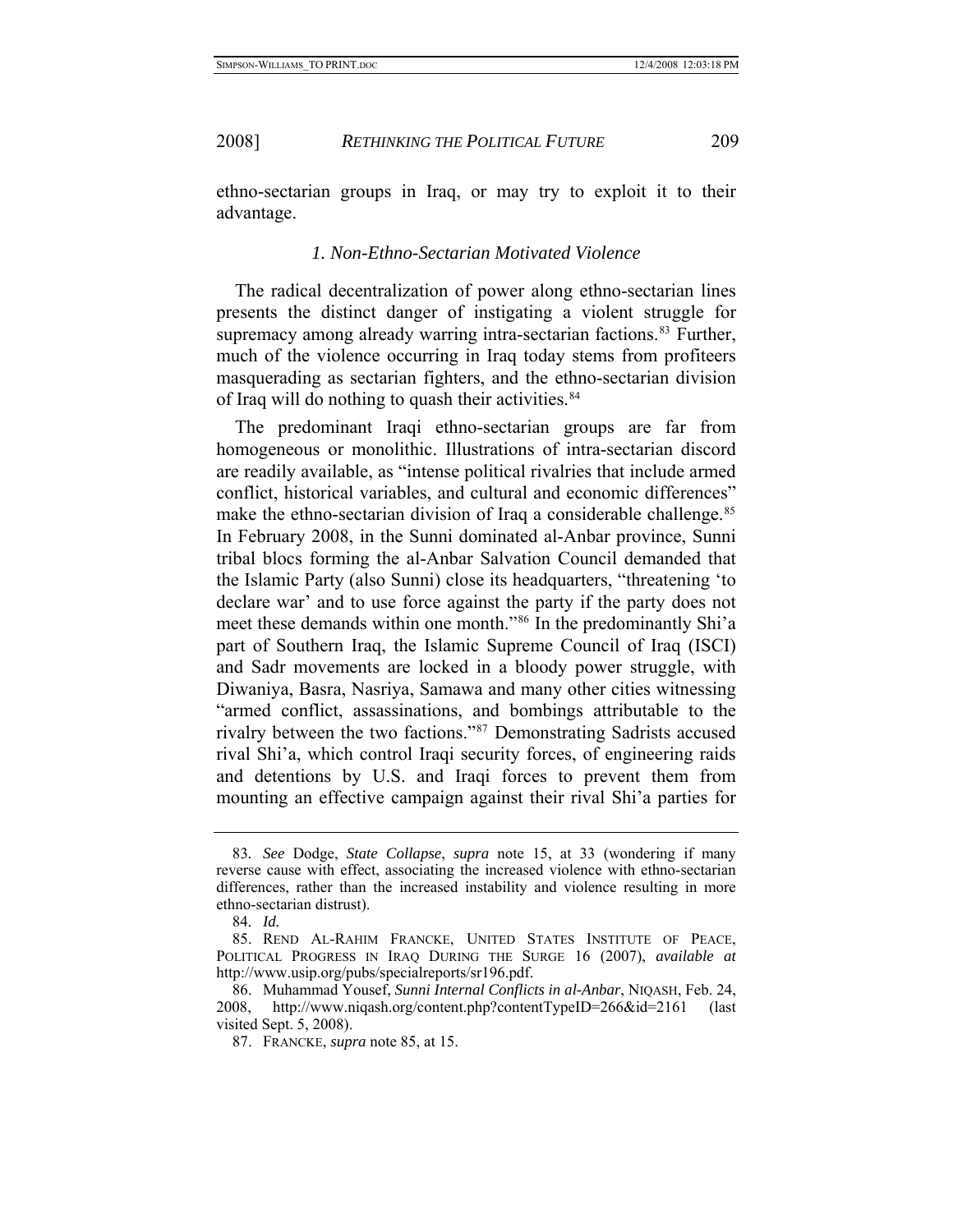the upcoming provincial elections.<sup>[88](#page-20-0)</sup> Some fear that the ethnosectarian division of Iraq would lead to a fierce battle for control between the Badr Brigade and Muqtada al-Sadr for the Shi'a region in the south.<sup>[89](#page-20-1)</sup>

The Kurds have also experienced internal fighting, both within Iraq and among Kurdish populations in Iraq, Iran, and Turkey.<sup>[90](#page-20-2)</sup> In Iraq, rival Kurdish factions often have conflicted or cooperated based on their political objectives.<sup>[91](#page-20-3)</sup> In 1975, the Kurdistan Democratic Party (KDP) split, and Jalal Talabani formed the Patriotic Union of Kurdistan (PUK).<sup>[92](#page-20-4)</sup> During the Hussein Regime's Anfal campaign against the Kurds in the late 1980s, the two parties cooperated to resist the Iraqi government.<sup>[93](#page-20-5)</sup> When Hussein's control of the region weakened and the Kurdistan Regional Government formed, the parties again began fighting, often violently, to assert their presence in the region.<sup>[94](#page-20-6)</sup> To be fair, however, the Kurds in Iraq have taken

<span id="page-20-2"></span>90*. See* Martin van Bruinessen, *The Kurds Between Iran and Iraq*, MIDDLE E. REP., July-Aug. 1986, at 14 (listing many of the conflicting Kurdish groups both within and outside Iraq, including the Iraqi Kurdistan Democratic Party, which clashed with the Kurdistan Democratic Party of Iran and which helped the Iranian government drive Iranian Kurds out of areas near the Turkish border).

<span id="page-20-3"></span>91*. See generally id.* (discussing internal conflict as a hindrance to the Iraqi Kurdish nationalist movement).

<span id="page-20-4"></span>92*. See* Theodore McLauclin, *Self-Interest and the National Idea in Iraqi Kurdish Politics, 1978-*2003, 13 (Feb. 28, 2007) (unpublished manuscript on file with the American University International Law Review) (citing GARETH STANSFIELD, IRAQI KURDISTAN: POLITICAL DEVELOPMENT AND EMERGENT DEMOCRACY 83-85 (RoutledgeCurzon 2003)) (explaining that the KDP consisted mostly of tribal leaders, while the PUK comprised "urban socialists").

<span id="page-20-5"></span>93*. See* DAVID MCDOWALL, A MODERN HISTORY OF THE KURDS 368-83 (3d ed. 2004) (discussing the cooperation of Barzani, of the KDP, and Talabani, of the PUK, under the Kurdistan Front to oppose the Iraqi Government's oppression of the Kurds and to negotiate the creation of the Kurdistan Regional Government).

<span id="page-20-6"></span>94*. See* INTERNALLY DISPLACED PEOPLE: A GLOBAL SURVEY 171-74 (2d ed. 2002) (suggesting that Kurdish infighting has led to the displacement of Kurds)); *see also* McLauchlin, *supra* note 92, at 14-27 (discussing all of the periods of

<span id="page-20-0"></span><sup>88</sup>*. See, e.g.*, Institute for War & Peace Reporting, *Sadrists Fight On in Basra*, Mar. 28, 2008, http://www.iwpr.net/?p=icr&s=f&o=343673&apc\_state=henpicr (last visited Sept. 5, 2008).

<span id="page-20-1"></span><sup>89</sup>*. See, e.g.*, Interview by Foreign Policy with Dr. Toby Dodge, Reader in International Politics, Queen Mary University of London (Sept. 7, 2007), *available at* www.foreignpolicy.com/story/cms.php?story\_id=3982&page=1 [hereinafter *Seven Questions*] (purporting that there "is a low-level civil war between the two main Shi'a parties led by members of the Badr Brigade and al-Sadr" and partition would greatly inflame these tensions).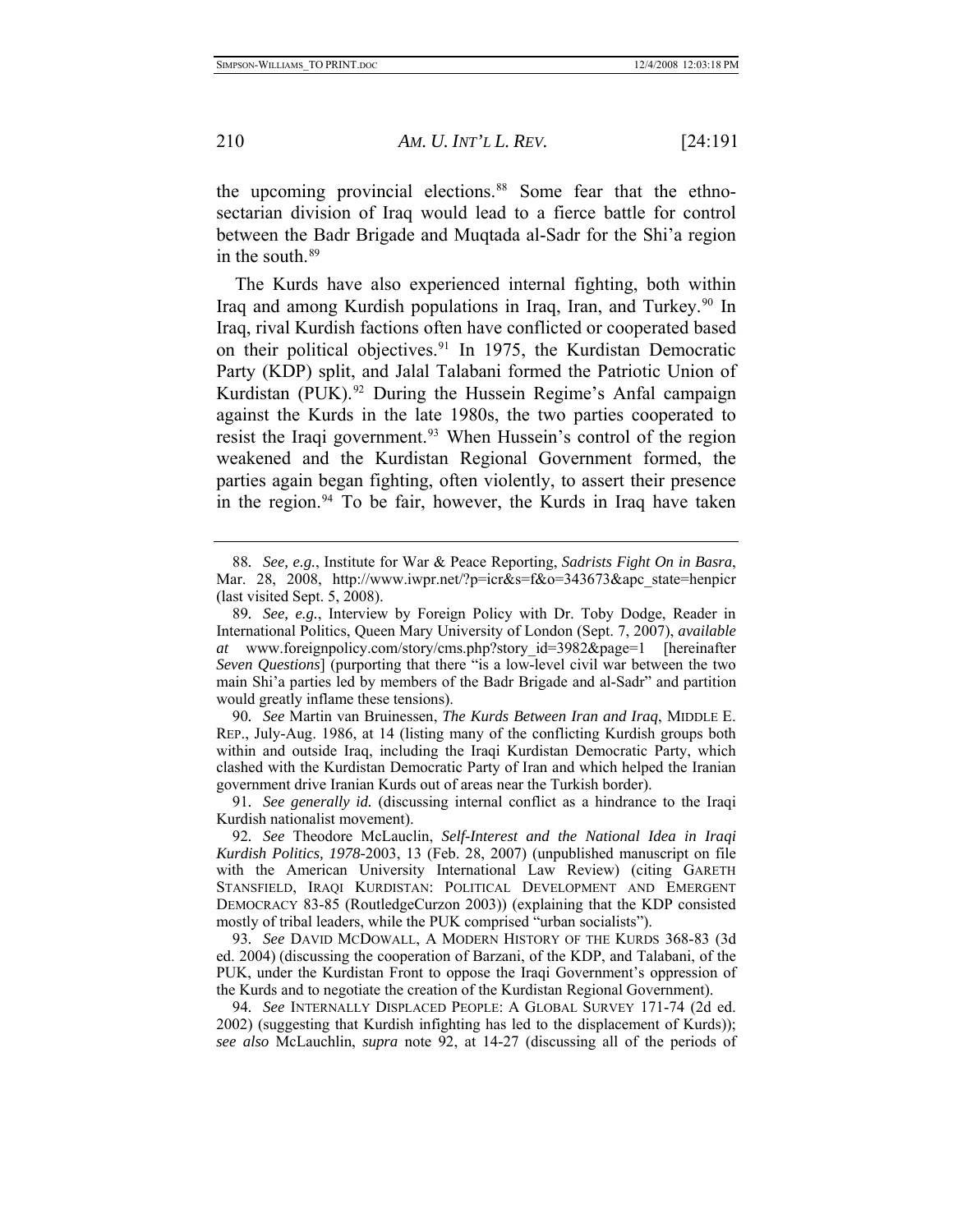greater strides than any of the other groups toward intra-sectarian cooperation. Despite their often violent history, in January of 2006 the two main Kurdish parties reached a power sharing agreement that fostered greater unity in the Kurdish region.<sup>[95](#page-21-0)</sup>

Additionally, profiteers disguised as ethno-sectarian fighters are responsible for far more of the violence in Iraq than most Westerners appreciate. According to Rend Al-Rahim, Senior Fellow at the United States Institute of Peace:

[v]iolence in neighborhoods now includes family vendettas avenging former murders and assassinations or revenge killing of former Baathists accused of criminality under the previous regime. The skein of violence is further tangled by the proliferation of gangs that are mini-mafias masquerading as sectarian or political militias. These groups are only interested in profit, and they engage in the lucrative trade of killing or evicting residents, looting their homes, and renting the houses to new residents.<sup>[96](#page-21-1)</sup>

For instance, Sadr's Mahdi Army continues to exploit their fellow Shi'a in Sadr-dominated territory, gaining control of real-estate and businesses to turn a profit.<sup>[97](#page-21-2)</sup> Other rogue militias, claiming to be affiliated with Sadr, carry out exploitation and "thuggery" for personal gain.[98](#page-21-3) The lack of effective governing and security structures in Iraq is resulting in Iraq's "'breaking down'—not into cohesive territorial units based on ethnic and sectarian identities—

conflict and cooperation among the KDP and the PUK from 1975 to 2003 and noting that by 1996, the tensions between the KDP and PUK had escalated to open war, with each party using force, sometimes in the form of tanks, to seize the other party's stronghold positions.

<span id="page-21-0"></span> <sup>95.</sup> Kathleen Ridolfo, *Iraq: Kurds Agree to Unify Administrations*, RADIO FREE EUROPE: RADIO LIBERTY, Jan. 12, 2006, http://www.rferl.org/featuresarticle/ 2006/01/9d8fcdd7-2da3-4035-b63c-7676f7819b24.html.

 <sup>96.</sup> FRANCKE, *supra* note 85, at 3-4.

<span id="page-21-2"></span><span id="page-21-1"></span> <sup>97.</sup> INTERNATIONAL CRISIS GROUP, IRAQ'S CIVIL WAR, THE SADRISTS AND THE SURGE, i (2008), *available at* http://www.isn.ethz.ch/pubs/ph/details.cfm? lng=en&id=48011 (underscoring the increasing ruthlessness of the Sadrists as they continued to increase their wealth).

<span id="page-21-3"></span><sup>98</sup>*. See id.*; *see also* UNITED NATIONS HIGH COMMISSIONER FOR REFUGEES (UNHCR), COUNTRY OF ORIGIN INFORMATION: IRAQ 14 (2005), *available at* http:www.unhcr.org/refworld/pdfid/435637914.pdf [hereinafter UNHCR, COUNTRY OF ORIGIN INFORMATION] (indicating that kidnapping and hostage taking is prevalent, and that the kidnappers often ask for money).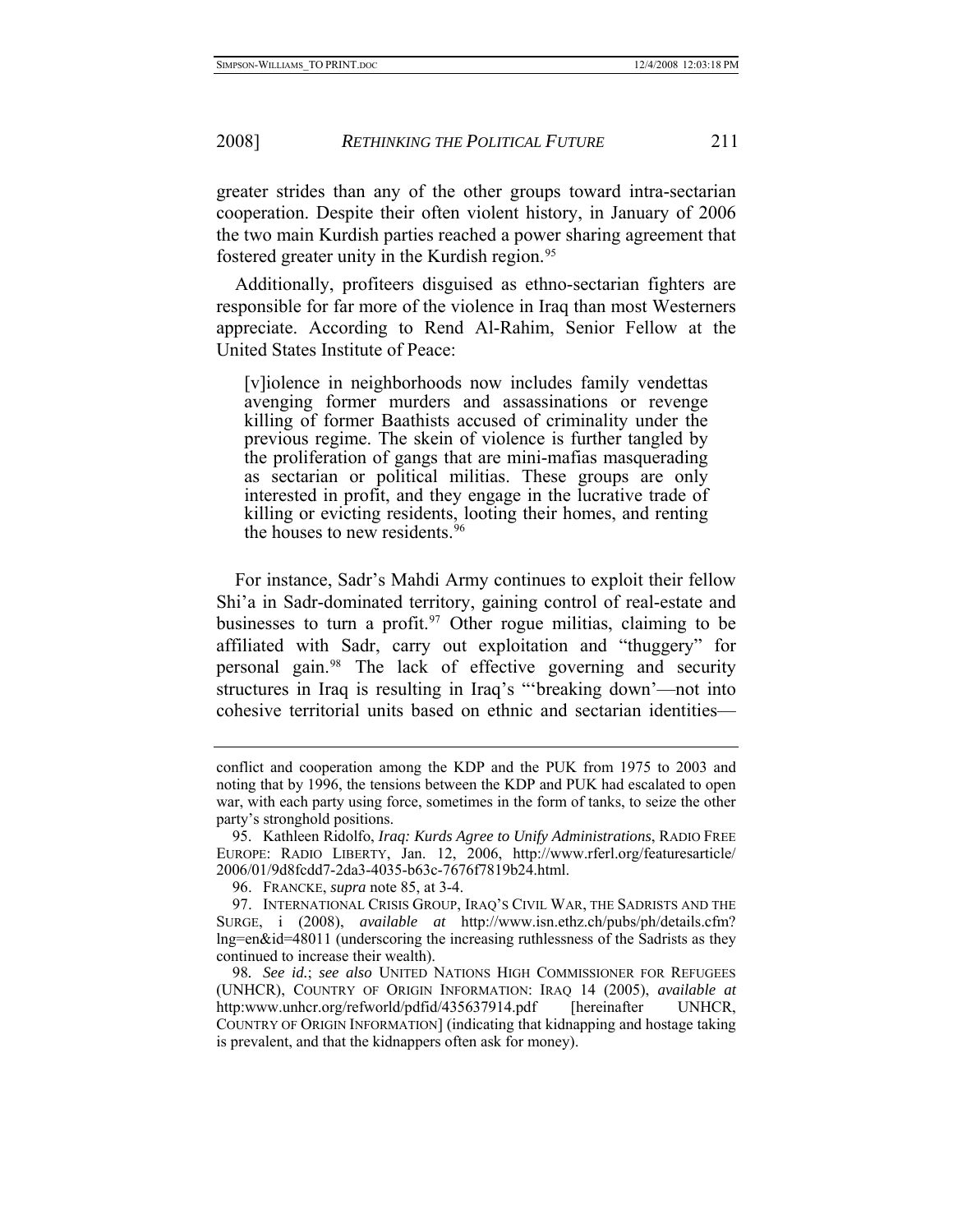but into fiefdoms controlled by militias, political parties, and shadowy local figures."[99](#page-22-1) Thus one reason for the apparent prominence of ethno-sectarian identity is profit. Iraqi's are saying, "'I'm not joining for ideological reasons, but I cannot feed my family any other way, and here people are offering money and cash."<sup>[100](#page-22-2)</sup>

None of this is to say that ethno-sectarian motivated fighting does not exist in Iraq, for it surely does. But rather, in addition to the sectarian fighting, extensive fighting within and regardless of ethnosectarian groups exists, and as a result, the ethno-sectarian division of Iraq is not sufficiently tailored to the source of violence. Though significant numbers of Iraqis report being forcefully displaced,<sup>[101](#page-22-3)</sup> the vast majority of people in all but a few ethnic groups felt that they were targeted for reasons other than their ethnicity.<sup>[102](#page-22-4)</sup>

## *2. The Not-So-Minor Affect on Minorities*

The ethno-sectarian division of Iraq may condemn residual minorities to discrimination and second-class citizenship and possibly instigate violent instability.[103](#page-22-5) One empirical work studied the relationship between ethnicity and political violence and concluded that the highest propensity for ethnic violence exists at extreme polarization; i.e. the highest risk zone for violent conflict exists "when an ethnic bloc may be sufficient in size to permanently exclude others from the exercises of power."[104](#page-22-6) Robert Jervis has

<span id="page-22-0"></span>

 <sup>99.</sup> Marr, *supra* note 66, at 53.

<span id="page-22-2"></span><span id="page-22-1"></span> <sup>100.</sup> CENTER FOR AMERICAN PROGRESS & HEINRICH BÖLL FOUNDATION, IRAQ'S DISPLACEMENT CRISIS AND THE INTERNATIONAL RESPONSE 19 (2008), *available at*  http://www.americanprogress.org/issues/2008/02/pdf/iraq\_refugees.pdf (last visited Oct. 3, 2008).

 <sup>101. 2007</sup> POLL, *supra* note 47, at 30.

<span id="page-22-4"></span><span id="page-22-3"></span><sup>102</sup>*. See* INTERNATIONAL ORGANIZATION FOR MIGRATION IN IRAQ, IOM EMERGENCY NEEDS ASSESSMENTS: POST FEBRUARY 2006 DISPLACEMENT IN IRAQ 3 (2008), *available at* http:// http://www.iom-iraq.net/library.html#iomIraq (follow hyperlink for 15 March 2008 report).

<span id="page-22-5"></span> <sup>103.</sup> Andreas Wimmer, *Democracy and Ethno-Religious Conflict in Iraq*, SURVIVAL, Winter 2003-04, at 111, 125 (hypothesizing that "ethnic cleansings and forced resettlements will continue" and that the less well established sects, such as Christians and Turkmen, will experience discrimination perpetrated by local government).

<span id="page-22-6"></span> <sup>104.</sup> ROBERT H. BATES, HARVARD UNIVERSITY CENTER FOR INTERNATIONAL DEVELOPMENT, ETHNICITY, CAPITAL FORMATION, AND CONFLICT 28 (1999), *available at* http://www.cid.harvard.edu/cidwp/pdf/027.pdf.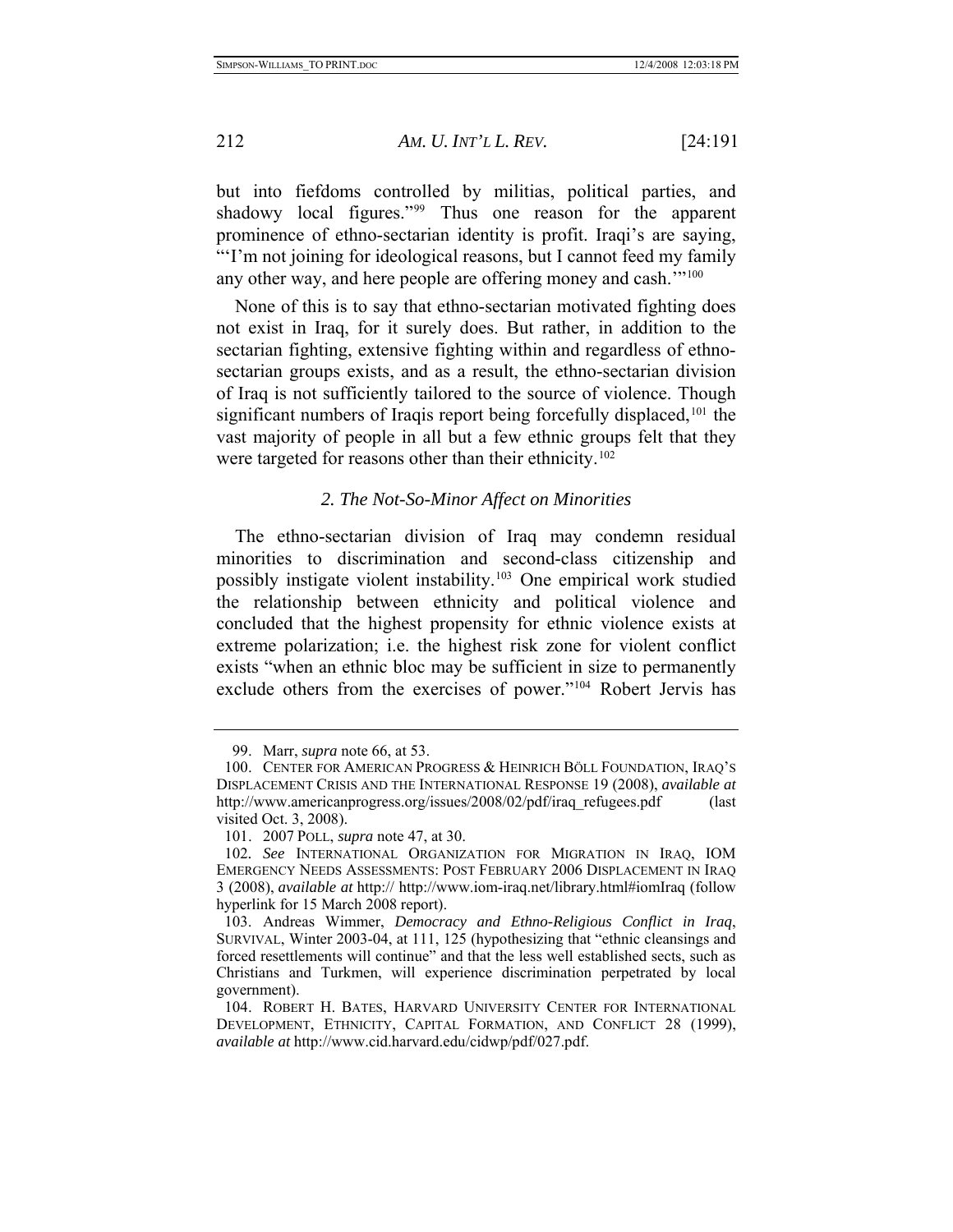<span id="page-23-0"></span>also noted that in most modern civil conflicts both security and predatory motives exist.<sup>[105](#page-23-1)</sup> The ethno-sectarian division of Iraq may thus exacerbate the predatory motives of majority populations against residual minorities.[106](#page-23-2) If areas were formed around Shi'a, Sunni, and Kurdish populations, the minority populations located within those newly formed areas may have to conform to the ethnic and cultural persuasions of the area. The ethno-sectarian division of Iraq would prove even more problematic for nomadic minority groups or those dispersed across multiple areas.<sup>[107](#page-23-3)</sup>

#### *3. The Spillover Effect*

The Iraq Study Group suggested the ethno-sectarian division of Iraq may encourage ethnic fighting elsewhere in the Middle East.[108](#page-23-4) Indeed, Arab states have already denounced plans for ethno-sectarian division as proffering an unacceptable threat to both Iraq and the region.[109](#page-23-5) Rend Francke voiced a similar concern in her public commentary, arguing that neighboring states with an interest at stake may intervene directly or increase their support to Iraqi factions.<sup>[110](#page-23-6)</sup> At the very least, increased discord among Iraq's neighbors will do little to alleviate the existing tension.

For instance, Turkey and Iran have significant Kurdish regions, and increased Kurdish autonomy may create greater tension with their own Kurdish populations.[111](#page-23-7) According to Donald Horowitz,

 <sup>105.</sup> Sambanis, *Partition as a Solution to Ethnic War*, *supra* note 6, at 45.

<sup>106</sup>*. Id.*

<span id="page-23-3"></span><span id="page-23-2"></span><span id="page-23-1"></span><sup>107</sup>*. See, e.g.*, Wimmer, *supra* note 103, at 125 (underscoring the plight of the "smaller, dispersed minorities" unless strong federal power implements minority rights which are in turn upheld by a reliable judiciary).

 <sup>108.</sup> BAKER, *supra* note 81, at 31.

<span id="page-23-5"></span><span id="page-23-4"></span><sup>109</sup>*. See Saudi Editorial Warns Against Partitioning Iraq*, *supra* note 54 (declaring the "illusions of partition . . . [as] an escape from national responsibility and a retreat to delusions"); *see also Kuwaiti Emir Warns Against Iraq Partition*, *supra* note 54 (reporting the warnings of Kuwaiti Emir Shaykh Sabah al-Ahmad Al Sabah, that partitioning Iraq could endanger both Kuwait and the rest of the Middle East).

<span id="page-23-6"></span> <sup>110.</sup> Al-Rahim, *supra* note 81 (predicting that Iran, Turkey, Syria, and Saudi Arabia would all intervene if partition occurred).

<span id="page-23-7"></span><sup>111</sup>*. See* Gretel Kovach, *War Pushes Turk-Kurd Tension to Breaking Point*, PAC. NEWS SERV., Mar. 20, 2003, http://news.pacificnews.org/news/view article.html?article\_id=e0b81f415ecf72e790c34f36d9a4829a (adding that "Turkey has said it will invade if Iraqi Kurds attempt to form their own state); *see also*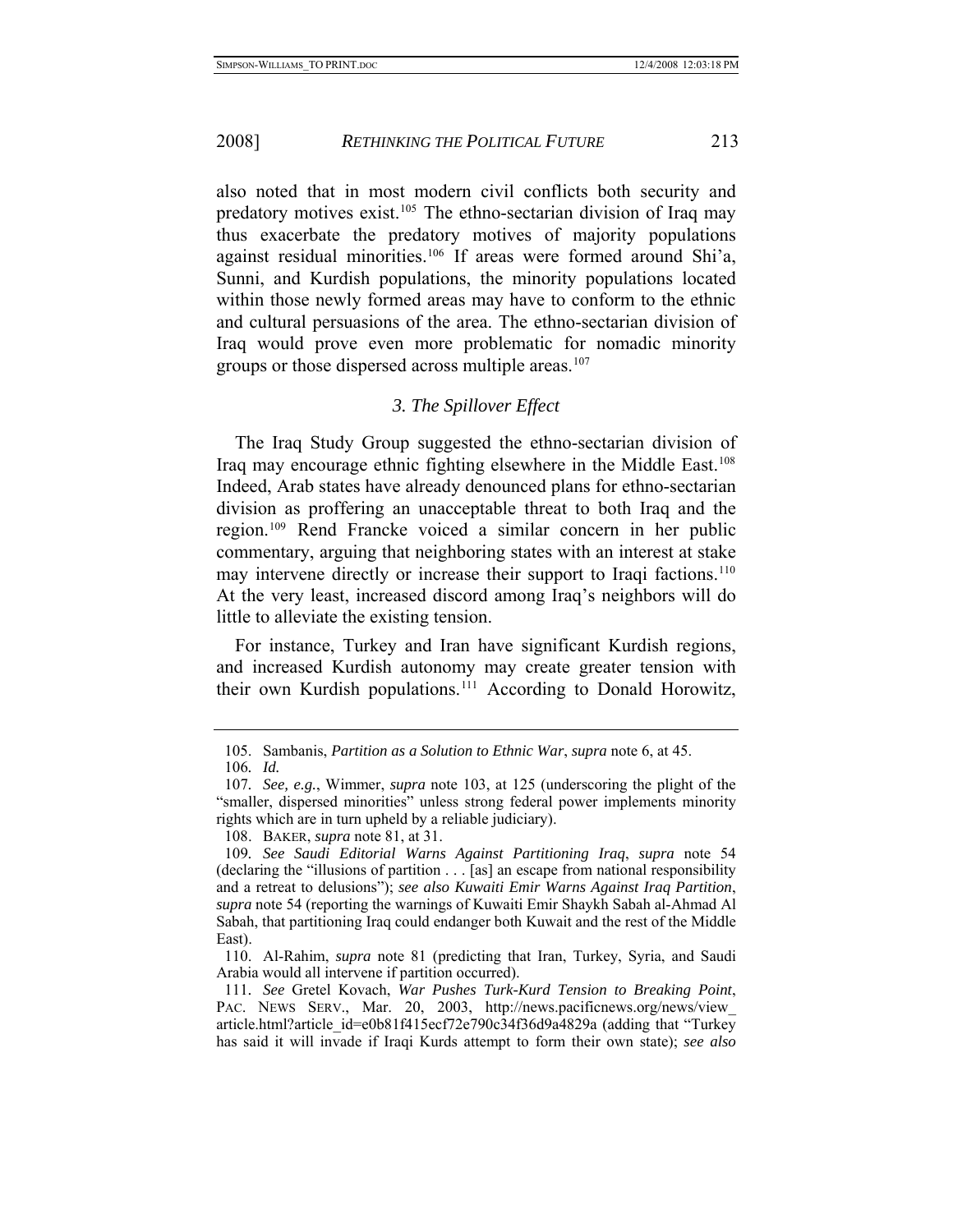"Turkey resents support by Iraqi Kurds for the Kurdish rebellion in southeastern Turkey. The Turks could not, under any conditions, tolerate an independent Iraqi Kurdistan, which would be a beacon for its own Kurds."[112](#page-24-0) The Iraq-Turkey border has already witnessed a significant build up of Turkish troops, and Turkey has promised to retaliate against any showing of independence by Turkish Kurds.<sup>[113](#page-24-1)</sup> Further, Turkish, Syrian, and Iranian concerns intensified after significant recent events affecting the greater Kurdish community, including extensive rioting by Iranian Kurds following the enactment of Iraq's Transitional Administrative Law ("TAL"),<sup>[114](#page-24-2)</sup> the end of PKK's cease-fire,<sup>[115](#page-24-3)</sup> disturbances in Kurdish-populated areas of Syria,<sup>[116](#page-24-4)</sup> and the increase in violence in southeastern Turkey.<sup>[117](#page-24-5)</sup>

A look at the Sunni dominated areas suggests that ethno-sectarian division would only increase the dominance of Sunni Islamist extremist groups over the Sunni insurgents and average Iraqis.<sup>[118](#page-24-6)</sup> If average Iraqi Sunnis are left without oil money (a foreseeable consequence of the ethno-sectarian division of Iraq), Arab Sunni

<span id="page-24-2"></span> 114. Gary Thomas, *Protests Erupt in Kurdish Areas of Iran*, GLOBALSECURITY.ORG, http://www.globalsecurity.org/wmd/library/news/iran/ 2005/iran-050805-25bd3f42.htm (explaining that Iranian Kurds were upset that Iraqi Kurds were getting rights that they desired).

Michael Knights, *The Three-Way Game: Iran, Iraq, and the United States*, WASH. INST. FOR NEAR E. POL'Y, June 21, 2005, http://www.washingtoninstitute .org/templateC05.php?CID=2345 (noting that the tension would expand to the relationship between Baghdad and Tehran).

<span id="page-24-0"></span> <sup>112.</sup> Donald Horowitz, *Unifying Iraq: Partition is the Path to More War— Multiple Wars, in Fact*, WALL ST. J., June 19, 2007, at A16 [hereinafter Horowitz, *Unifying Iraq*].

<span id="page-24-1"></span><sup>113</sup>*. Id.* (adding that Turkey and the Iraqi Kurds currently experience flourishing commercial relations which would be undone in a flash and would likely lead to a "war between two allies."); Cordesman, *supra* note 73, at A27 (stating that "Turkey, Iran and Syria would seek to destabilize the north and exploit the divisions between the two main Kurdish political unions.").

<span id="page-24-3"></span> <sup>115.</sup> Jonny Dymond, *Kurds Move to End Turkish Truce*, BBC NEWS, May 29, 2004, http://news.bbc.co.uk/2/hi/europe/3760285.stm.

<span id="page-24-4"></span> <sup>116.</sup> Bill Park, *Iraq's Kurds and Turkey: Challenges for US Policy*, PARAMETERS, Autumn 2004, at 19, 22 (2004) (furthering that Ankara's long held fear is that Kurdish resistance could create an independent Kurdish state which would destabilize the region as a whole).

<span id="page-24-5"></span> <sup>117.</sup> Yigal Schleifer, *How Will Turkey Respond to Growing Rebel Violence*, CHRISTIAN SCI. MONITOR, at 7, Sept. 22, 2004 (revealing the growing conflicts between extremist Kurds and the Turkish people).

<span id="page-24-6"></span><sup>118</sup>*. See* Cordesman, *supra* note 73, at A27 (asserting that this would hinder the war on terrorists).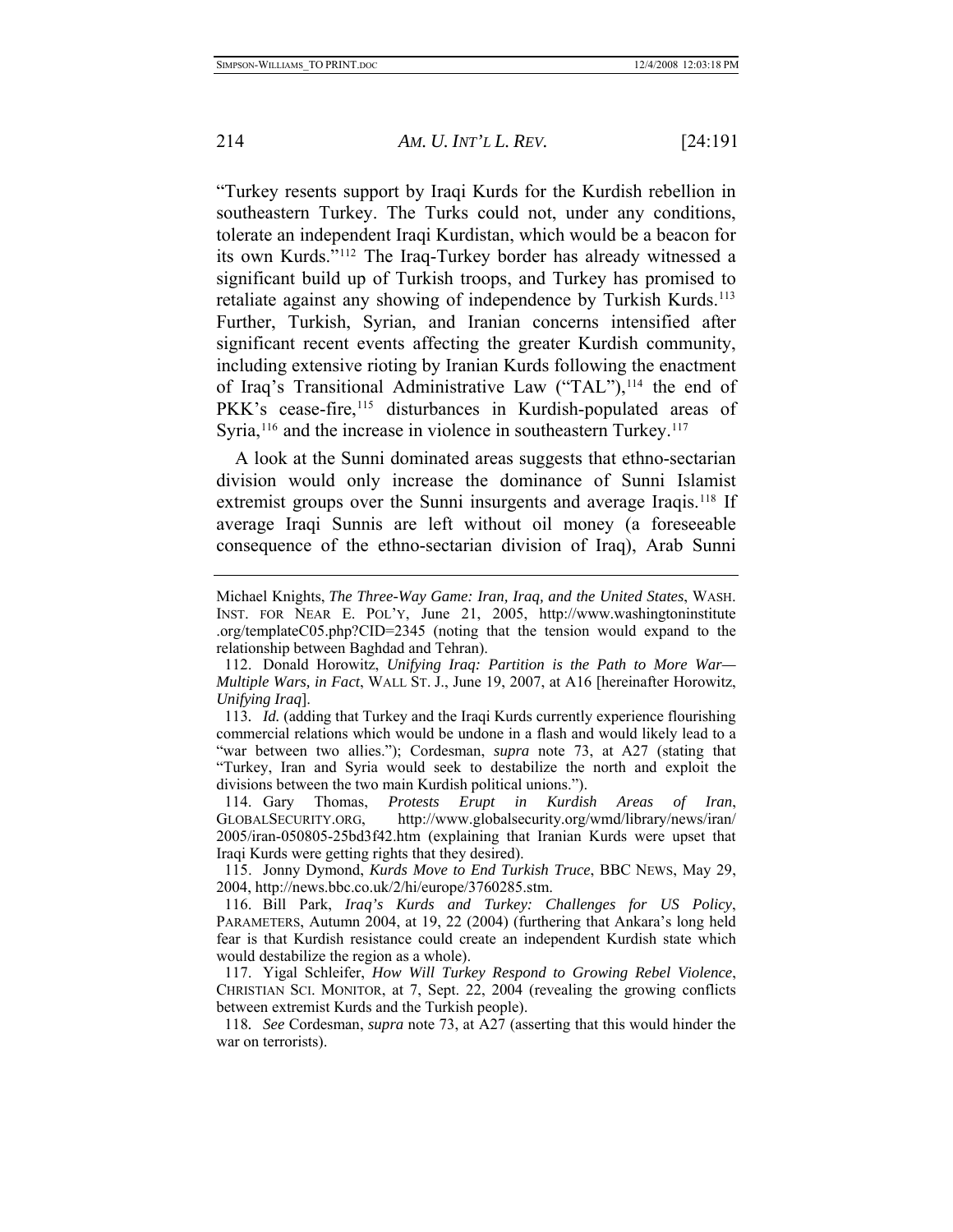states like Egypt and Saudi Arabia, would likely feel the need to lend support, to help prevent Islamist extremists from taking over the Sunni area of Iraq.<sup>[119](#page-25-0)</sup>

Turning to the south, the creation of a nine-province Shi'a region would expose it to significant Iranian influence.<sup>[120](#page-25-1)</sup> Although some Shi'a leaders may be receptive to Iranian influence, many other Shi'a are hostile to Iran as they view themselves as Arabs, not Persians, and maintain the allegiances that led them to fight with the regime of Saddam Hussein during the Iran-Iraq war.<sup>[121](#page-25-2)</sup> In addition to the increased role Saudi Arabia may play in a Sunni region, the Saudis object strongly to the idea of a Shi'a region in the south.[122](#page-25-3) Saudi Arabia's adherence to the "ultra-strict" Wahhabi Sunni school of Islam has led to strained relations with Shiite Iran and even its own Shi'a population.[123](#page-25-4) Saudi Arabia thus has serious reservations about another Shi'a dominated region next door.[124](#page-25-5)

In the end, the ethno-sectarian division of Iraq could permeate throughout the Middle East and the Arab world, "creating a risk of local conflicts and the kind of religious tension that feeds Islamist extremism."[125](#page-25-6) In the words of Syrian President Bashar al-Assad, "Iraq's disintegration will be a bomb that will blow up the Middle East." $^{126}$  $^{126}$  $^{126}$ 

<sup>119</sup>*. Id.*

<span id="page-25-1"></span><span id="page-25-0"></span><sup>120</sup>*. See* Horowitz, *Unifying Iraq*, *supra* note 112 (noting that the nine-province region has been pushed for by Abdul-Aziz al-Hakim's party).

<span id="page-25-2"></span><sup>121</sup>*. Id.* (asserting that a combined southern region would be a setback for both the Shi'a that view themselves as Arabs and for American interests).

<span id="page-25-3"></span><sup>122</sup>*. See* Juan Cole, *Partitioning Iraq*, SALON.COM, Oct. 30, 2006, http://www.salon.com/opinion/feature/2006/10/30/iraq\_partition/ (last visited Sept. 6, 2008) (elaborating that U.S. President Bush and Vice President Cheney are particularly attentive to Saudi concerns and would therefore also view an autonomous Shi'a region as undesirable).

<span id="page-25-5"></span><span id="page-25-4"></span><sup>123</sup>*. See id.* (estimating that Shi'a form about ten percent of the Saudi population).

<sup>124</sup>*. Id.*

 <sup>125.</sup> Cordesman, *supra* note 73, at A27.

<span id="page-25-7"></span><span id="page-25-6"></span><sup>126</sup>*. See Iraq Partition will Blow Mideast Up*, PRESS TV, Oct. 19, 2007, http://www.presstv.ir/detail.aspx?id=27747&sectionid=351020201 (last visited Sept. 6, 2008) (elaborating that safeguards of Iraq's territorial integrity are needed to avoid bloodshed in the Middle East).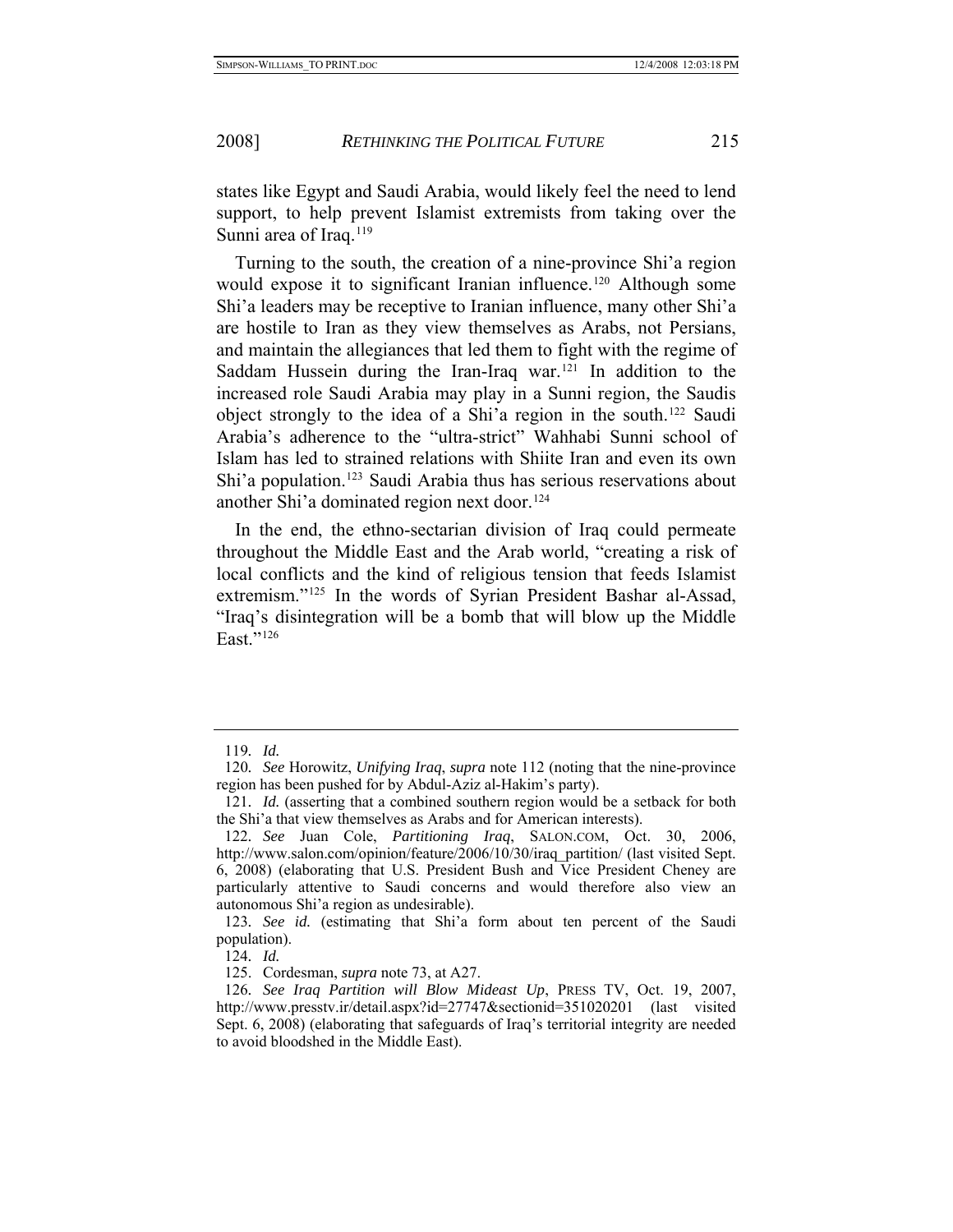<span id="page-26-0"></span>

## D. MASS RELOCATION OF PERSONS

The ethno-sectarian division of Iraq would inevitably cause the mass displacement of persons. The Brookings Plan projects approximately two to five million Iraqis might move as a result of ethnic-sectarian partition.<sup>[127](#page-26-1)</sup> While some plans side-step the issue, none deny it, and many even call for transferring groups to appropriate sides of the line so that they are "demographically separated into defensible enclaves."<sup>[128](#page-26-2)</sup> Such displacement, however, is unadvisable, because the widespread relocations would likely be "violent and impoverish those forced to move, leave a legacy of fear and hatred, and further delay Iraq's political and economic recovery."[129](#page-26-3) Further, this relocation will only compound the ongoing displacement of Iraqis, and would be inconsistent with Iraqi and U.S. obligations under international humanitarian law. Such mass displacement would also necessitate increased coalition support and resources.

#### *1. Displacing the Displaced*

The relocation necessary to accomplish the ethno-sectarian division of Iraq would only compound the on-going displacement. According to the United Nations High Commissioner for Refugees

<span id="page-26-1"></span><sup>127</sup>*. See* JOSEPH & O'HANLON, *supra* note 2, at 19-20 (allowing that the numbers are huge but the lowest is comparable to what has already happened in Iraq since 2003).

<span id="page-26-2"></span> <sup>128.</sup> Kaufmann, *Possible and Impossible Solutions*, *supra* note 6; *see also* Gary Bass, *Breaking up (a Country) is Hard to Do*, WASH. POST, Aug. 27, 2006, at B3 (adding that Kaufmann proposes interning civilians on the wrong side of the line to be used in a population exchange).

<span id="page-26-3"></span> <sup>129.</sup> Cordesman, *supra* note 73, at A27; *see also* BAKER, *supra* note 81, at 31.

<sup>[</sup>D]evolving Iraq into three semiautonomous regions with loose central control [Federalism] … could result in mass population movements, collapse of the Iraqi security forces, strengthening of militias, ethnic cleansing, destabilization of neighboring states, or attempts by neighboring states to dominate Iraqi regions. [Further], Iraqis, particularly Sunni Arabs, told us that such a division would confirm wider fears across the Arab world that the United States invaded Iraq to weaken a strong Arab state. *Id.* 

*But see*, JOSEPH & O'HANLON, *supra* note 2, at 11 ("insisting that people remain in danger to prop up an illusion of political co-existence presents an even larger moral problem. If offered reasonable alternatives and secure passage, there are indications that many Iraqis, currently living in fear as vulnerable minorities, would willingly leave their homes.").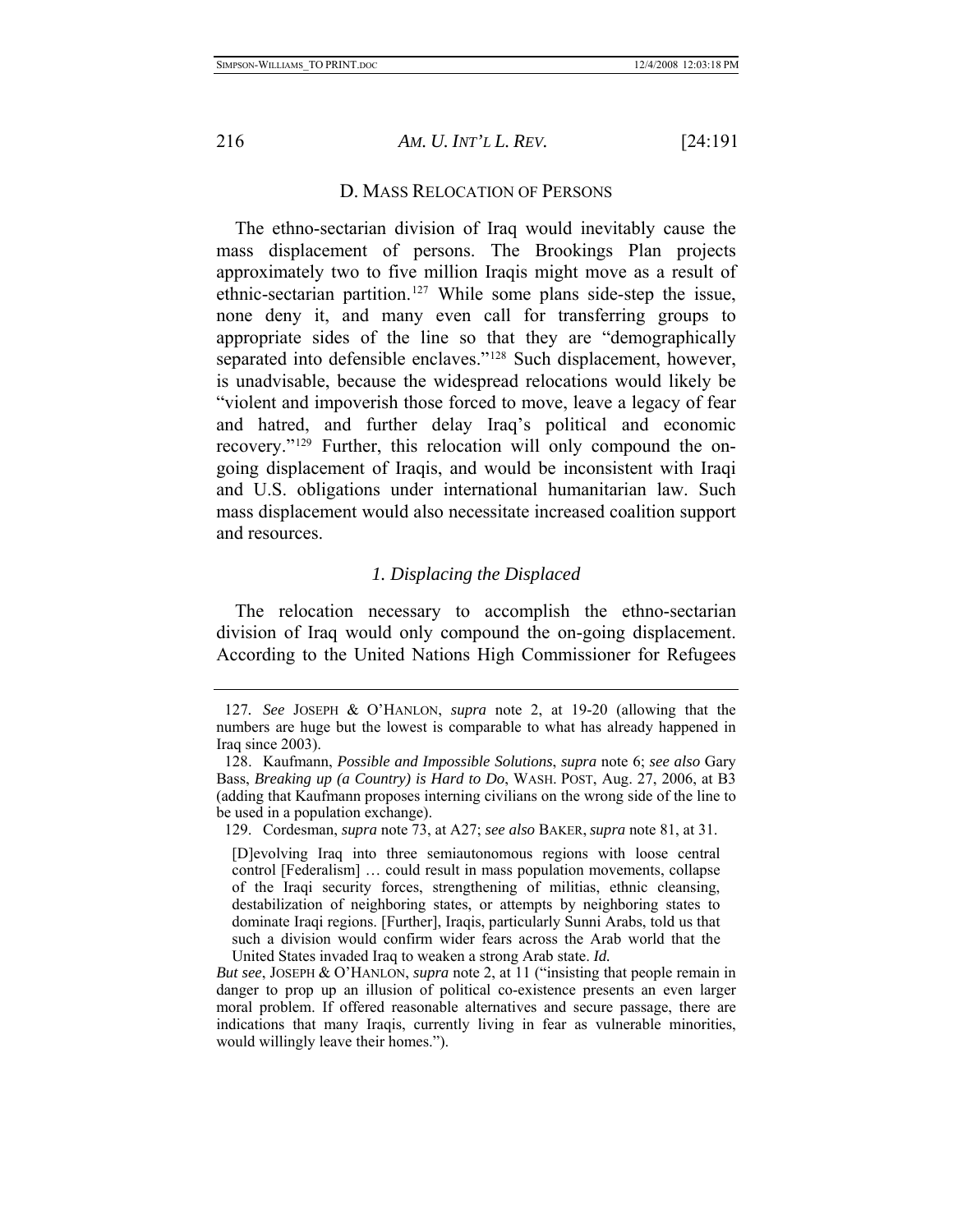("UNHCR"), there are 3.7 million displaced Iraqis.[130](#page-27-0) The UNHCR anticipated an increase of one million displaced persons in Iraq in 2007[.131](#page-27-1) Many of the displaced have resettled in urban areas, such as Baghdad and Basra, $132$  in addition to Kurdish regions where they experience relatively more security and increased job prospects.<sup>[133](#page-27-3)</sup> Any attempt to divide those cities or the Kurdish region may therefore require the displacement of the already displaced.

Further, internally displaced Iraqis from the majority of areas overwhelmingly report their intention to return to their place of origin. The desire to return home weakens the argument that the current pattern of relocation to more ethnically homogenous areas is a permanent indicator of the voluntary fragmentation of Iraqi society along ethnic lines. In the Baghdad area where approximately sixty-five percent of all displaced Iraqis originate,<sup>[134](#page-27-4)</sup> over seventy-two percent indicated their desire to return to their place of origin.[135](#page-27-5)

<span id="page-27-0"></span><sup>130</sup>*. See* Sudarsan Raghavan, *War in Iraq Propelling a Massive Migration*, WASH. POST, Feb. 4, 2007, at A1 (continuing that about 2 million of the displaced Iraqis have left Iraq to Jordan, Syria, and Lebanon).

<span id="page-27-1"></span> <sup>131.</sup> KRISTÈLE YOUNÈS, THE WORLD'S FASTEST GROWING DISPLACEMENT CRISIS: DISPLACED PEOPLE INSIDE IRAQ RECEIVING INADEQUATE ASSISTANCE 10 (2007), *available at* http://www.refugeesinternational.org/content/issue/detail/9915 (asserting that given the Iraqi government's reticence in addressing this growing problem, the international community has a responsibility to respond to the humanitarian situation in Iraq).

<span id="page-27-2"></span> <sup>132.</sup> CENTER FOR AMERICAN PROGRESS & HEINRICH BÖLL FOUNDATION, *supra* note 100, at 18 (continuing that less than one to two percent of displaced Iraqis are in camps).

<span id="page-27-3"></span> <sup>133.</sup> Internal Displacement Monitoring Centre, Many IDPs Seek Refuge in Kurdish Regions which are More Stable (2007), http://www.internaldisplacement.org/idmc/website/countries.nsf/(httpEnvelopes)/82EA9EA6AF6142 BFC12572AD0028DCFA?OpenDocument#24.3.1 (adding that the region's local economy has benefited from the migration of skilled professionals with disposable

incomes).

<span id="page-27-4"></span> <sup>134.</sup> INTERNATIONAL ORGANIZATION FOR MIGRATION, IRAQ DISPLACEMENT: 2007 YEAR IN REVIEW 2 (2008), *available at* http://www.iom-iraq.net/Library.html (follow hyperlink for Iraq Displacement 2007 Year in Review, English) [hereinafter IOM, IRAQ DISPLACEMENT 2007]; *see also* Elizabeth Ferris, Co-Director, Brookings-Bern Project on Internal Displacement (Dec. 7, 2007) *The Real Challenge of Internal Displacement in Iraq: The Future*, *available at* http://www.brookings.edu/speeches/2007/1206\_iraq\_ferris.aspx?emc=lm&m=211  $677&1=22&v=33934$  (placing the number of IDPs originating in Baghdad at approximately eighty percent of all IDPs).

<span id="page-27-5"></span> <sup>135.</sup> INTERNATIONAL ORGANIZATION OF MIGRATION, IRAQ DISPLACEMENT: 2006 YEAR IN REVIEW (2007), at 9, *available at* http://www.iom-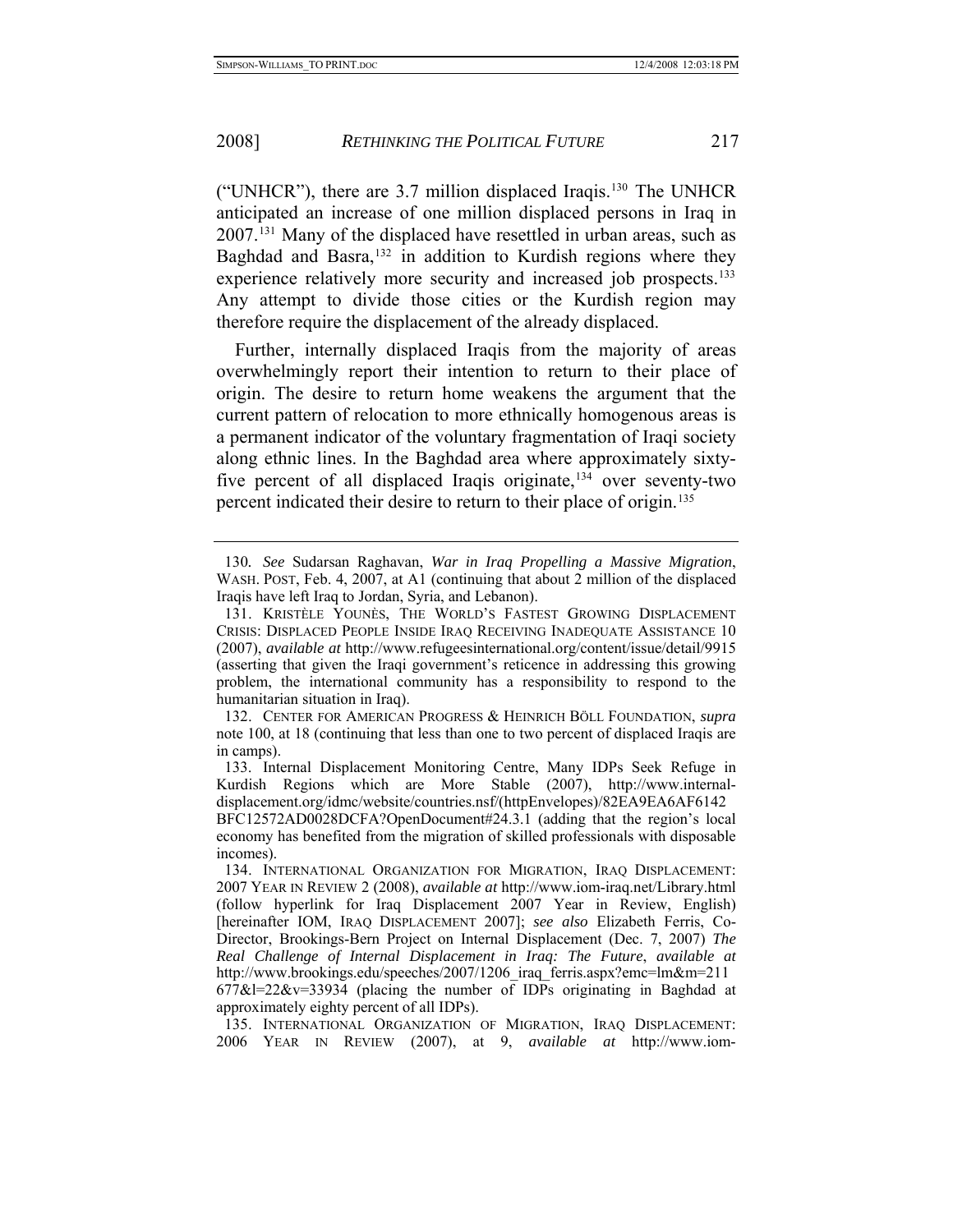<span id="page-28-0"></span>

## *2. A Violation of International Humanitarian Law*

The mass movement of up to five million people necessary to accomplish the ethno-sectarian division of Iraq would contravene international humanitarian law. Under the Guiding Principles of Internal Displacement, which the participants at the United Nations World Summit recognized unanimously in September of 2005 "as an important international framework for the protection of internally displaced persons,"<sup>[136](#page-28-1)</sup> all states have an obligation "to prevent and avoid conditions that might lead to displacement of persons."[137](#page-28-2) The Guiding Principles provide that "[e]very human being shall have the right to be protected against being arbitrarily displaced from his or her home or place of habitual residence."<sup>[138](#page-28-3)</sup> This prohibition includes displacement "based on policies of apartheid, 'ethnic cleansing' or similar practices aimed at/or resulting in altering the ethnic, religious or racial composition of the affected population."[139](#page-28-4) The ethnosectarian division of Iraq clearly involves altering the ethnic composition of various areas within Iraq. Moving Shi'a, Sunni, and Kurdish Iraqis from their homes across the state into regions of ethnic homogeneity would thus be a displacement that is inconsistent with the Guiding Principles.

iraq.net/library/2006%20Iraq%20Displacement%20Review.pdf [hereinafter IOM, IRAQ DISPLACEMENT: 2006] (elaborating that many of these people are waiting for security to improve).

<span id="page-28-1"></span> <sup>136. 2005</sup> World Summit Outcome, G.A. Res. 60/1, ¶ 132, U.N. Doc. A/RES/60/1 (Oct. 24, 2005).

<span id="page-28-2"></span> <sup>137.</sup> U.N. Econ. & Soc. Council [ECOSOC], Comm'n on Human Rights, *Report of the Representative of the Secretary-General, Mr. Francis M. Deng, submitted pursuant to Commission resolution 1997/39: Addendum: Guiding Principles on Internal Displacement*, Annex, Section II, Principle 5, U.N. Doc. E/CN.4/1998/53/Add.2 (Feb. 11, 1998) [hereinafter *Guiding Principles on Internal Displacement*]; *see also* Ferris, *supra* note 134 (suggesting that the Guiding Principles serve as an international standard to guide governments as well as international humanitarian and development agencies in providing assistance and protection to IDPs and that they obligate the Iraqi national government to protect and assist IDPs within its jurisdiction); Walter Kalin, *A Tragedy of Increasing Proportions: Internal Displacement in Iraq*, FORCED MIGRATION REVIEW, June 2007, at 14, 15 (suggesting that the Guiding Principles obligate the Iraqi government to ensure that those who were not able to escape forced displacement and remain in Iraq are protected and assisted).

<span id="page-28-4"></span><span id="page-28-3"></span><sup>138</sup>*. Guiding Principles on Internal Displacement*, *supra* note 137, at Annex, Section II, Principle 6.1.

<sup>139</sup>*. Id.* at Annex, Section II, Principle 6.2(a).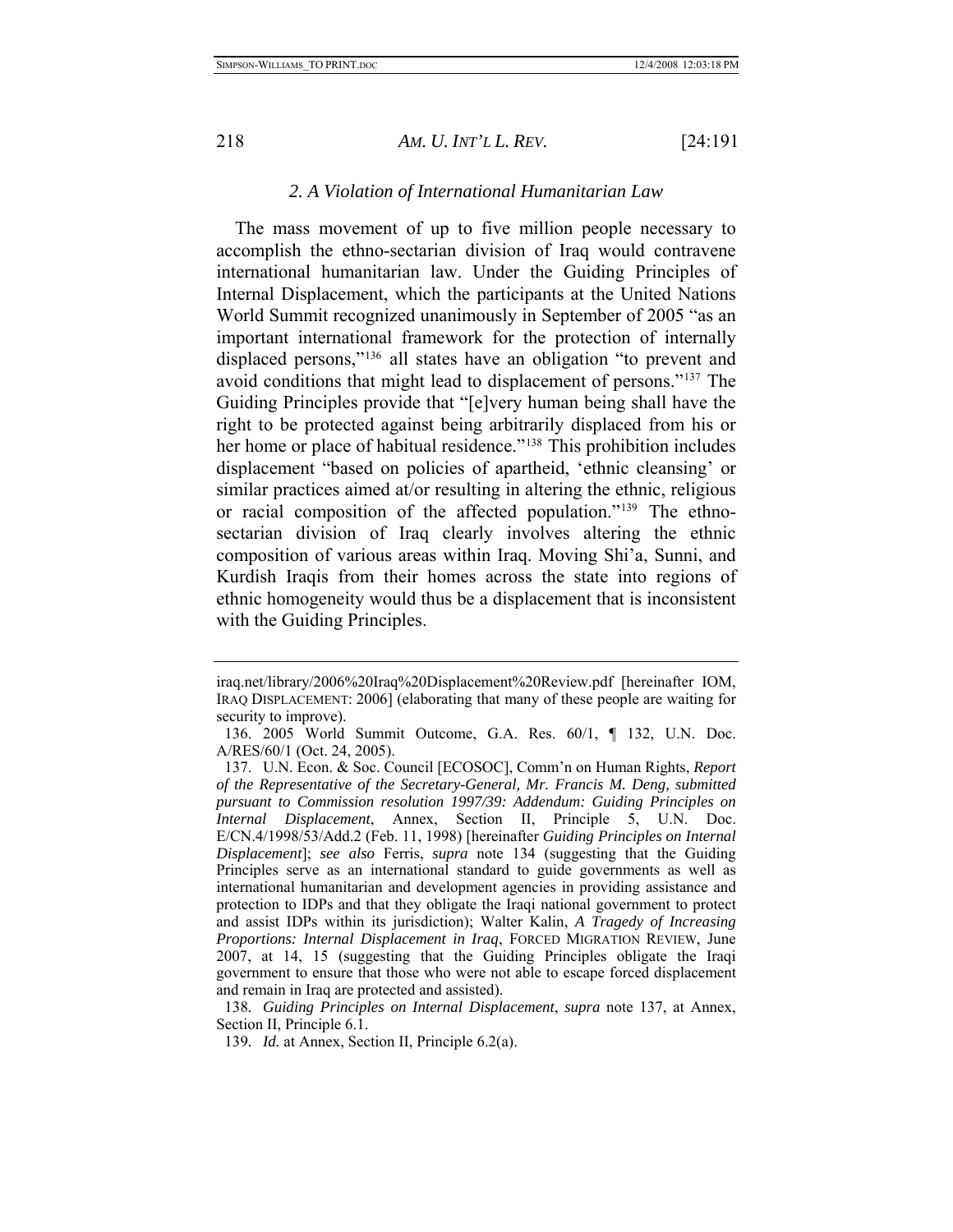## *3. Unrealistic Troop Requirements for Coalition Forces*

<span id="page-29-0"></span>The mass movement of people necessary to accomplish the ethnosectarian division of Iraq will also require a great deal of U.S. support and involvement.<sup>[140](#page-29-1)</sup> In fact, the Brookings Plan devotes several pages to a detailed proscription for the U.S. led relocation of persons,[141](#page-29-2) conceding that U.S. led Coalition forces and Iraqi security units should plan for population movements that are fraught with danger.<sup>[142](#page-29-3)</sup> Indeed, the Brookings Plan acknowledges that "at a minimum" international troop levels would need to be of such a size that they "did not scale back deployments in some places while helping to protect relocating populations elsewhere."<sup>[143](#page-29-4)</sup> Further, they acknowledge that "it might actually take somewhat more troops to implement the soft partition plan than are in Iraq at present."[144](#page-29-5) With coalition budgets and troop levels stretched to their limits, the ethnosectarian division of Iraq would unquestionably require more coalition support.

## E. THE HISTORICAL FAILURE OF ETHNO-SECTARIAN DIVISION

History demonstrates that ethno-sectarian divisions often fail to lessen the violence.[145](#page-29-6) Many instances of violent conflict follow

<span id="page-29-1"></span><sup>140</sup>*. See* JOSEPH & O'HANLON, *supra* note 2, at 17 ("any person who felt the need to relocate would have to be compensated fairly and assisted in finding a new life elsewhere.").

<sup>141</sup>*. Id.* at 17-20.

<span id="page-29-3"></span><span id="page-29-2"></span><sup>142</sup>*. See id.* at 17 (adding that "[t]hose relocating might be targeted by hateful neighbors seeking a final chance to settle scores and to ensure that those departing never return. The displaced individuals themselves might be tempted to take revenge on their oppressors, with parting shots and burning of the homes of their enemies. Furthermore, as some members of a local minority relocate, those minority members remaining behind might feel particularly vulnerable and might be targeted for expulsion by thugs from the local majority. Finally, even after moving out of their neighborhoods, convoys of relocating individuals might be attacked along their departure route. Nothing about the relocation process would necessarily be easy.").

<sup>143</sup>*. Id.* at 25.

<sup>144</sup>*. Id.*

<span id="page-29-6"></span><span id="page-29-5"></span><span id="page-29-4"></span><sup>145</sup>*. See generally* Radha Kumar, *The Troubled History of Partition*, FOREIGN AFF., Jan.-Feb. 1997, at 22. (arguing against a partitioning of Bosnia-Herzegovina, given the occurrences of violence associated with several historical examples of partition). *But see* JOSEPH & O'HANLON, *supra* note 2, at 11.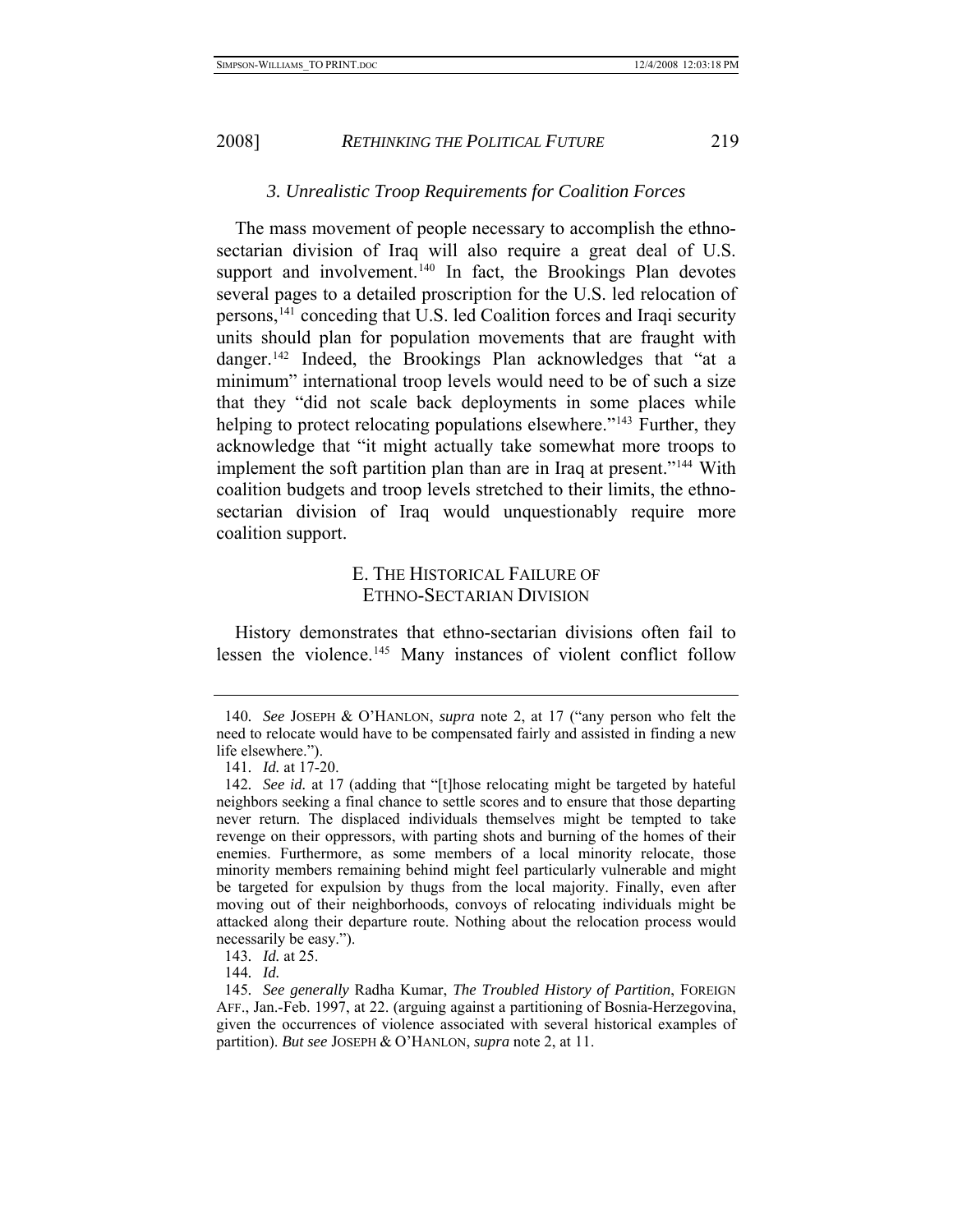ethno-sectarian division, as the forced transfer of populations instigates violent conflict,<sup>[146](#page-30-0)</sup> and often requires a sustained military and fiscal commitment by both the parties involved and the international community.

War in Cyprus followed its division between 1963 and 1967, and Turkish intervention in 1974.[147](#page-30-1) During this time, 7,500 people were killed and over 200,000 Turkish and Greek Cypriots displaced.<sup>[148](#page-30-2)</sup> A United Nations force remains in Cyprus to protect Turkish Cypriots

147. Sambanis, *supra* note 6, at 69.

The population movement and expulsions created conditions for the final recognition of Croatia's borders, but happened well before there was any overt Croat-Serb agreement. Although certainly not free from violence (the Croat commander of the operation is now on trial in the Hague for alleged war crimes), the forced movements of Serbs from Croatia in 1995 was nevertheless far less traumatizing and ultimately more stabilizing than the ferocious, unagreed ethnic cleansing meted out by the Serbs in Bosnia during 1992-5. *Id.* 

However, this analogy fails when one considers that massive displacement characterized by the Balkan wars, that is not the case in Iraq: though there are certainly a great deal of displaced Iraqis, the displacement is not near the magnitude experience in the Balkans. *Compare* BOGDAN IVANISEVIC, LEGACY OF WAR: MINORITY RETURNS IN THE BALKANS (2004), http://hrw.org/wr2k4/16.htm (providing numbers of persons displaced by conflicts in the Balkans, including up to 350,000 refugees from Croatia, 2.2 million refugees and internally displaced persons from Bosnia, and 230,000 refugees from Kosovo, and noting that most displaced persons have not returned home), *with* HUMAN RIGHTS WATCH, IRAQ: FROM A FLOOD TO A TRICKLE 2 (2007), http://hrw.org/backgrounder/ refugees/iraq0407/iraq0407.pdf (estimating that 2 million Iraqis have fled their homes since the United States' invasion of Iraq). When considered as a percentage of their populations, the Balkans conflict produced a displacement of approximately twenty-five percent of the population, while only about seven percent of Iraqis are displaced.

<span id="page-30-0"></span> <sup>146.</sup> Sambanis, *Partition as a Solution to Ethnic War*, *supra* note 6, at 79 (concluding that to use prevention of future ethnic wars as a rationale for partition is, at best, erroneous); BRENDAN O'LEARY, CENTRE FOR INT'L BORDERS RESEARCH, WORKING PAPER 28: DEBATING PARTITION: JUSTIFICATIONS AND CRITIQUES 17-19 (2006), *available at* http://www.qub.ac.uk/cibr/WPpdffiles/ MFWPpdf/w28\_bol.pdf [hereinafter O'LEARY, DEBATING PARTITION] (suggesting that past partitions actually led to more violence).

<span id="page-30-2"></span><span id="page-30-1"></span><sup>148</sup>*. See* INTERNATIONAL CRISIS GROUP, THE CYPRUS STALEMATE: WHAT NEXT? 1-2 (2006), http://www.qub.ac.uk/cibr/WPpdffiles/MFWPpdf/w28\_bol.pdf [hereinafter THE CYPRUS STALEMATE] (noting also that prior to the partition, intercommunal violence between Turkish and Greek Cypriots led to the forced displacement of 30,000 Turkish Cypriots from mixed areas into enclaves).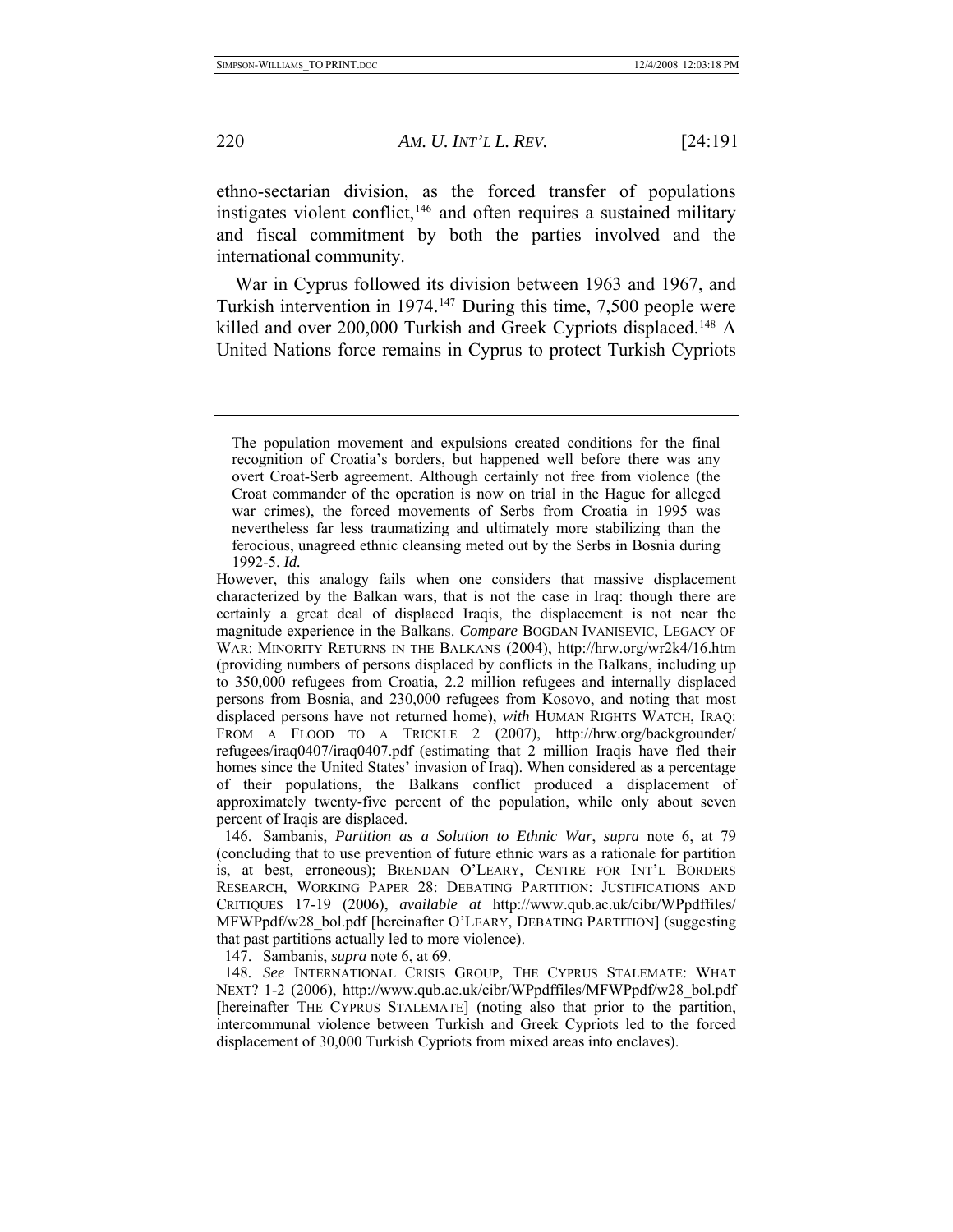from violence and to enforce the ceasefire between the two sides,<sup>[149](#page-31-0)</sup> while Turkey maintains a military force of some 30,000 troops in Northern Cyprus for similar purposes.<sup>[150](#page-31-1)</sup> The ethno-sectarian division of Cyprus also necessitated fiscal intervention, as Northern Cyprus, which is not recognized internationally as a sovereign state, lags behind Southern Cyprus economically and relies on annual budgetary support from Turkey[.151](#page-31-2) One recent report found that the isolation of the Northern Cypriot community following the division resulted in losses of over \$112,000 (USD) for every Northern Cypriot, totaling more than \$25 billon in losses to the Northern Cypriot economy.[152](#page-31-3)

The division of Palestine also did not end conflict in the region, which saw wars in 1956, 1967, and 1973.<sup>[153](#page-31-4)</sup> Instead, the division of Palestine and the accompanying conflict led to over 16,000 deaths and the displacement of over 1.25 million Palestinians and Jews.[154](#page-31-5) The United Nations created the United Nations Relief and Works Agency for Palestine Refugees in the Near East to alleviate the plight of Palestinians displaced by the partition. In 2006 alone, the UN spent \$598.7 million providing relief to 4.3 million Palestinian refugees.[155](#page-31-6)

<span id="page-31-0"></span><sup>149</sup>*. See id.* at 1 (acknowledging that the circumstances have changed since the force was originally deployed in 1964); *see also* Cyprus – UNFICYP – Background: United Nations Peacekeeping Force in Cyprus, http://www.un.org/ Depts/dpko/missions/unficyp/background.html (last visited Sept. 6, 2008) [hereinafter UNFICYP] (describing the mission of the United Nations Peacekeeping Force in Cyprus as the maintenance of the military status quo).

<span id="page-31-1"></span><sup>150</sup>*. Turkey affirms anti-Cyprus stance for EU talks*, INT'L HERALD TRIB., Aug. 3, 2005, *available at* http://www.iht.com/articles/2005/08/02/news/turkey.php.

<span id="page-31-2"></span><sup>151</sup>*. See* THE CYPRUS STALEMATE, *supra* note 148, at 2 (explaining that because Northern Cyprus is so economically dependent on Turkey, it has also fallen victim to Turkey's economic inflation and instability).

<span id="page-31-3"></span><sup>152</sup>*. Research Study Reveals the Turkish Cypriots Continue to Suffer Heavily Under International Isolations*, BAYRAK RADIO TELEVISION CO., Apr. 27, 2008, http://www.brtk.cc/index.php/cat/2/news/31160 (referring to a report by Dr. Omer Gokcekus which noted that much of this lost revenue is the result of international embargoes) (report on file with author).

<span id="page-31-4"></span><sup>153</sup>*. See* O'LEARY, DEBATING PARTITION, *supra* note 146, at 18 (describing these conflicts as part of the domino effect that occurs after a partition).

<span id="page-31-5"></span><sup>154</sup>*. See id.* at 17 (clarifying that many of the displaced Jews were expelled from surrounding Arab states).

<span id="page-31-6"></span> <sup>155.</sup> U.N. Relief and Works Agency, *Report of the Commissioner-General of the United Nations Relief and Works Agency for Palestine Refugees in the Near East*, ¶¶ 1, 64, U.N. Doc. A/62/13 (Aug. 1, 2007) [hereinafter UNRWA Report]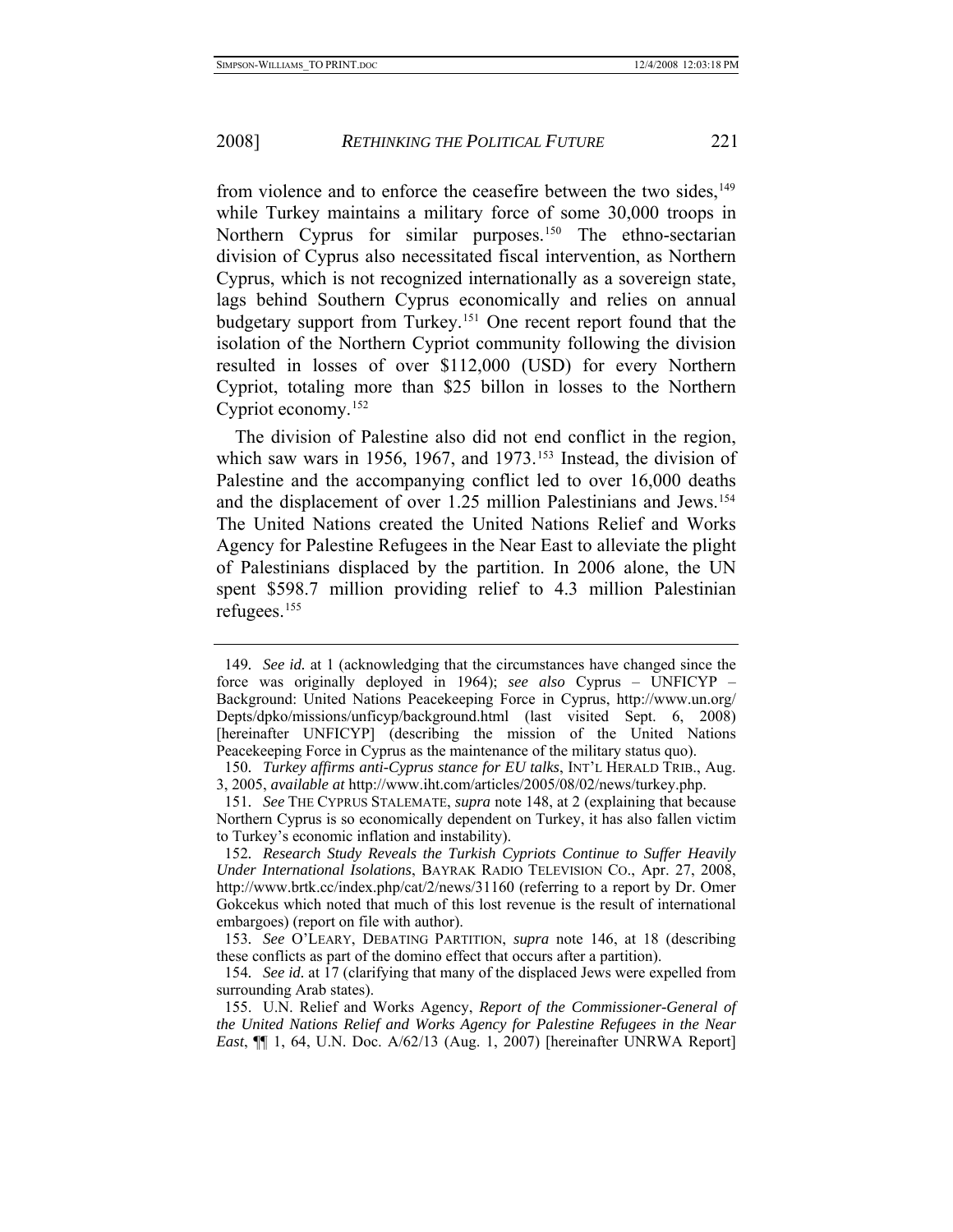Since their 1947 partition, India and Pakistan have fought three wars, in 1948, 1965, and 1971 and maintain a contentious relationship over Kashmir.<sup>[156](#page-32-0)</sup> When India was partitioned, and Pakistan created, separating Hindus and Muslims engaged in widespread communal violence, 20 million people were displaced and between 500,000 and 1 million were killed.[157](#page-32-1) Since the partition, the two states have fallen into a violent dispute over the territory of Kashmir, and India has maintained an estimated 600,000 troops in its portion of the region to enforce the ceasefire between the sides.<sup>158</sup>

Following their division in 1991, Eritrea and Ethiopia launched a border war,<sup>[159](#page-32-3)</sup> with tens of thousands dying.<sup>[160](#page-32-4)</sup> More than 300,000 troops remain along an 800-kilometer border between the two states,<sup>[161](#page-32-5)</sup> and the United Nations Mission in Ethiopia and Eritrea maintains over 1,600 peacekeeping troops to enforce the ceasefire between the two states.[162](#page-32-6) In April of 2008, UN Secretary General

<span id="page-32-2"></span>158*. See Time to Go*, ECONOMIST, Apr. 7, 2007, at 14 (arguing that India should reduce its troop presence in Kashmir because it is disproportionate to the threat of insurgency and because the troops have committed human rights violations against Kashmiris).

159. Sambanis, *Possible and Impossible Solutions supra* note 6, at 69.

<span id="page-32-4"></span><span id="page-32-3"></span>160*. UN Fears New Ethiopia-Eritrea War*, BBC NEWS, Apr. 11, 2008, http://news.bbc.co.uk/2/hi/africa/7341833.stm (noting that this number represents only the border violence between 1998-2000).

<span id="page-32-6"></span> 162. United Nations Mission in Ethiopia and Eritrea, Facts and Figures, http://www.un.org/Depts/dpko/missions/unmee/facts.html (last visited Sept. 6,

<span id="page-32-0"></span><sup>(</sup>adding that the agency is one of the UN's largest programs).

<sup>156</sup>*. See* O'LEARY, DEBATING PARTITION, *supra* note 146, at 18 (noting that these conflicts are another example of the domino effect of violence following ethnic partitioning).

<span id="page-32-1"></span> <sup>157.</sup> Sumantra Bose, *Decolonization and State Building in South Asia*, J. INT'L AFF., Fall 2004, at 95, 96 (adding that many of the Indian freedom fighters saw the division of the country as "the antithesis of the ideals for which they" were fighting); *see also* Joya Chatterji, *'Dispersal' and the Failure of Rehabilitation: Refugee Camp-Dwellers and Squatters in West Bengal*, 41 MOD. ASIAN STUD. 995, 997-98 (2007) (estimating that 15 million people were displaced in the four months immediately following the partition of India and Pakistan in 1947); O'LEARY, DEBATING PARTITION, *supra* note 146, at 17 (indicating that the number of killed may be as high as 2 million).

<span id="page-32-5"></span> <sup>161.</sup> GlobalSecurity.org, Military: Ethiopia/Eritrea War, http://www. globalsecurity.org/military/world/war/eritrea.htm (last visited June 29, 2008); *see also* INTERNATIONAL CRISIS GROUP, ETHIOPIA AND ERITREA: STOPPING THE SLIDE TO WAR 1 (2007), http://www.crisisgroup.org/home/getfile.cfm?id=3170&tid= 5136&l=1 (estimating that Ethiopia maintains 100,000 troops on the border).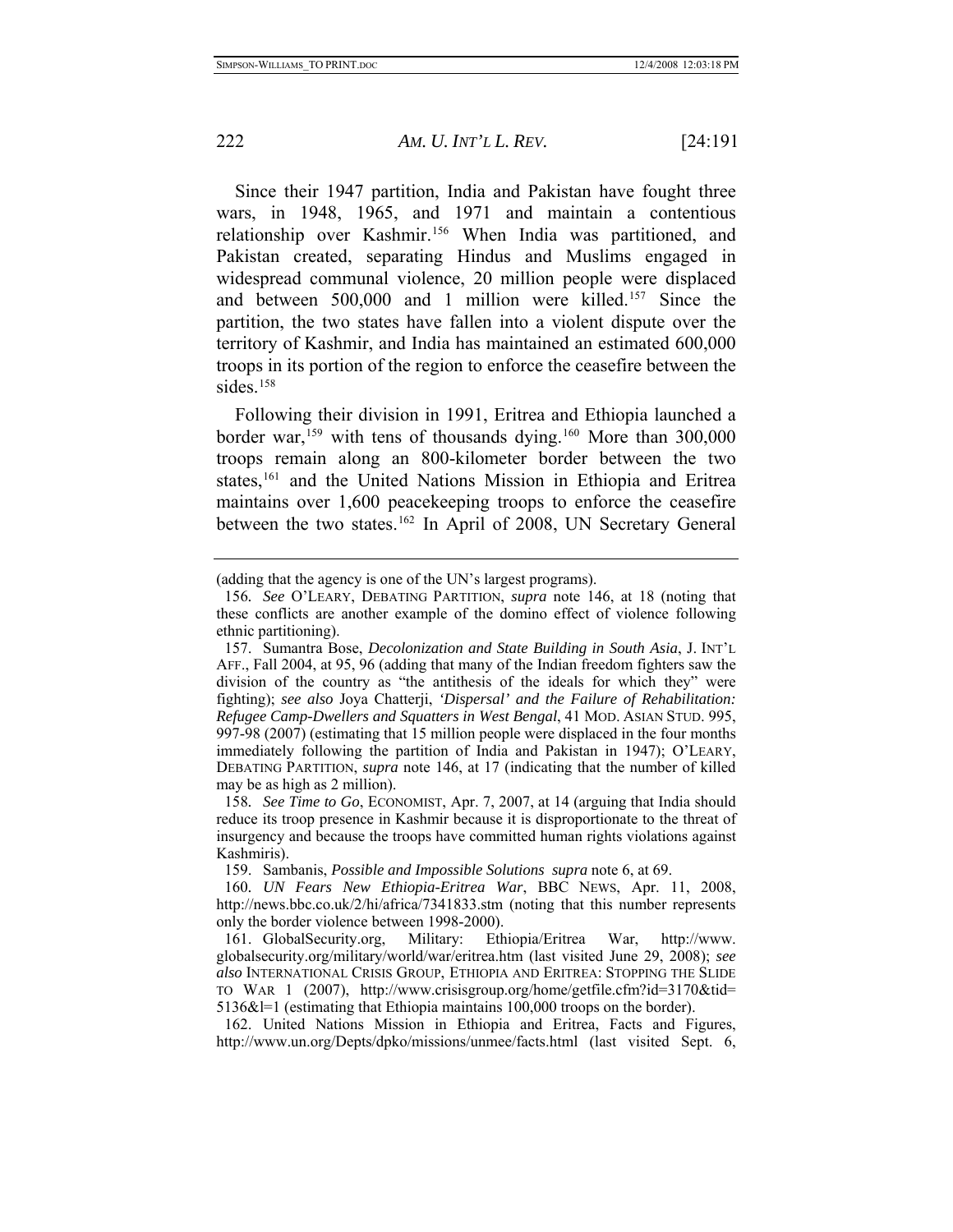Ban Ki-Moon warned the Security Council that the withdrawal of UN forces would be accompanied by a resumption of hostilities.<sup>[163](#page-33-0)</sup>

In Bosnia & Herzegovina, ethnic violence also caused the displacement of two million people.<sup>[164](#page-33-1)</sup> Some trace much of this violence to the Vance-Owen plan, which proposed partitioning Bosnia into ethnically based cantons, and permitting Serbian regions to *de facto* confederate with Serbia.<sup>165</sup> The Vance-Owen plan was also the catalyst for conflict between the Bosnian-Croats and the Bosnian government, as they struggled to expand their territories, capture the land promised to them under the plan, and cleanse it of all other ethnic groups.[166](#page-33-3) This cantonization process led to the commission of so many atrocities that UN Special Rapporteur for Human Rights Abuses in the Former Yugoslavia, Tadeusz Mazowiecke, resigned in July 1995 charging that the UN and International Community's failure to make any serious efforts to stop the atrocities in Bosnia made it impossible for him to continue.<sup>[167](#page-33-4)</sup>

As these instances of prior state practice illustrate, historical ethno-sectarian divisions failed to mitigate violence and cost all parties involved much more in terms of military and financial

<sup>2008) (</sup>enumerating the UN military personnel in Ethiopia and Eritrea and their tenure through January 31, 2008).

<span id="page-33-0"></span><sup>163</sup>*. UN Fears New Ethiopia-Eritrea War*, *supra* note 160 (noting that the UN has already withdrawn most of its forces after Eritrea cut off supplies to the mission).

<span id="page-33-1"></span><sup>164</sup>*. See* Secretary General, *Report of the Secretary-General Pursuant to Resolution 1035*, ¶ 17, delivered to the Security Council, U.N. Doc. S/1996/210 (Mar. 29, 1996) (reporting that UNHCR had formulated plans to assist Bosnia  $\&$ Herzegovina with the return of its two million refugees and displaced persons).

<span id="page-33-2"></span> <sup>165.</sup> PAUL R. WILLIAMS & MICHAEL P. SCHARF, PEACE WITH JUSTICE?: WAR CRIMES AND ACCOUNTABILITY IN THE FORMER YUGOSLAVIA 24 (2002) (explaining that the Vance-Owen plan sought to achieve peace by ratifying the aims of the campaigns of ethnic cleansing and legitimizing the anti-multicultural nationalism propagated by the Serbian and Croatian regimes).

<span id="page-33-3"></span><sup>166</sup>*. Id.* at 140; COLONEL BOB STEWART, BROKEN LIVES: A PERSONAL VIEW OF THE BOSNIAN CONFLICT (1994); LEE BRYANT, THE BETRAYAL OF BOSNIA 42-44 (1993), *available at* http://www.wmin.ac.uk/sshl/PDF/Bryant%20-%20The% 20Betrayal%20of%20Bosnia.pdf (providing a comprehensive assessment of the cantonization proposals and implementation); *see generally* MLADEN KLEMENČIĆ, TERRITORIAL PROPOSALS FOR THE SETTLEMENT OF THE WAR IN BOSNIA-HERCEGOVINA (Martin Pratt & Clive Schofield eds., 1994) (reviewing the numerous proposals for the territorial division of Bosnia).

<span id="page-33-4"></span> <sup>167.</sup> WILLIAMS & SCHARF, *supra* note 165, at 140; Balkan Action Council, *Balkan Watch Week in Review*, July 31, 1996.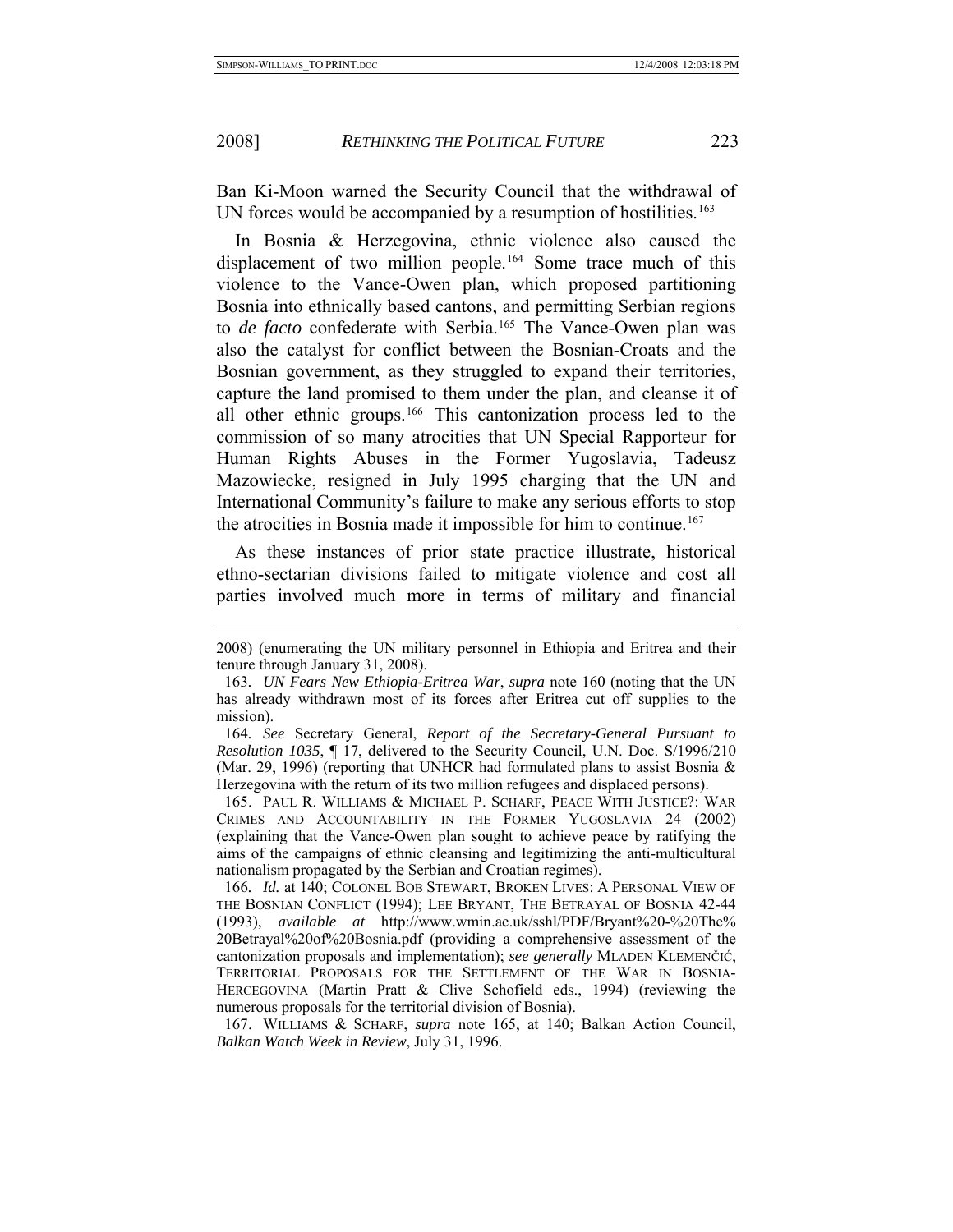<span id="page-34-0"></span>

support. There is no reason to expect the ethno-sectarian division of Iraq would be any different.

## F. CONSTITUTIONAL CONCERNS

The Iraqi Constitution's provisions relating to the formation of regions is likely to make the ethno-sectarian division of Iraq nearly impossible. In order to form three ethno-sectarian based regions within Iraq, whether through partition or ethno-sectarian based federalism, Iraqis would need to assimilate multiple governorates in the desired area. The Iraqi Constitution, however, contains specific mechanisms by which one or more governorates may reorganize into autonomous regions.[168](#page-34-1) Governorates may create a region by either (1) "[the] request by one-third  $(1/3)$  of the council members of each governorate intending to form a region" or (2) "[the] request by onetenth (1/10) of the voters in each of the governorates intending to form a region."[169](#page-34-2) Article 127 of the Iraqi Constitution sets the voting threshold for passing a referendum at a majority of voters.[170](#page-34-3) Since most Iraqis oppose ethno-sectarian division, it seems unlikely that plans for the ethno-sectarian division of Iraq could overcome either of the tests laid out in the Iraqi Constitution.[171](#page-34-4)

Additionally, a great hurdle exists to the formation of a region of more than one governorate in which competing views or visions for

<span id="page-34-1"></span><sup>168</sup>*. See* IRAQ CONSTITUTION art. 115 (setting out a referendum procedure by which one or more governorates may seek organization into a region).

<sup>169</sup>*. Id.*

<span id="page-34-3"></span><span id="page-34-2"></span> <sup>170.</sup> IRAQ CONSTITUTION art. 127 (qualifying the majority rule for referenda as the general rule unless otherwise stipulated).

<span id="page-34-4"></span><sup>171</sup>*. See* Stephen Zunes, *Support for Iraq Partition: Cynical and Dangerous*, FOREIGN POLICY IN FOCUS, Oct. 12, 2007, http://www.fpif.org/fpiftxt/4639 (asserting that most Iraqis who support creating a federal system advocate a process based on geography rather than ethnicity and religion); *see also* Ned Parker & Raheem Salman, *A Divided Iraq Unites Against Partition Plan*, L.A. TIMES, Oct. 1, 2007, at A4 (reporting that Iraq's normally divided leadership unitedly denounced a non-binding U.S. resolution endorsing decentralization through the creation of semi-autonomous regions); *Iraqi TV Channels Carry Reactions to US Senate Resolution*, *supra* note 48 (quoting Iraqi political analysts, politicians and spokesmen for various groups as denouncing the U.S. call for partition as a violation of the Iraqi Constitution and misunderstanding of the country's history and current political climate.); 2007 POLL, *supra* note 47, at 13 (finding that ninety-eight percent of the Iraqi population oppose separation along sectarian lines.).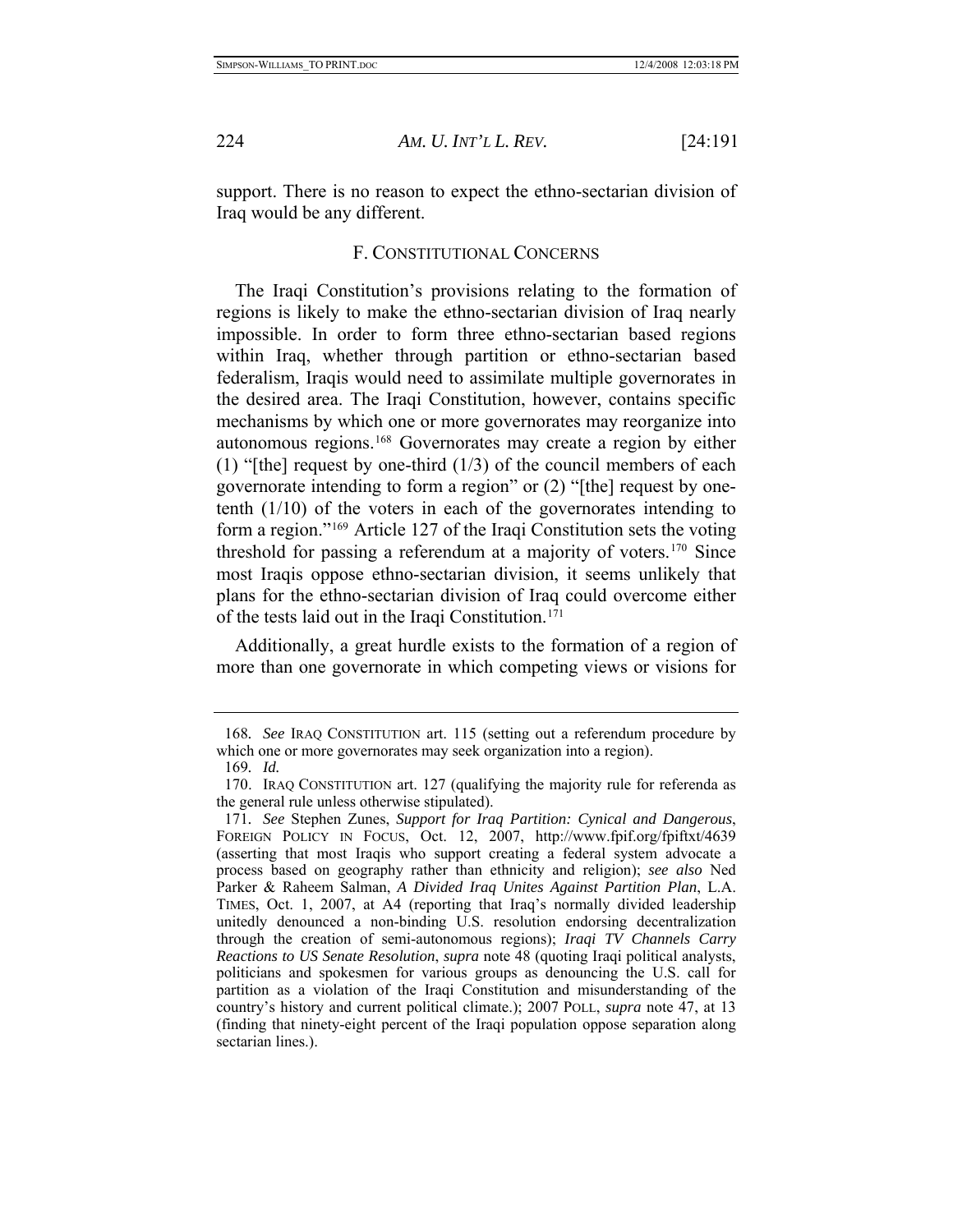<span id="page-35-0"></span>the region exist.[172](#page-35-1) In such a situation, the Law on Formation of Regions provides that in the case of competing initiatives, a prereferendum poll will be held in each governorate to decide which regional vision will be put to the vote in a referendum.<sup>[173](#page-35-2)</sup> "In order to succeed, a federal initiative must win this stage in *every* governorate concerned, and then receive an absolute majority in the subsequent referendum—again in each of the governorates targeted in the regional initiative."[174](#page-35-3) With such a high standard (consensus of a majority in each governorate as to the vision of the region), the great public opposition to ethno-sectarian division, and in light of the diversity of the proposed regions, a constitutionally valid formation of three ethno-sectarian based regions is highly unlikely.

## G. THE EMERGING PILLARS OF CONSENSUS BASED GOVERNANCE

Given the relative flood of legislation passed in February of 2008, the ethno-sectarian division of Iraq would fail to capitalize on the emerging political cooperation. As Jason Gluck of the United States Institute of Peace adeptly observed, "February 13 may . . . be remembered as the day when issue-politics rose above ethnic and sectarian ideology."[175](#page-35-4) On February 13, 2008, Iraqi politics "moved to a new level" by achieving two compromises necessary to pass three laws (Provincial Powers Law, Amnesty Law, and 2008 Budget).[176](#page-35-5) First, the linking of the three laws reflected compromise from all parties. Generally speaking, the Kurds prioritized revenue distribution, the Sunnis the Amnesty law, and the Shi'a the provincial powers law (though there were conflicting positions

<span id="page-35-1"></span> <sup>172.</sup> Law of the Executive Procedures Regarding the Formation of Regions (2006) (Iraq), arts. 3, 4 *available at* http://www.ncciraq.org/spip.php?article2422.

 <sup>173.</sup> *Id.* art. 4, Second (b).

<span id="page-35-3"></span><span id="page-35-2"></span> <sup>174.</sup> Visser & Stansfield, *supra* note 63, at 18 (emphasis added); *see also* Iraq, *Law on Formation of Regions*, art. 6.

<span id="page-35-4"></span> <sup>175.</sup> JASON GLUCK, UNITED STATES INSTITUTE OF PEACE, FROM GRIDLOCK TO COMPROMISE: HOW THREE LAWS COULD BEGIN TO TRANSFORM IRAQI POLITICS  $(2008)$ , http://www.usip.org/pubs/usipeace\_briefings/2008/0319\_iraqi\_politics .html.

<span id="page-35-5"></span><sup>176</sup>*. See id.* (describing how the passage of the three independently significant laws, the result of concessions and compromise among the parties, revealed a new period in the Iraqi political dynamics).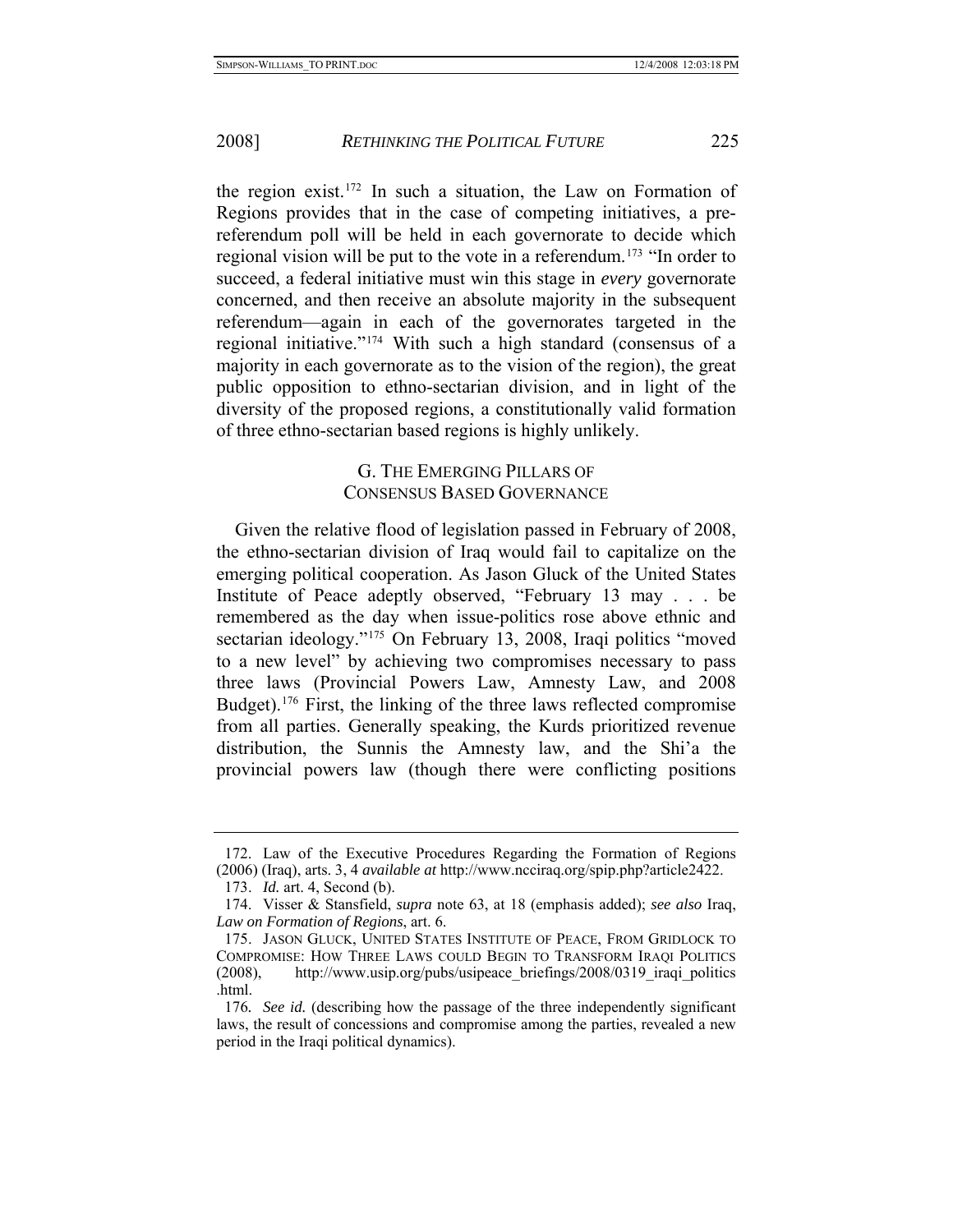<span id="page-36-0"></span>among the Shi'a groups).<sup>[177](#page-36-1)</sup> Second, by bundling the three laws together the parties found a "creative and unprecedented" means of achieving accord in Iraqi politics.<sup>178</sup>

The compromises of February 13, 2008, though momentous, are not an anomaly in Iraqi politics. Prior compromises reflect the ability of Iraqis to work together and often go unnoticed or unannounced by those proposing the ethno-division of Iraq. In October of 2006, Sunnis, Sadrists, and secularists joined to temporarily block passage of the Law on the Executive Procedures to Form Regions.[179](#page-36-3) In "response to the June 13, 2007 bombing of the al-Askari Mosque in Samarra" various ethnic and sectarian leaders made unified statements "condemning the act and calling for calm."[180](#page-36-4) In January 2008, a coalition of ten Shi'a and Sunni political parties formed the National Understanding Project in an effort to block certain Kurdish ambitions for decentralization.

In passing these three laws, "Iraqi politicians learned they could reach consensus on a broad range of issues where resolution of any one would have been difficult if not impossible standing alone."[181](#page-36-5) Though it is conceded that these signs of political compromise and reduced friction are limited, they provide "cautious hope, that a new political culture is beginning to take root in Iraq—one based not on pure power politics, but a principled respect for the rule of law."[182](#page-36-6)

## IV. THE ALTERNATIVE: MODERN MULTI-ETHNIC FEDERALISM

Given our analysis as set forth above, our position is that the political future of Iraq is a federal structure based on existing

<span id="page-36-1"></span><sup>177</sup>*. See id.* (detailing each of the major ethnicities' priorities: the Kurds receiving seventeen percent of the national revenue, the Sunnis obtaining the release of thousands of detainees, and the Shi'a providing limited autonomy for provinces with a deadline for provincial elections).

<sup>178</sup>*. Id.*

<span id="page-36-3"></span><span id="page-36-2"></span> <sup>179.</sup> Law of the Executive Procedures Regarding the Formation of Regions (2006) (Iraq).

<span id="page-36-5"></span><span id="page-36-4"></span> <sup>180.</sup> UNITED STATES DEPARTMENT OF DEFENSE, MEASURING STABILITY AND SECURITY IN IRAQ: SEPTEMBER 2007 REPORT TO CONGRESS 1 (2007), http://www.defenselink.mil/pubs/pdfs/Signed-Version-070912.pdf.

 <sup>181.</sup> GLUCK, *supra* note 175.

<span id="page-36-6"></span> <sup>182.</sup> *Id.*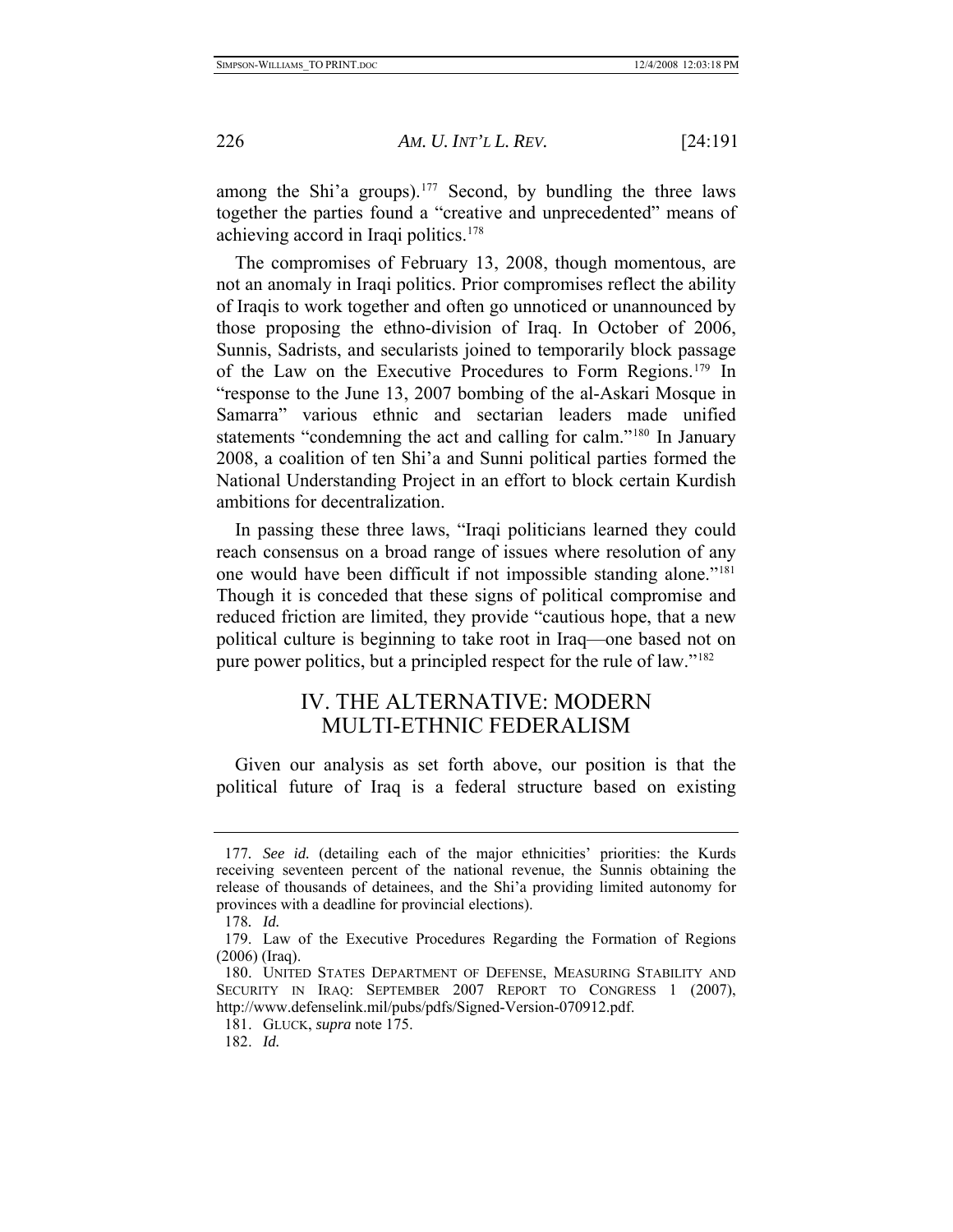<span id="page-37-0"></span>political and legal structures and respectful of the complex history of Iraq. The Iraqi Constitution, despite all its failings and inconsistencies, provided Iraqis with the opportunity to rebuild their homeland from the ground up, together, and with a common vision in mind. Therefore much of what this Article proposes builds upon existing legal infrastructure, and the significant progress that has been made in ratifying the Constitution and subsequently passing the formation of regions and provincial powers laws.

The plan set forth herein asserts the fundamental position that the future of Iraq is better served by a federalist structure based upon an 18 governorate model as set forth in the Constitution. The subfederal boundaries are already drawn; Iraqis are in a position to devolve appropriate power to these entities in an asymmetric and gradual manner. Concurrent with the power devolution, Iraq would benefit from the development of a system of resource and revenue distribution so as to ensure fair and equitable growth and prosperity across the federation. Coordination mechanisms such as framework legislation and dispute resolution committees would also be necessary. In order to respect the complex and diverse identities of Iraqis, safeguards need be established to protect the rights of subfederal entities and Iraq's many minorities.

## A. FEDERALIST STRUCTURE WITH EIGHTEEN GOVERNORATES

Iraq presently has a federalist structure with eighteen governorates as set forth in the Constitution.<sup>[183](#page-37-1)</sup> Federations are states with multitiered governments that involve a combination of shared rule by central and regional government institutions as provided in the Constitution.[184](#page-37-2) Each government tier rules over different matters, and neither is subordinate to the other.<sup>[185](#page-37-3)</sup> Importantly, the original motivation for a federalist structure comprised of the eighteen existing Iraqi governorates was that it would ensure that no unit

 <sup>183.</sup> IRAQ CONSTITUTION art. 112.

<span id="page-37-2"></span><span id="page-37-1"></span><sup>184</sup>*. See id.* art. 110 (detailing the list of powers to be shared between the federal and regional authorities).

<span id="page-37-3"></span><sup>185</sup>*. See id.* art. 107 (listing the federal government's exclusive powers); *id.* art. 111 (reserving all powers not under exclusive federal control to the regional authorities).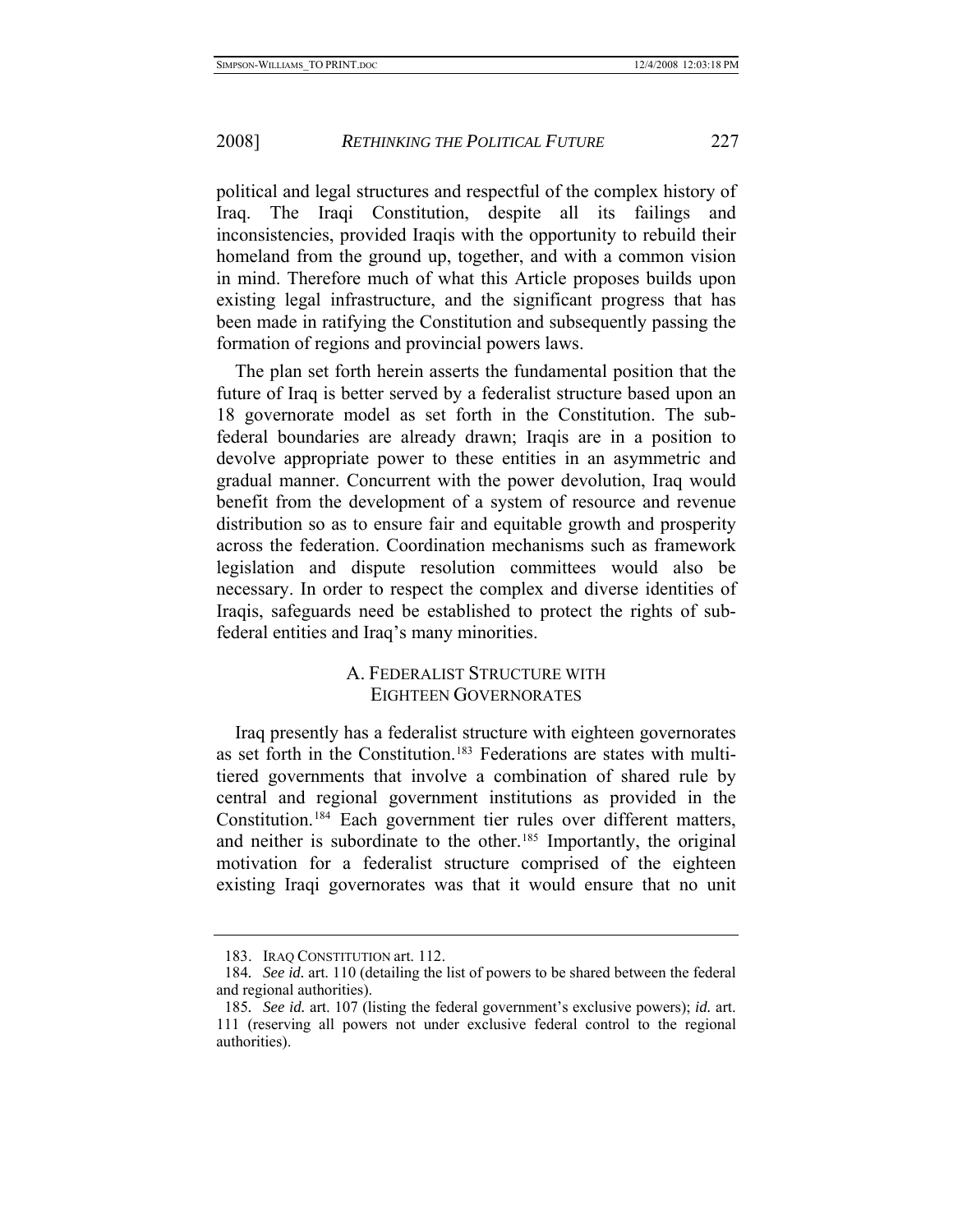making up the federation would be dominated by any one ethnic group.[186](#page-38-0)

Both the 2005 Iraqi Constitution and the 2008 Provincial Powers Law establish a federal structure with a strong central government. Article 1 of the Constitution provides that, "[t]he Republic of Iraq is a single, independent federal State with full sovereignty."[187](#page-38-1) Article 106 also obligates the Iraqi government to maintain Iraq's democratic federal system.[188](#page-38-2) According to the 2008 Provincial Powers Law, which took effect following the October 1, 2008 provincial council elections, provinces may "adopt local legislation . . . in a manner that enables [them] to run [their] affairs according to the administrative decentralization principle and in a way that does not contradict the Constitution and the federal laws."[189](#page-38-3) John McGarry and Brendan O'Leary, authors of *The Future of Kurdistan in Iraq*, have described the present structure:

Iraq's Constitution actually eschews both the one-size-fits-all preference of the integrationists and the inclination of the three-regions advocates, in favor of a bespoke, flexible, or voluntarily asymmetrical federation tailored to whatever (legitimate) preferences exist, or come to exist, among Iraq's democratic constituencies. In this respect, the Constitution takes a liberal consociational approach that is focused on democratic preferences rather than on predetermined ethnic or communal categories.<sup>[190](#page-38-4)</sup>

The goal of the Iraqi federal structure may be best served by a balance of shared and self-rule. The federal structure must accommodate the need for robust central government power and

<span id="page-38-0"></span> <sup>186.</sup> BRENDAN O'LEARY & JOHN MCGARRY, CONSTITUTION BUILDING AND FEDERAL OPTIONS IN IRAQ: THE KURDISH CHALLENGE, *available at* http://www.reliefweb.int/rw/RWB.NSF/db900SID/LHON-6AQCGW

<span id="page-38-1"></span><sup>?</sup>OpenDocument [hereinafter O'LEARY & MCGARRY, CONSTITUTION BUILDING].

 <sup>187.</sup> IRAQ CONSTITUTION art. 1.

<span id="page-38-2"></span> <sup>188.</sup> IRAQ CONSTITUTION art. 106 (requiring that "[t]he federal authorities shall preserve the unity, integrity, independence and sovereignty of Iraq and its federal democratic system").

<span id="page-38-3"></span> <sup>189.</sup> Provincial Powers Law, art. 2 (Iraq), *available at* http://www.washington institute.org/html/newsletterImages/DraftProvincialPowersLawForWeb.pdf.

<span id="page-38-4"></span> <sup>190.</sup> John McGarry & Brendan O'Leary, *Iraq's Constitution of 2005: Liberal Consociation as Political Prescription*, 5 INT'L J. CONST. L. 679, 686-87 (2007) [hereinafter McGarry & O'Leary, *Iraq's Constitution of 2005*].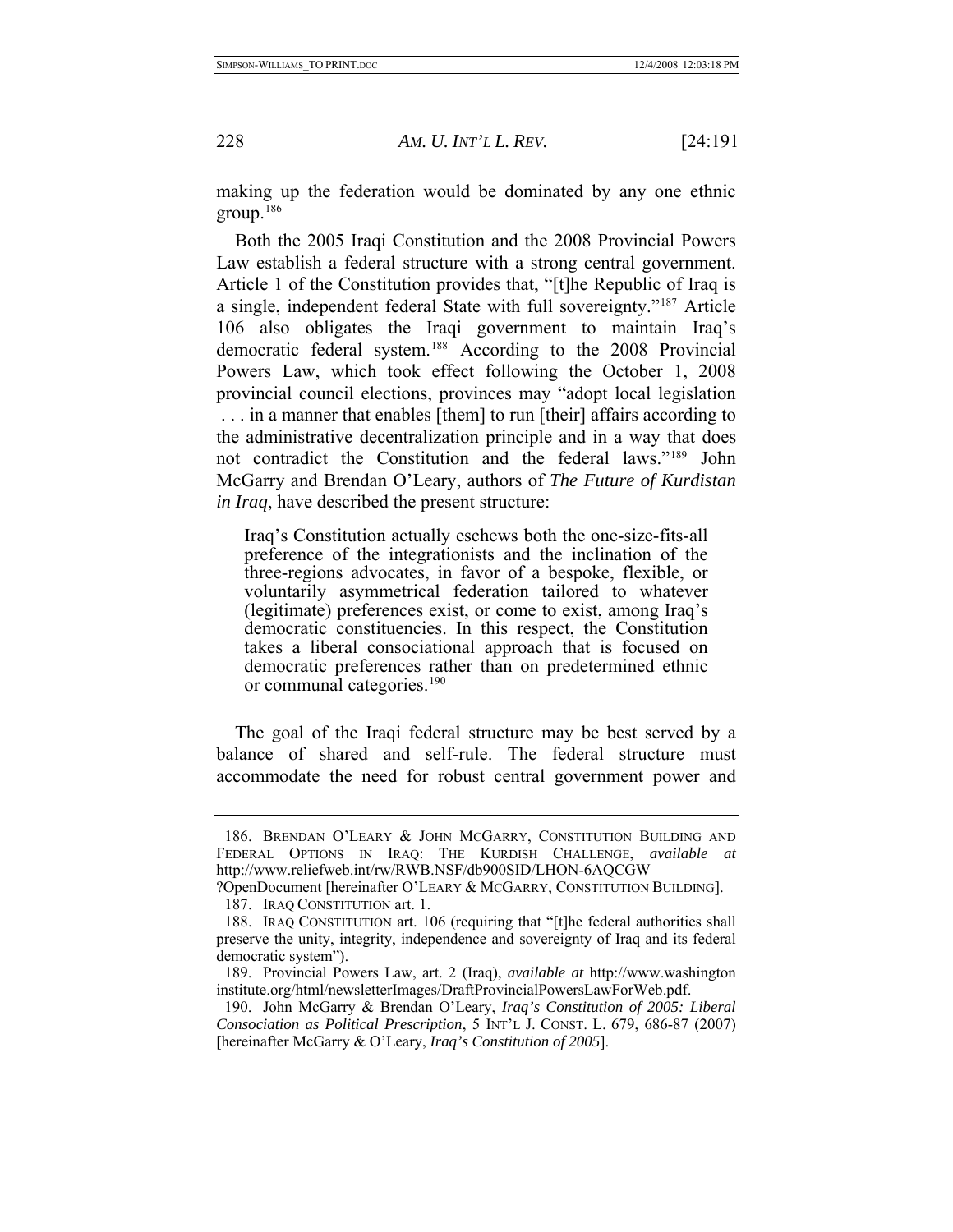resources to manage Iraqi diversity and avoid a self-destructing civil war. The state structure could also be designed to accommodate the territorial-based identities of most Iraqis and their legitimate desire to maintain control over local issues. According to one commentator: "[s]afety and stability are more likely to be found, not by locking in on and privileging these three communal identities, but by structuring a federation that is, as far as possible, permissive—by building a federal system that permits many forms of identity, including the national, to achieve expression."[191](#page-39-0)

As the Public International Law & Policy Group previously noted in a report jointly published with The Century Foundation, the primary advantage of a federal system is that it is appropriate for states with "a diverse and pluralistic population with a desire to maintain national unity," such as Iraq.<sup>[192](#page-39-1)</sup> "In a federal structure comprised of numerous constituent units, the diverse groups will have some stake in the central government and may be able to protect and promote their interests through effective representation."[193](#page-39-2) Federal governments also tend to promote moderate leaders who "must appeal to a broad political base because such structures group villages and municipalities into larger constituent units."[194](#page-39-3)

Iraqi federalism could relatively easily be based upon the eighteen governorate structure already provided for in the Iraq Constitution. Federations with fewer regions (two or three) are less stable than those with many.[195](#page-39-4) While two-region federations are prone to collapse,[196](#page-39-5) three-unit federations are also fragile, as "opportunities

<span id="page-39-0"></span> <sup>191.</sup> David Cameron, *Making Federalism Work*, *in* IRAQ: PREVENTING A NEW GENERATION OF CONFLICT 153, 159 (Markus E. Bouillon, David M. Malone & Ben Roswell eds., 2007).

<span id="page-39-2"></span><span id="page-39-1"></span><sup>192</sup>*. Establishing a Stable Democratic Constitutional Structure*, 39 NEW ENG. L. REV. 53, 68-69 (2003).

<sup>193</sup>*. See id.*

<sup>194</sup>*. Id.*

<span id="page-39-4"></span><span id="page-39-3"></span> <sup>195.</sup> RONALD L. WATTS, COMPARING FEDERAL SYSTEMS 113-14 (1999) [hereinafter WATTS, COMPARING FEDERAL SYSTEMS] (explaining that federal systems with fewer regions, in particular bipolar federations, are unstable because each region is generally given veto powers over all matters, often leading to impassable deadlocks).

<span id="page-39-5"></span> <sup>196.</sup> McGarry & O'Leary, *Iraq's Constitution of 2005*, *supra* note 190, at 679 ("[A]s the experience of Czechoslovakia, pre-1971 Pakistan, and, more recently, Serbia and Montenegro suggests, because there are few opportunities for shifting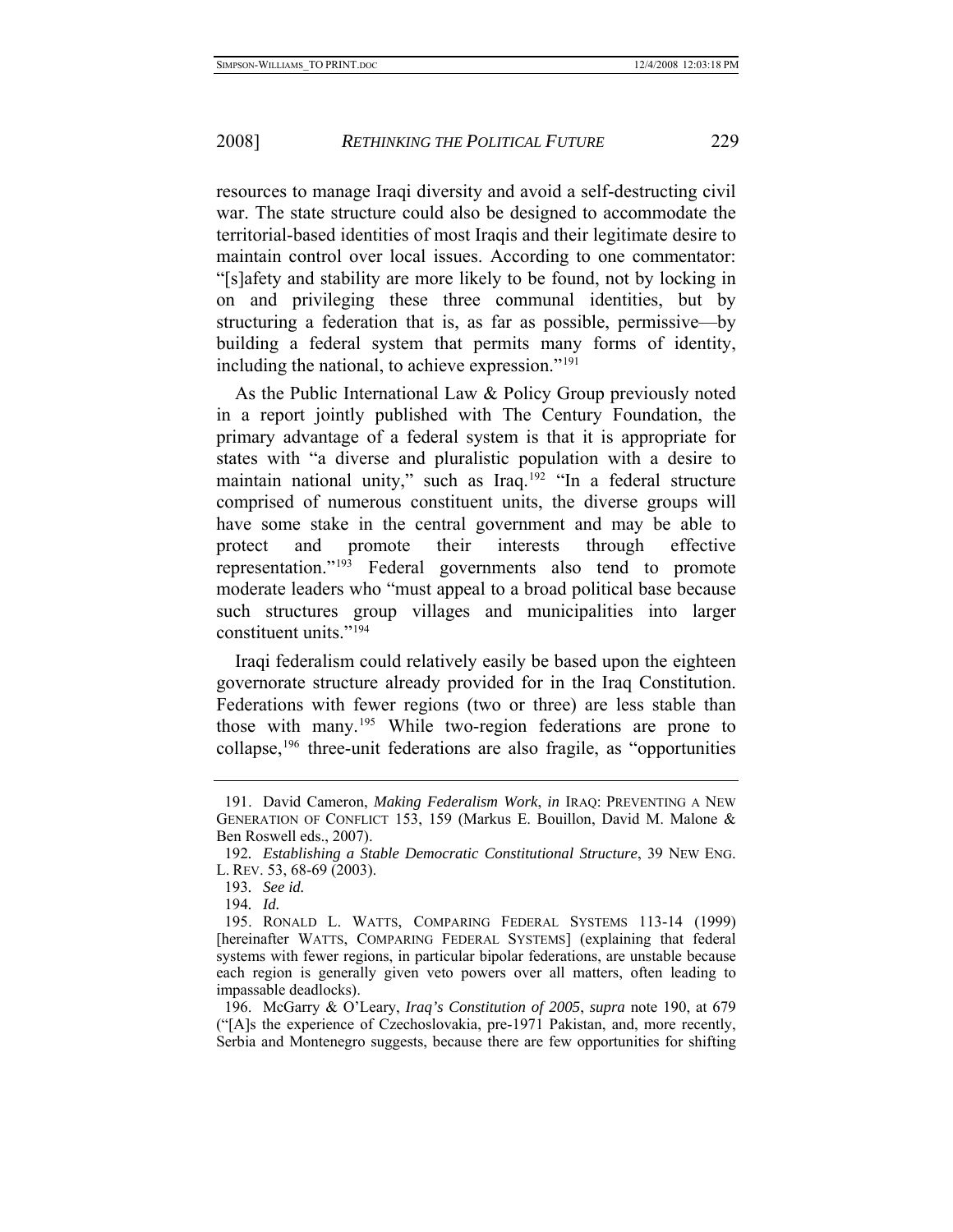for shifting coalitions are still limited."[197](#page-40-0) According to Keith Mines, a former US Special Forces Officer and founding member of the Council on Emerging National Security Affairs "[t]he only way [Iraq] can be functional over the long term is if it is organized around a federation model for its [eighteen] governorates, which breaks down confessional groups (e.g., Shi'a, Sunni) at the local level, leading to provincial political identification that facilitates national unity."<sup>198</sup> Under the system of eighteen governorates, Iraqis are more free to associate politically as they see fit, rather than having political identities and units forced upon them based on ethno-sectarian identities.

In implementing the eighteen governorates structure, it may be necessary to give attention to the negative connotation many Iraqis apply to the term federalism. Carole O'Leary of American University makes the point that public sentiment among Sunni and Shi'a Iraqis over Iraqi federalism is obfuscated by Kurdish efforts for increased autonomy.[199](#page-40-2) According to former Prime Minister Ibrahim Jaafari, a common Iraqi perspective is that federalism is solely related to the Kurdish region in the north of Iraq.<sup>[200](#page-40-3)</sup> Noah Feldman of Harvard Law School also observed that following the coalition takeover of Iraq, "federalism negotiations were always about the balance between the Kurds' regional government and the federal authorities in Baghdad . . . ."[201](#page-40-4) Federalism was thus interpreted by some as a politically acceptable way of preserving a unified Iraq while

alliances and the two units tend to be pitted against each other on every issue."). 197*. Id.*

<span id="page-40-1"></span><span id="page-40-0"></span> <sup>198.</sup> Keith W. Mines, *After the Surge: Toward an 18-State Federation*, FOREIGN SERV. J., Mar. 2008, at 22, 23.

<span id="page-40-2"></span> <sup>199.</sup> Carole O'Leary, Research Professor, American University School of International Service, Remarks at the American University International Law Review and Public International Law and Policy Group Symposium, Rethinking the Future: The Next Five Years in Iraq (Feb. 11, 2008) (transcript on file with the American University International Law Review)

<span id="page-40-3"></span> <sup>200.</sup> Interview by Jane Corbin with Ibrahim Jaafari, Prime Minister in Iraq (Mar. 18, 2006), *available at* http://news.bbc.co.uk/2/hi/programmes/panorama/ 4820858.stm (contending that the idea of federalism in Iraq generally related to the Kurdistan region and became an agreed upon constitutional reality).

<span id="page-40-4"></span> <sup>201.</sup> Noah Feldman, *Agreeing to Disagree in Iraq*, N.Y. TIMES, Aug. 30, 2005, at A19.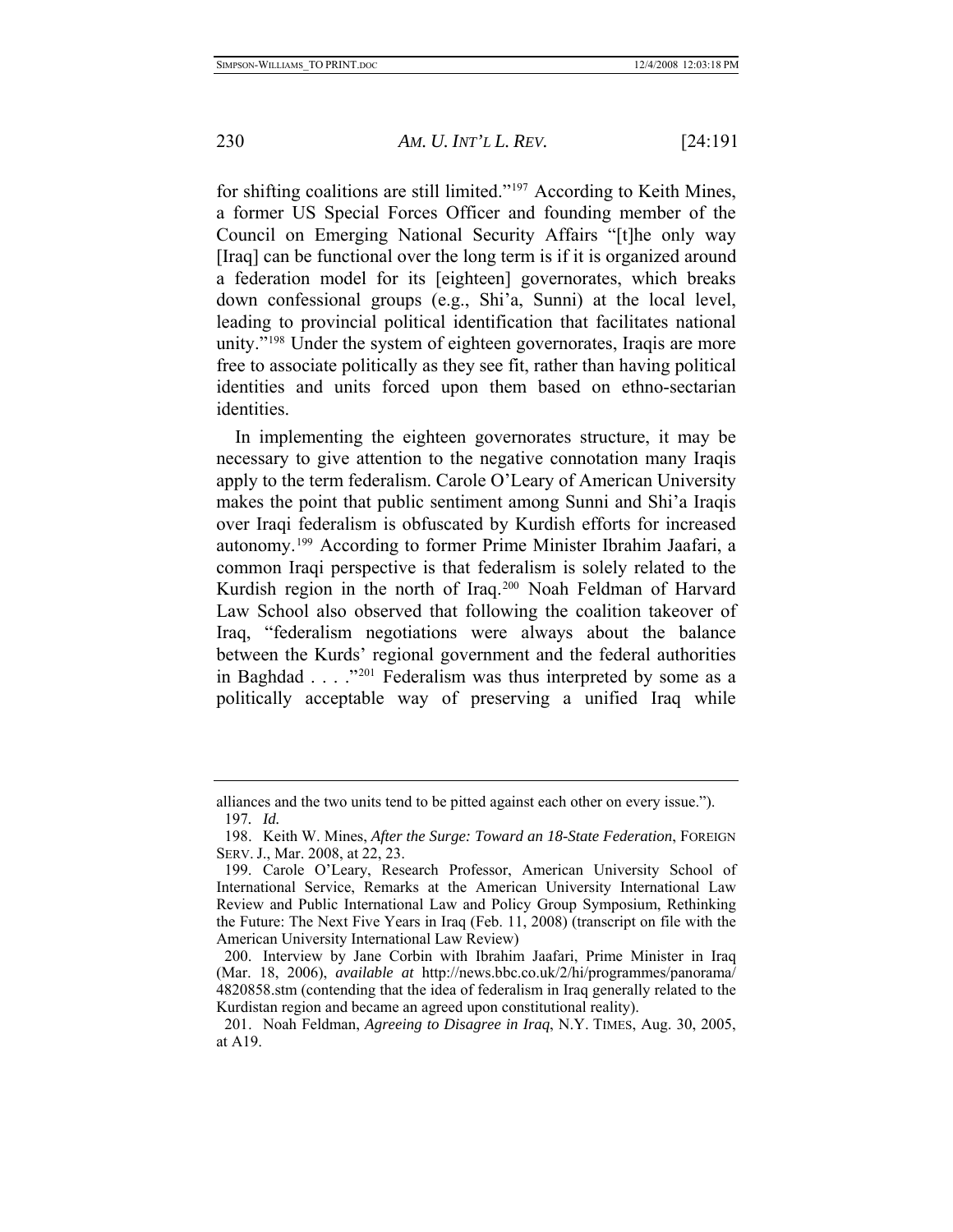<span id="page-41-0"></span>

recognizing Kurdish autonomy,<sup>[202](#page-41-1)</sup> while other saw it as a "Kurdish" ploy" for independence deserving great skepticism.[203](#page-41-2)

## B. DEVOLVE POWER

Critical to the sustainability of the political and economic stability of the state is for power to be transferred from the central government to the governorates. Key to maintaining this stability is ensuring that power is devolved only where appropriate, asymmetrically, and in a gradual manner that is consistent with each governorate's ability to accept such powers.[204](#page-41-3)

## *1. Devolution of Power Only Where Appropriate[205](#page-41-4)*

The Iraqi Constitution already achieves a great deal in determining where devolution is appropriate. As such, the Constitution, augmented by the provincial powers law, could be the foundation for the devolution of power in Iraq. The Constitution provides for the powers of regions or governorates.<sup>[206](#page-41-5)</sup> Specifically, Article 111 provides that any powers not clearly granted to the federal government are reserved for the regions or governorates.<sup>[207](#page-41-6)</sup> Additionally, Article 110 provides for concurrent powers between the federal government and sub-federal governments including customs management, electric energy and its distribution,

<sup>202</sup>*. Id.*

<span id="page-41-2"></span><span id="page-41-1"></span> <sup>203.</sup> Nimrod Raphaeli, *Kurdistan – The Quest for Statehood*, KURDISTAN TIMES, Mar. 27, 2008, (reporting that the new political leaders who had previously promised to support the Kurdish cause while serving as opposition to the Saddam Hussein regime, reneged on their promises and viewed the issue of federalism as it pertained to the Kurdish region as one in need of "multiple revisions").

<span id="page-41-3"></span> <sup>204.</sup> Abdel Salam Sidahmed, *Islamism, Nationalism and Sectarianism*, *in* IRAQ: PREVENTING A NEW GENERATION OF CONFLICT 71, 84 (Markus E. Bouillon, David M. Malone & Ben Roswell eds., 2007) (noting that the devolution of power in Iraq should be done in a way that is "consensus-based, accommodative, participatory, and equitable in terms of power and resource sharing for the various Iraqi communities and regions.").

<span id="page-41-4"></span><sup>205</sup>*. See* PAUL R. WILLIAMS, MATTHEW T. SIMPSON & CHRISTINA J. SHEETZ, PEACE AGREEMENT DRAFTING GUIDE: DARFUR (Public International Law and Policy Group 2007), *available at* http://ssrn.com/abstract=1078714 (providing a more thorough consideration of the core elements of political devolution).

<span id="page-41-5"></span> <sup>206.</sup> IRAQ CONSTITUTION arts. 107, 111.

<span id="page-41-6"></span><sup>207</sup>*. Id.* art. 111.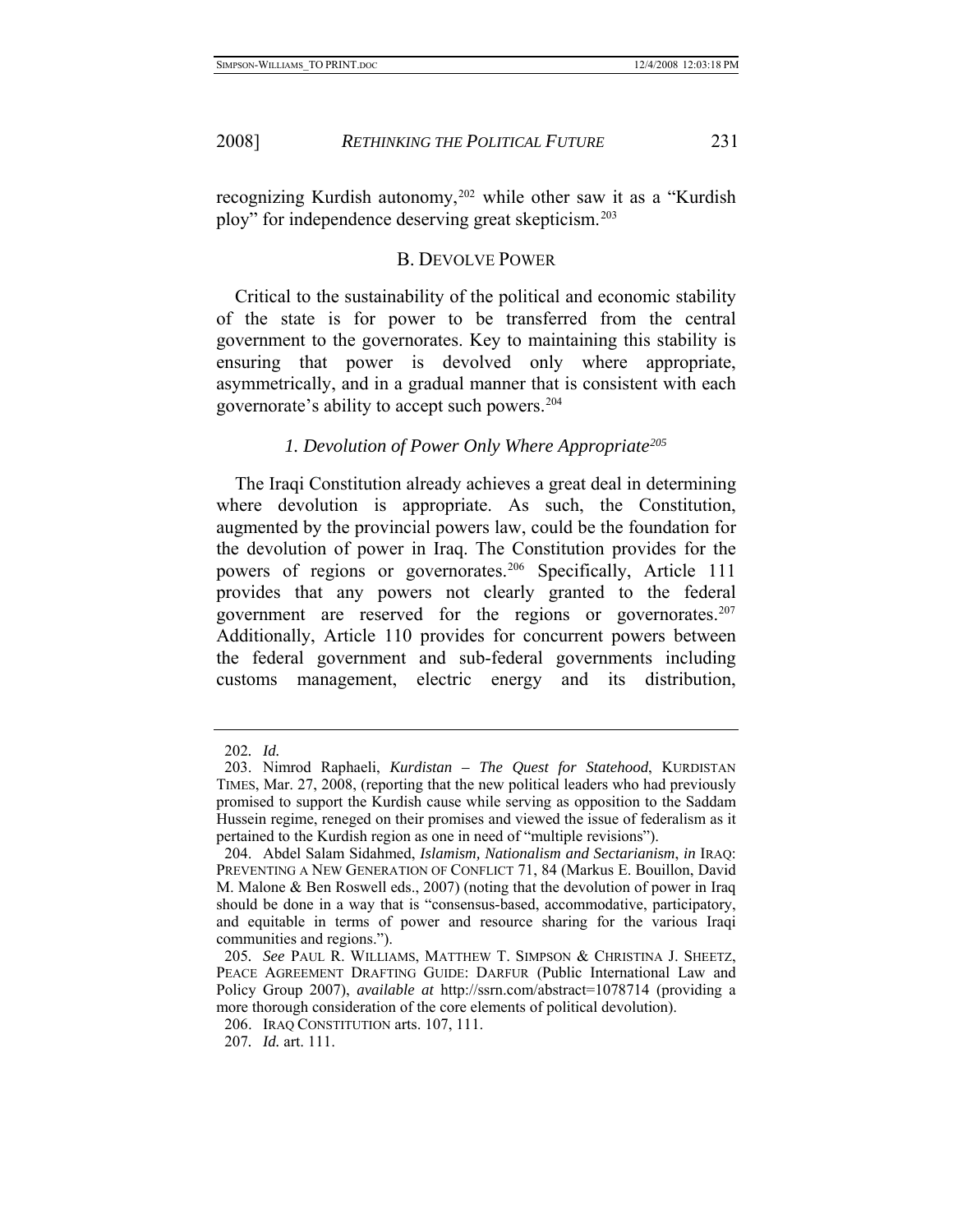environmental policy, development and planning policies, public health policy, public education policy, and water resource policy.<sup>[208](#page-42-0)</sup> Though Article 110 describes these powers as concurrent (to be shared between the federal government and the sub-federal entities), Article 111 provides that in the event of a dispute over these concurrent powers, the governorate or region's law shall receive priority[.209](#page-42-1) This implicitly gives the regions or governorates not organized into a region control over the Article 114 powers. The Provincial Powers law augments the Constitution by granting governorates direct authority over local security,  $2^{10}$  allowing governorate officials to "oversee and inspect public facilities in the province (other than courts, military units, universities, colleges, and institutions)" and giving the officials of the governorate limited "input into the appointment of senior ministry officials in the province . . . allows them to dismiss such officials by an absolute majority vote in the provincial council."[211](#page-42-3)

Though devolving a good deal of power to the regions and governorates, the Iraqi Constitution also provides the federal government in Baghdad with relatively robust controls. The authority provided to the central government in Article 109 to "preserve the unity, integrity, independence, and sovereignty of Iraq and its federal democratic system" is broad and provides a foundation for a federalist system with a strong central government.<sup>[212](#page-42-4)</sup> Several of Article 110's exclusive federal powers (national security, fiscal policy, national budget, interstate commerce) support a strong national government within a federation.<sup>213</sup> Consistent with this strong central government, the Provincial Powers Law grants the Council of Representatives the power to remove provincial

<sup>208</sup>*. Id.* art. 110.

<sup>209</sup>*. Id.* arts. 110, 111.

<span id="page-42-2"></span><span id="page-42-1"></span><span id="page-42-0"></span> <sup>210.</sup> Provincial Powers Law, art. 31 (Iraq) (authorizing the Governor of each governorate to control local security agencies and departments charged with protection, conservation and order); *see also* IRAQ CONSTITUTION art. 117(5) (granting regional governments the power to organize their own security forces and other regional administrative matters).

<span id="page-42-4"></span><span id="page-42-3"></span> <sup>211.</sup> GLUCK, *supra* note 175. *See* Provincial Powers Law, 2008, art. 31.4 (Iraq) (imparting section over most public facilities with the Governor of the region); *see also* Provincial Powers Law, 2008, art. 7.9 (Iraq).

 <sup>212.</sup> IRAQ CONSTITUTION art. 109; Cameron, *supra* note 191, at 163.

<span id="page-42-5"></span><sup>213</sup>*. Cameron*, *supra* note 191, at 163.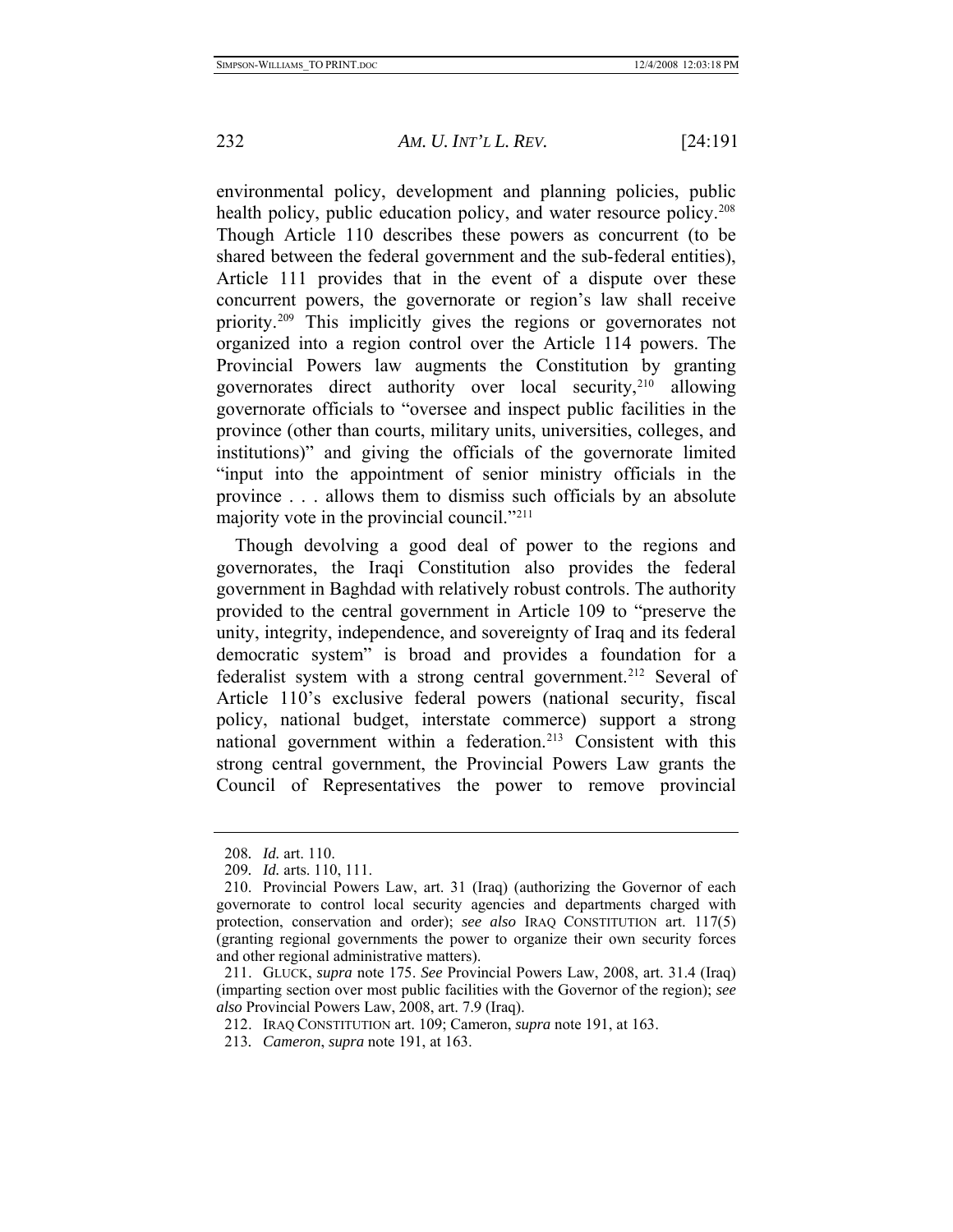governors and dissolve provincial councils, and allows the Council of Ministers to remove other senior provincial officials.[214](#page-43-0) Provincial revenue is also derived largely from allocations from the federal budget.[215](#page-43-1) Additionally, the prohibition against contradicting federal laws protects the strength of the central government, as any provincial attempt to modify federal ministerial regulation is voidable as contradicting federal law.[216](#page-43-2)

Federal control over foreign affairs (including the armed services and national security), monetary policy, customs and duties, communications, interregional transportation, debt management, immigration and naturalization, and management of the national economy is consistent with state practice.<sup>[217](#page-43-3)</sup> Likewise, providing for sub-federal control over education, health, social welfare, police powers, local taxes, and regional transportation is also consistent with state practice.<sup>[218](#page-43-4)</sup> Article 111 of the Iraqi Constitution reserves

<span id="page-43-0"></span> <sup>214.</sup> GLUCK, *supra* note 175; Provincial Powers Law, 2008, art. 20.2 (Iraq) (stating that "[t]he Council of Representatives may dissolve the Council by absolute majority upon the request of the Governor or one third of the Governorate Council").

<span id="page-43-1"></span> <sup>215.</sup> Provincial Powers Law, art. 44 (Iraq) (stating that the Governorates financial resources consist of, *inter alia*, the budget granted by the Federal Government); GLUCK, *supra* note 175 (observing that "[t]he Provincial Powers Law bestows no tax power upon the provinces, but does grant undefined authority to levy local fees and fines, and generate revenue from services and investment projects, as well as grants and donations.").

<span id="page-43-2"></span><sup>216</sup>*. See* GLUCK, *supra* note 175 (asserting that the proscription against adopting local legislation that contradicts federal laws is a key limitation on provincial authority, as almost every federal ministry has or will have statutes granting them authority to regulate within their respective spheres, thereby limiting provincial ability to modify ministerial regulations).

<span id="page-43-3"></span> <sup>217.</sup> Internationally, many nations have taken a similar approach to federal control. *See, e.g.*, CONST. OF BOSNIA AND HERZEGOVINA, 1995, art. III; Bougainville Peace Agreement (Papua N.G.), Aug. 30, 2001, *available at* http://rspas.anu.edu.au/Melanesia/documents/bougainville/PDF/BougainvillePeace Agreement29Aug01.pdf; CONSTITUTION § 51 (Austl.); GRUNDGESETZ [GG] [Constitution] art. 73 (F.R.G.); COSTITUZIONE [COST.] [Constitution] art. 117 (Italy); CONSTITUTIONAL CHARTER OF THE STATE UNION OF SERBIA AND MONTENEGRO art. 19; Bundesverfassung der Schweizerischen Eidgenossenschaft [BV] [Constitution] Apr. 18, 1999, arts. 54, 58, 60, 61, 65 (Switz.).

<span id="page-43-4"></span> <sup>218.</sup> Regional governments are delegated similar powers in many nations. *See, e.g.*, Bougainville Peace Agreement (Papua N.G.); CONST. (1987), Art. X, (Phil.); S. AFR. CONST. 1996 Schedule 5. The Constitution of South Africa also specifically lists concurrent powers. *Id.* Schedule 4.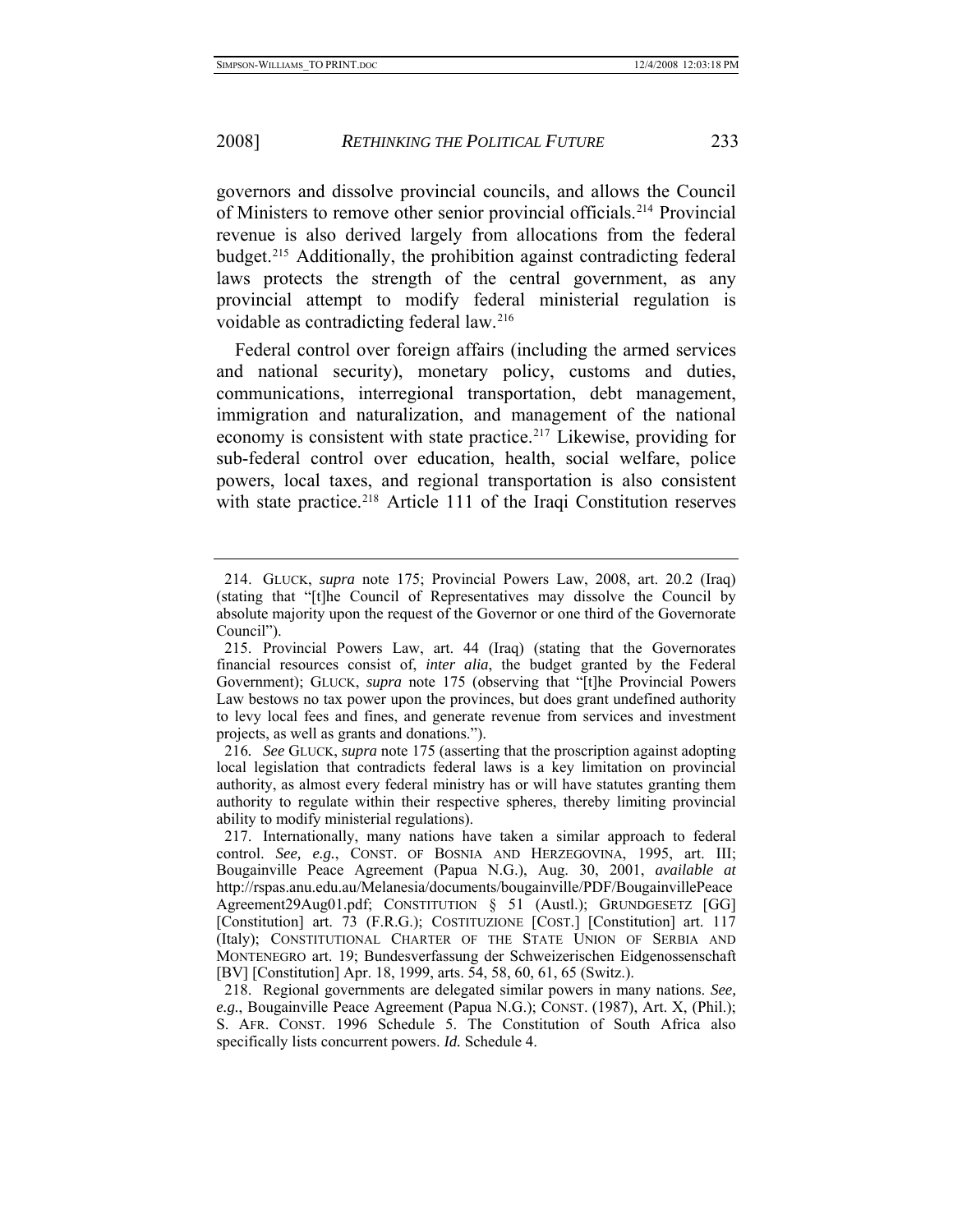unnamed powers to the regional and governorate governments. $219$ The architects of the Iraqi Constitution designed a power sharing structure that is effective and sufficiently nuanced to account for the diversity of the eighteen governorates and their people.

#### *2. Asymmetric Devolution*

Often following violent conflicts, provinces lack the ability to govern effectively, yet creation of provincial governments seems necessary for political stability. A phased and asymmetric approach to the assumption of powers by sub-federal governments thus provides crucial time to build capacity and infrastructure.<sup>220</sup> In states

<span id="page-44-2"></span> 220. For example, the 2001 peace agreement between Bougainville and Papua New Guinea provides for a gradual devolution of powers from the central government to the autonomous Bougainville government "taking full account of needs and capacity." Bougainville Peace Agreement (Papua N.G.) art. 101. Also,

<span id="page-44-0"></span>

<span id="page-44-1"></span> <sup>219.</sup> IRAQ CONSTITUTION art. 111; Constitution Act, 1867, 30 & 31 Vict. Ch. 3 (U.K.), *as reprinted in* R.S.C, No. 5 (Appendix 1985), art. 91 (Can.) (". . . the exclusive Legislative Authority of the Parliament of Canada extends to all Matters coming within the Classes of Subjects next hereinafter enumerated; that is to say . . . [cl. 29] Such Classes of Subjects as are expressly excepted in the Enumeration of the Classes of Subjects by this Act assigned exclusively to the Legislatures of the Provinces."); INDIA CONST. art. 246, cl. 97 ("Any other matter not enumerated in List II or List III including any tax not mentioned in either of those Lists."); LAWS OF MALAYSIA [Constitution] art. 77 ("The Legislature of a State shall have power to make laws with respect to any matter not enumerated in any of the Lists set out in the Ninth Schedule, not being a matter in respect of which Parliament has power to make laws."). *But see* BUNDES-VERFASSUNGSGESETZ [B-VG] [Constitution] art. 15(1) (Austria) ("Insofar as a matter is not expressly transferred by the Federal Constitution to the legislation or also the execution of the Federation, it remains in the independent competence of the *Länder*."); Constituição Federal [C.F.] [Constitution], art. 25(1) (Braz.) ("Powers not forbidden to them by this Constitution are reserved to the States."); GG art. 70(1) (F.R.G.) ("The Länder [States] shall have the right to legislate insofar as this Basic Law does not confer legislative power on the Federation."); COST. (Italy) art. 117 ("The regions have the legislative power with respect to any matter not expressly reserved to the legislation of the State."); CONSTITUTION Art. 4(7) (2005) (Nig.) ("The House of Assembly of a State shall have power to make laws for the peace, order and good government of the State or any part thereof with respect to the following matters, that is to say: (a) any matter not included in the Exclusive Legislative List set out in Part I of the Second Schedule to this Constitution."); KONSTITUTSIIA ROSSIISKOI FEDERATSII [Konst. RF] [Constitution] art. 73 (Russ.) ("Outside the limits of authority of the Russian Federation and of the powers of the Russian Federation on issues falling under the joint jurisdiction of the Russian Federation and subjects of the Russian Federation, the subjects of the Russian Federation shall possess the plenitude of State power.").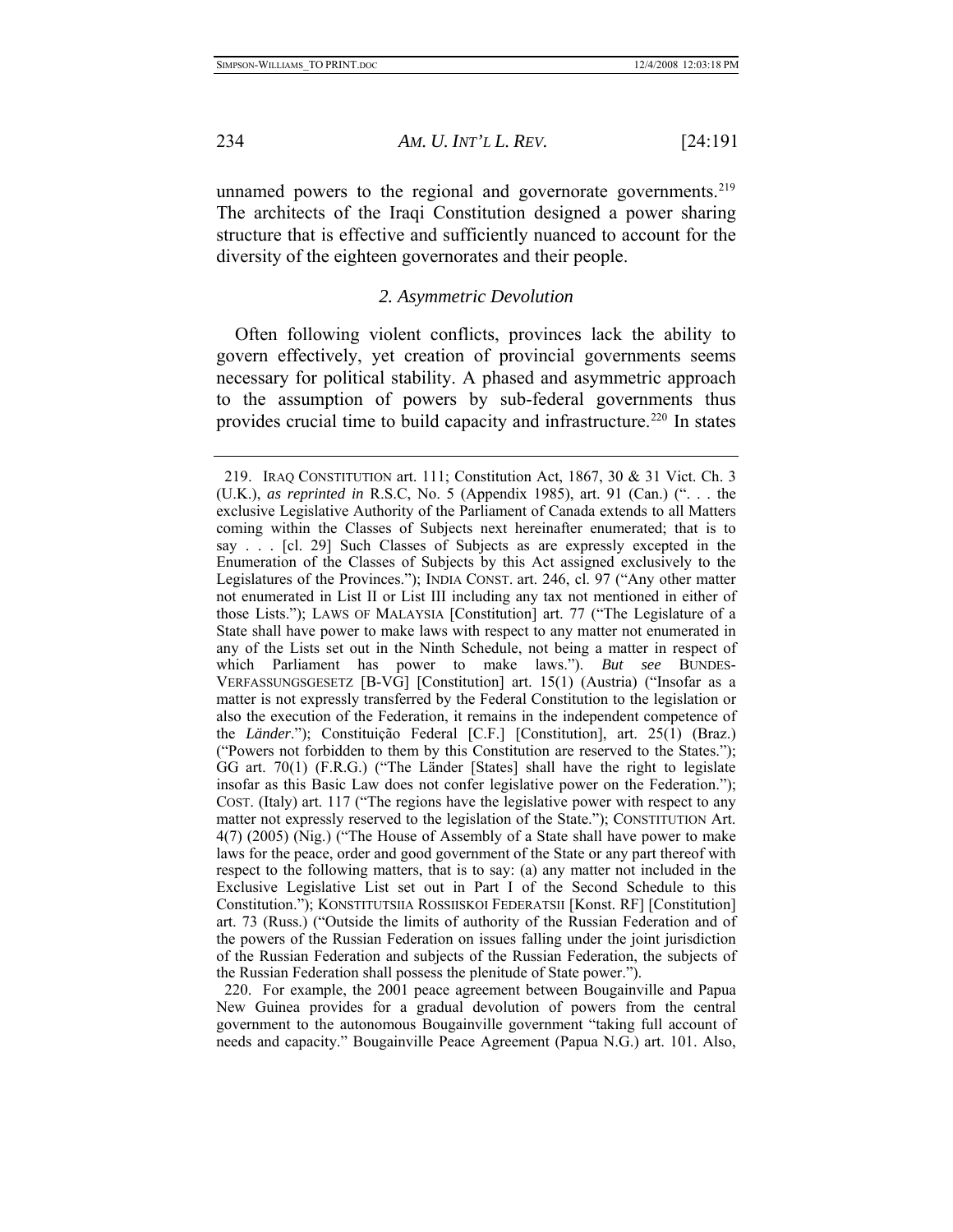where different sub-federal governments assume different powers over time, the characteristics of gradual devolution vary in terms of the criteria applied and evaluation of progress. $^{221}$  $^{221}$  $^{221}$ 

The devolution of power in Iraq described above provides for the asymmetrical allocation of power and responsibility to ensure fair participation of each of the eighteen governorates and to respect the Kurdish region's constitutionally-provided status as a region.<sup>[222](#page-45-1)</sup> Article 114.4 of the Iraqi Constitution also provides for the asymmetric distribution of revenue to the governorates and regions based upon their resources and needs.<sup>[223](#page-45-2)</sup>

Given the varied governorate capacity levels, each governorate is in a different position to provide services and assume powers devolved from the federal government. Similarly, the governorates have different priorities, with some concerned with control of oil fields and others concerned with control of electric power grids.<sup>[224](#page-45-3)</sup> Devolving power asymmetrically allows the central government to accommodate the governorates' differing preferences, while ensuring that the governorates' power and control of resources are shared among them. Of course, the determination of the share of each power allocated to each governorate will be challenging, but the ability of Iraqi legislators to craft solutions to difficult problems was evidenced by their ability to simultaneously pass three key pieces of benchmark legislation on February 13, 2008.<sup>[225](#page-45-4)</sup>

in Spain, the Autonomous Communities can elect which powers they want to have within constitutionally-defined limits. CONSTITUCIÓN [C.E.] art. 148 (Spain). Further, if the Autonomous Communities cannot meet their obligations, the central government may take steps to compel the Autonomous Communities to fulfill their obligations. *Id.* art. 155.

<span id="page-45-0"></span><sup>221</sup>*. See, e.g.*, C.E. art. 148 (Spain) (outlining some twenty-two categories over which Autonomous Communities may have jurisdiction including municipal boundaries, planning and housing within townships, recreational ports, airports, woodlands, agriculture, inland fishing, local fairs, museums, and social assistance). 222*. See* VIJAYA SAMARAWEERA, USAID, LAW ON THE EXECUTIVE PROCEDURES FOR REGION FORMATION: AN ANALYSIS (2007), *available at* http://www.lgp-iraq.org/publications/index.cfm?fuseaction=throwpub&ID=163

<span id="page-45-1"></span><sup>(</sup>suggesting that the unique consideration of the Kurdish area as its own region is reflective of the asymmetrical federalism enshrined in the Iraqi Constitution).

<span id="page-45-2"></span><sup>223</sup>*. See* IRAQ CONSTITUTION art. 109 (stating that resources will be distributed proportionate to the population).

<span id="page-45-4"></span><span id="page-45-3"></span><sup>224</sup>*. See infra* Part IV.D (discussing the tension between governorates over natural resources in Iraq).

<sup>225</sup>*. See supra* Part III.G (recognizing the significance of the agreements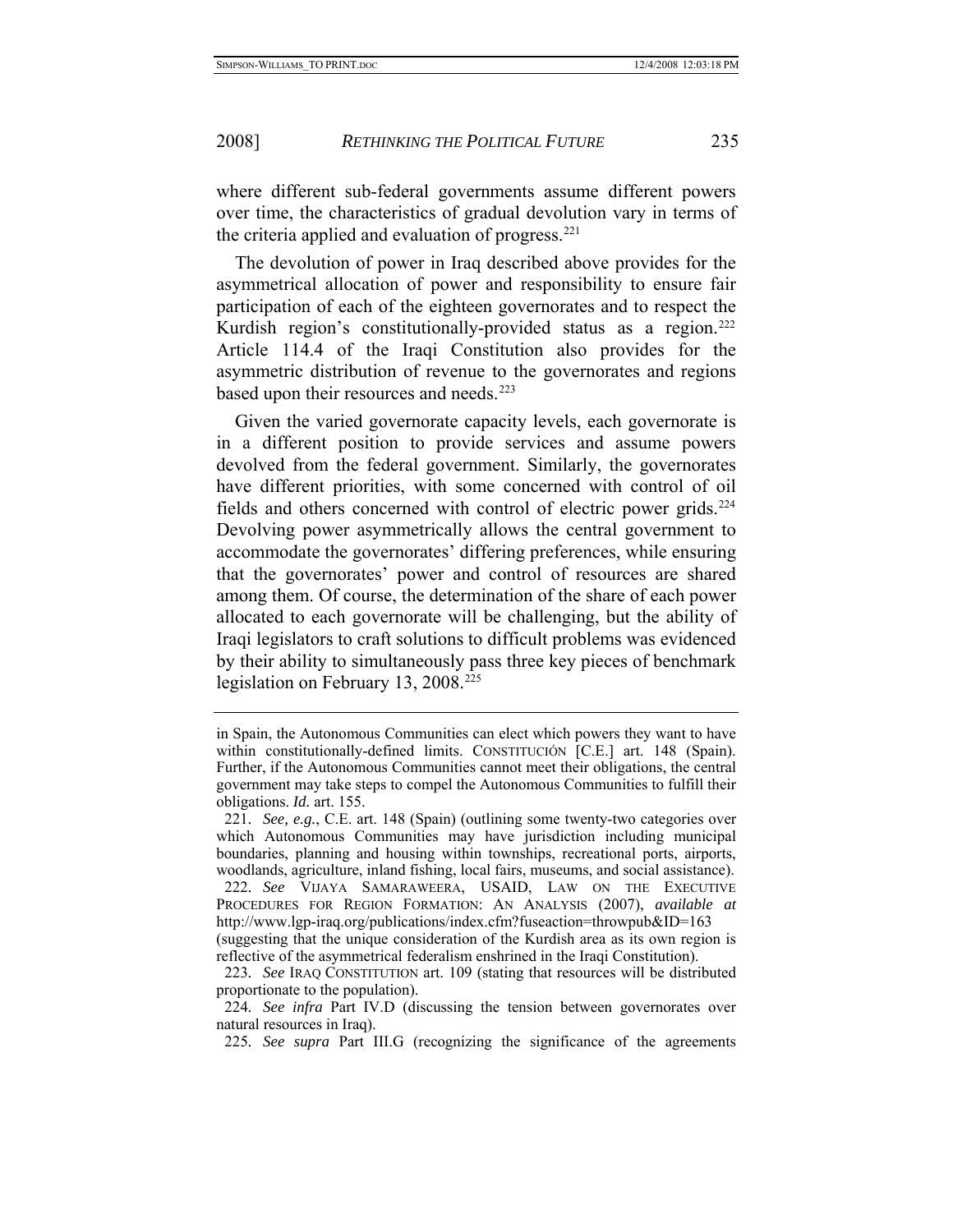<span id="page-46-0"></span>

## C. RESOURCE DISTRIBUTION

Iraq's natural resources must be distributed equitably to allow prosperity throughout the nation.[226](#page-46-1) The Iraqi Constitution recognizes this need to allocate resources fairly, $227$  and Iraq's leaders could build upon the constitutional framework to develop a strong resource distribution scheme. The current situation in Iraq is unfortunate, with intra-governmental infighting over control of oil, water and electricity[.228](#page-46-3)

The Iraqi Constitution provides that oil and gas resources belong to all the people of Iraq in all the regions and governorates, $229$  and that the revenues shall be distributed in a fair manner in all parts of the country to ensure balanced development throughout Iraq.[230](#page-46-5) The federal government, in cooperation with the oil producing governorates and regions, is charged with managing oil and gas extracted from current fields, provided that it allocates the wealth "in a fair manner in proportion to the population distribution in all parts of the country."[231](#page-46-6)

Currently, the Ministry of Electricity oversees the production and distribution of Iraq's electric power.<sup>[232](#page-46-7)</sup> However, the production of electricity requires oil to fuel its generators, so the Ministry of Electricity must work with the Ministry of Oil. However, the two ministries do not always cooperate, and the Ministry of Oil's focus

reached by the Iraqi legislators over issues that have been the source of tension between the governorates).

<span id="page-46-1"></span><sup>226</sup>*. See* Nicholas "Fink" Haysom, *Forging an Inclusive Social Contract*, *in* IRAQ: PREVENTING A NEW GENERATION OF CONFLICT 143, 146 (Markus E. Bouillon, David M. Malone & Ben Roswell eds., 2007) (arguing that the Iraqi constitution should reflect the country's need to distribute natural resources fairly). 227*. See* IRAQ CONSTITUTION art. 117.3 ("Regions and governorates shall be

<span id="page-46-2"></span>allocated an equitable share of the national revenues sufficient to discharge their responsibilities and duties, but having regard to their own resources, needs and size of their population.").

<span id="page-46-3"></span><sup>228</sup>*. See* Mohammed A Salih, *Iraqis Fight Over Oil Spoils*, ASIA TIMES, *available at* http://www.atimes.com/atimes/Middle\_East/HJ26Ak01.html (last visited Sept. 15, 2008) (emphasizing the crisis over control of oil and other resources by the segregated regions in Iraq).

<sup>229</sup>*. See* IRAQ CONSTITUTION art. 108.

<sup>230</sup>*. See id.* art 117.3.

<sup>231</sup>*. See id.*

<span id="page-46-7"></span><span id="page-46-6"></span><span id="page-46-5"></span><span id="page-46-4"></span><sup>232</sup>*. See* Ministry of Electricity Official Website, http://www.moelc.gov.iq/ default en.htm (last visited Sept. 7, 2008).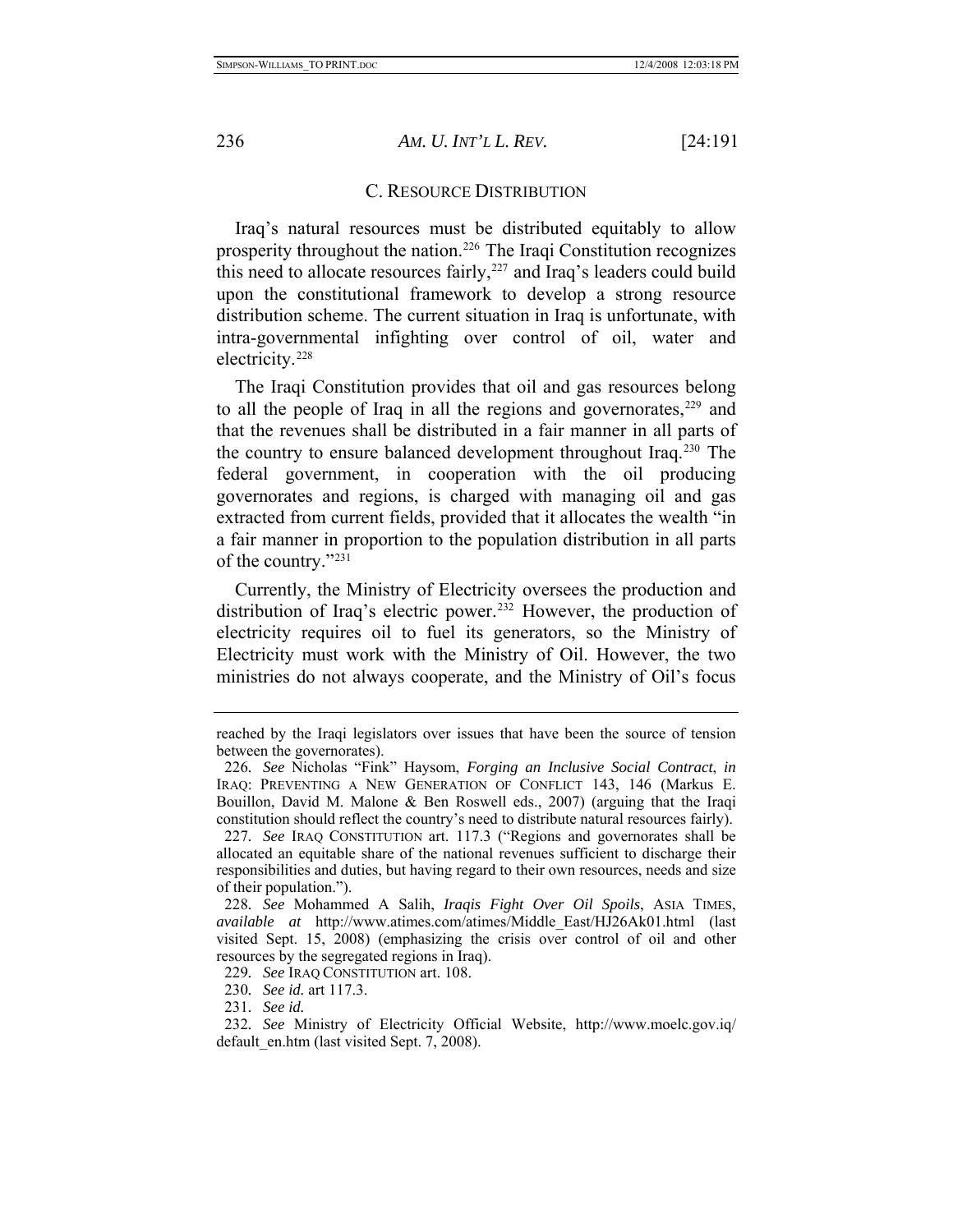on exporting oil to raise Iraqi revenues has led to a shortage of oil available in Iraq to fuel power plants,<sup>[233](#page-47-0)</sup> causing power plants to shut  $down^{234}$  $down^{234}$  $down^{234}$ 

Furthermore, even when power plants in the governorates are operating, the electricity that they generate must be transmitted to Baghdad.<sup>[235](#page-47-2)</sup> In the past, Saddam Hussein redirected much of Iraq's electricity into Baghdad, leaving much of rural Iraq without power[.236](#page-47-3) Now that the governorates have more control over the amount of electricity that they produce, many refuse to share their electricity with Baghdad, particularly those governorates in the Shi'a-dominated South.<sup>[237](#page-47-4)</sup> In addition to depriving Iraqis of electricity, government infighting and the governorates' failure to cooperate has impacted Iraq's water supply[.238](#page-47-5) Electricity is necessary to run water treatment facilities and to pump water through pipes in homes.[239](#page-47-6) With Iraqis having only limited amounts of

<span id="page-47-0"></span><sup>233</sup>*. See* Glenn Zorpette, *Oil and Electricity Ministries Won't Mix*, INT'L HERALD TRIB., Mar. 10, 2008, at 6 (discussing the strained relations between the Ministers of Oil and Electricity, and explaining that the Minister of Oil has strong ties to the Supreme Council for the Islamic Revolution in Iraq, a dominant Shiite party, while the Minister of Electricity has little political clout).

<span id="page-47-1"></span><sup>234</sup>*. C.f.* Greg Bruno, *Council on Foreign Relations: Rebuilding Iraq*, COUNCIL ON FOREIGN RELATIONS, Jan. 17, 2008, http://www.cfr.org/publication/15019/ rebuilding iraq.html (outlining the wide disparities in the availability of electricity in different parts of Iraq, with residents of Kirkuk having up to twelve hours of electricity per day and residents of some rural areas having only four hours of electricity per day).

<span id="page-47-2"></span><sup>235</sup>*. See* James Glanz & Stephen Farrell, *Militias Seizing Control of Grid, Starving Baghdad of Electricity*, N.Y. TIMES, Aug. 23, 2007, at A1 (explaining that there is no central electricity switching station in Iraq, so the governorates have to share their electricity by flipping a switch that would transmit power to Baghdad).

<span id="page-47-3"></span><sup>236</sup>*. See id.*; Alexandra Zavis, *It's a Power Struggle Every Day*, L.A. TIMES, Mar. 24, 2008, at A4 (comparing Baghdad's electricity availability and consumption during Hussein's regime with current trends).

<span id="page-47-4"></span><sup>237</sup>*. See* Glanz & Farrell, *supra* note 239 (noting that Sadr's Mahdi Army has had control of the electric power plant in Basra and shut off the power in strategic places in Basra as part of his offensive against U.S. and British forces in May 2007).

<span id="page-47-5"></span><sup>238</sup>*. See* Iraq: Water Shortage Leads People to Drink from Rivers, http://www.irinnews.org/Report.aspx?ReportId=70243 (last visited Sept. 7, 2008) (explaining that corruption and insecurity among the municipalities is the cause of the water shortages in Iraq).

<span id="page-47-6"></span><sup>239</sup>*. See* Bruno, *supra* note 234 (noting that although Iraqis' access to potable water has surpassed prewar levels overall, there are still wide disparities in access to potable water in different areas of Iraq because of unavailability of electricity).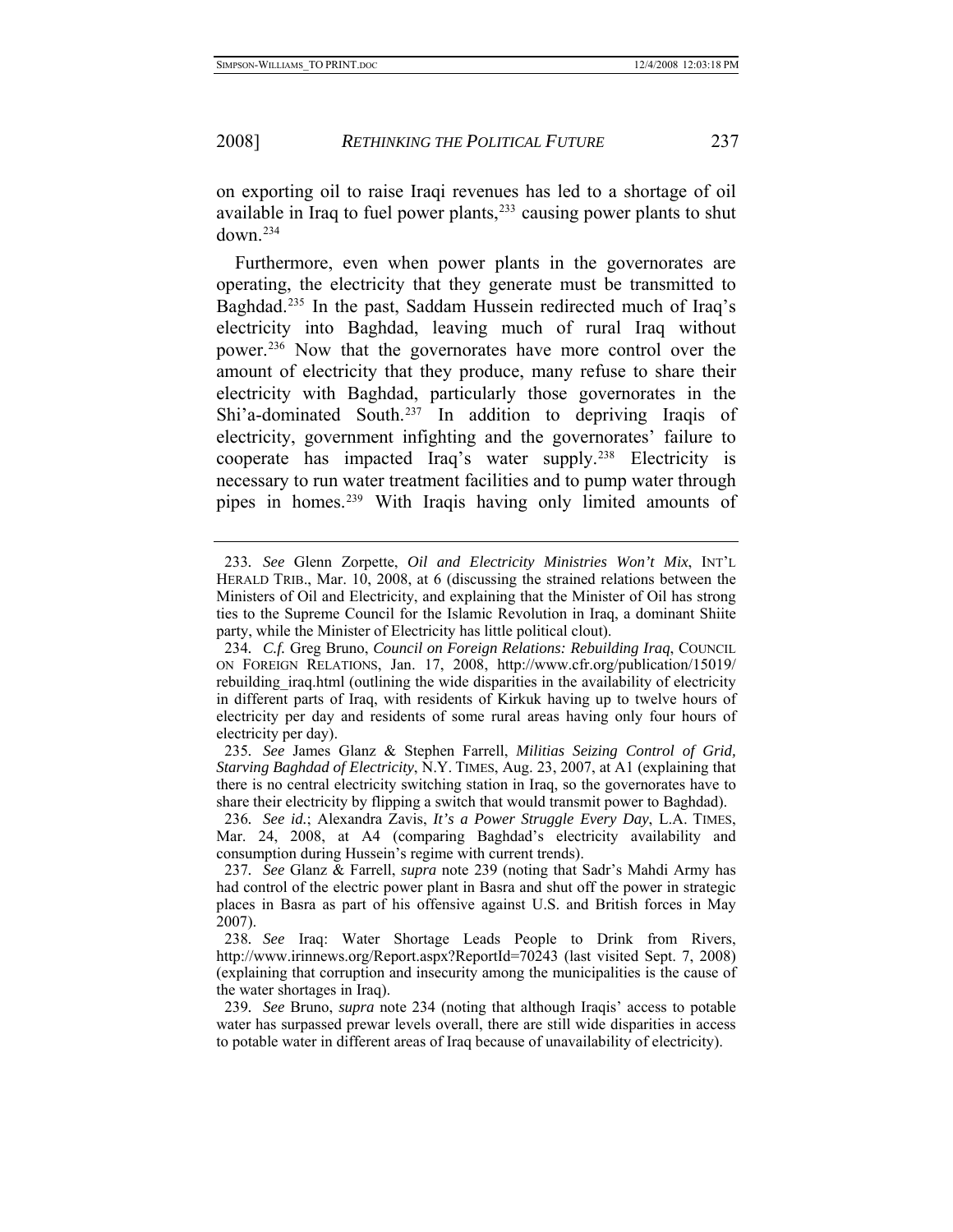electricity per day, most do not have running water in their homes, and much of the water that is available to Iraqi citizens is untreated $240$ 

A successful federal structure in Iraq thus requires strong resource distribution mechanisms to combat government infighting and to ensure that the fairness and equality called for in the Constitution can be achieved. One such mechanism is a joint natural resources authority charged with regulating the distribution of resources between the central and governorate governments. Joint resource authorities promote sub-federal participation in the control of certain resources within a state as they encourage power sharing between the federal and sub-federal governments. A joint natural resource authority could include representatives of the federal and governorate governments such that it will allow for governorate participation and encourage equitable and responsible regulation.<sup>[241](#page-48-2)</sup>

## D. REVENUE SHARING

A successful federal structure needs fair mechanisms for sharing the revenue generated from Iraq's resources. The need for robust, fair and flexible revenue distribution mechanisms is compounded by the current economic environment in Iraq. Iraqis face a void of economic trade, $242$  an unemployment and underemployment rate that some

<span id="page-48-0"></span>

<span id="page-48-1"></span><sup>240</sup>*. See* OXFAM INTERNATIONAL, RISING TO THE HUMANITARIAN CHALLENGE IN IRAQ 3 (2007), *available at* http://www.oxfam.org/files/Rising%20to%20the %20humanitarian%20challenge%20in%20Iraq.pdf (reporting that seventy percent of Iraqis lack access to clean water, and claiming that much of Iraq's water is contaminated from the dumping of sewage into rivers).

<span id="page-48-2"></span><sup>241</sup>*. See* Petroleum (Submerged Lands) Act, 1967, c. 8(a) (Austl.) (outlining the authority of one of Australia's multiple joint resources authorities, each composed of representatives from the federal government and one province); *see also* Canada-Nova Scotia Offshore Petroleum Resources Accord art. 12.03, Can.-N.S., Aug. 26, 1986, *available at* http://www.cnsopb.ns.ca/regulatory/pdfs/Accord.pdf (describing the Canada-Nova Scotia Board of Petroleum Resources as one that issues discovery and production licenses, approves development plans, and makes decisions regarding operating licenses and authorizations for work). The Board of Petroleum Resources has considerable power over certain responsibilities but its decisions over other matters are subject to challenge and review by representatives of the federal and provincial governments. *Id.* art. 13. In some instances, the provincial minister may alone veto particular decisions of the board. *Id.*

<span id="page-48-3"></span><sup>242</sup>*. See* UNITED STATES DEPARTMENT OF DEFENSE, *supra* note 180, at 10.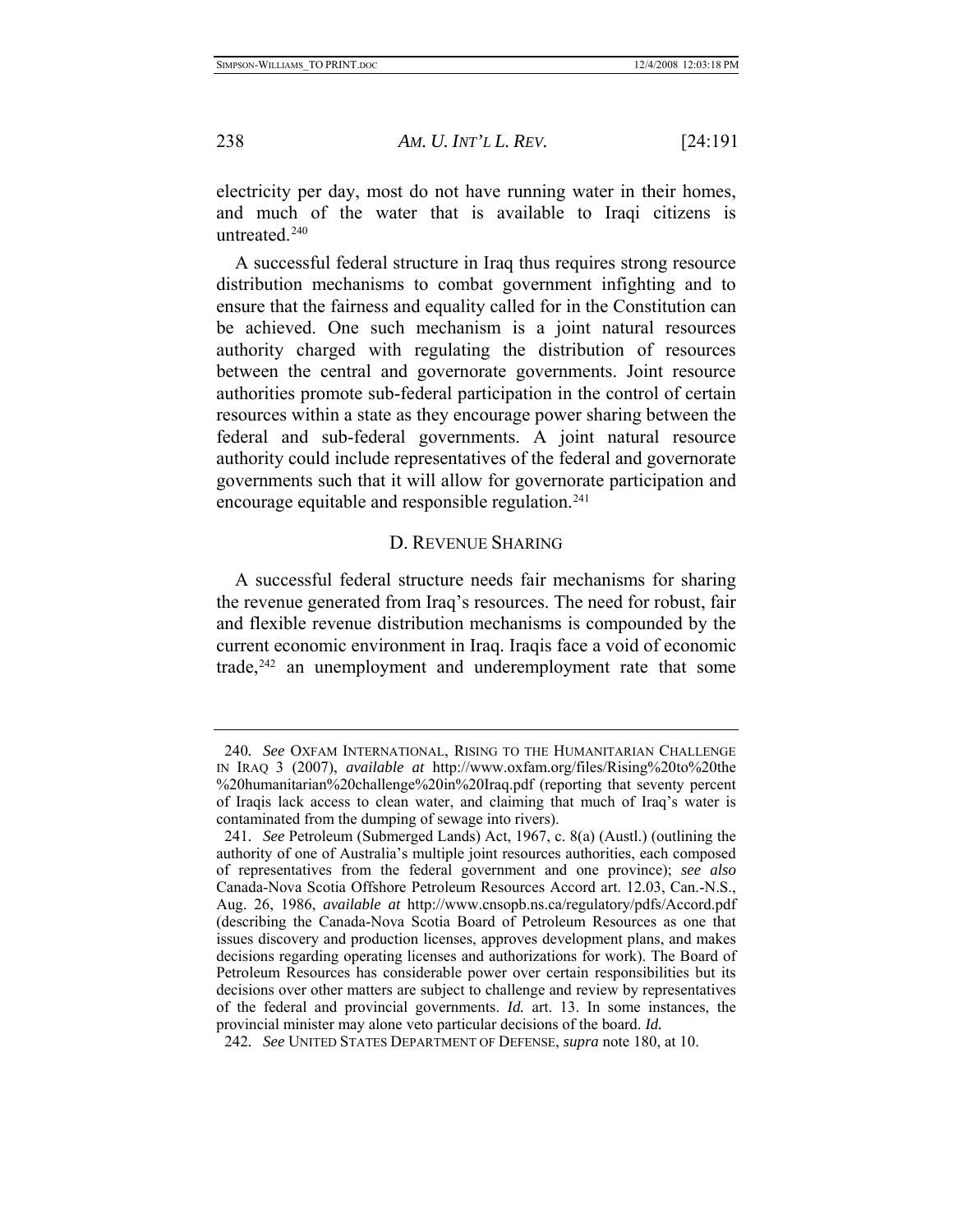estimate may be as high as forty percent, $243$  inflation running over seventy percent,<sup>[244](#page-49-1)</sup> and fifty-four percent of the population living on less than one dollar  $(U.S.)$  per day.<sup>[245](#page-49-2)</sup> Add to this the fact that more than ninety percent of Iraq's government revenue comes from oil exports, but not all governorates have access to oil deposits, <sup>[246](#page-49-3)</sup> and the picture becomes quite clear: Iraqis need revenue sharing that is fair and effective.

Currently, regions and governorates are entitled to "an equitable share of the national revenues sufficient to discharge its responsibilities and duties . . . having regard to its resources, needs and the percentage of its population<sup> $247$ </sup> A constitutional obligation exists to pursue a balanced development strategy through which revenues from current fields are distributed fairly.<sup>[248](#page-49-5)</sup> Also, as this constitutional provision makes clear, the territorial status of the Kirkuk governorate has been decoupled from the oil revenues that flow from its oilfields. As Kirkuk's oil comes from currently exploited fields, its revenues are to be redistributed across Iraq.

To augment the constitutional provisions for fair and effective revenue distribution, Iraq may consider establishing a fair mechanism for the calculation of revenue distribution, $249$  and

<span id="page-49-0"></span><sup>243</sup>*. See* UN ASSISTANCE MISSION FOR IRAQ, HUMANITARIAN BRIEFING ON THE CRISIS IN IRAQ 3 (2007), *available at* http://www.uniraq.org/documents/UN-Iraq%20Humanitarian%20Briefing%20Fact%20Sheet%20May%2007.pdf (reporting unemployment between twenty-five and forty percent).

<sup>244</sup>*. Id.*

<sup>245</sup>*. Id.*

<span id="page-49-3"></span><span id="page-49-2"></span><span id="page-49-1"></span><sup>246</sup>*. See* Cordesman, *supra* note 73 (stating that while the vast majority of Iraq's government revenue comes from oil exports, the Sunni west has no claim to oil revenues because they lack developed oil fields).

 <sup>247.</sup> IRAQ CONSTITUTION art. 117.

<span id="page-49-5"></span><span id="page-49-4"></span><sup>248</sup>*. See* Vanessa Jimenez, *Iraq's Constitutional Process: Challenges on the Road Ahead*, 13 HUMAN RIGHTS BRIEF 21, 23 (2005) (explaining that the Iraq constitution contains "mechanisms" aimed at ensuring equitable and fair distribution of the economic benefit of the country's natural resources).

<span id="page-49-6"></span><sup>249</sup>*. See, e.g.*, DEPARTMENT OF TREASURY AND FINANCE GOVERNMENT OF WESTERN AUSTRALIA, SPECIFIC PURPOSE PAYMENTS (SSPS), *available at* http://www.dtf.wa.gov.au/cms/tre\_content.asp?id=1909 (last visited Sept. 7, 2008) [hereinafter SPECIFIC PURPOSE PAYMENTS] (explaining the variables of the formula used to distribute Australia's Special Purpose Payments). In Australia, the federal government collects most of the tax revenue and disburses large transfers to the provinces. *See* DEPARTMENT OF TREASURY AND FINANCE GOVERNMENT OF WESTERN AUSTRALIA, COMMONWEALTH GRANTS, *available at* http://www.dtf.wa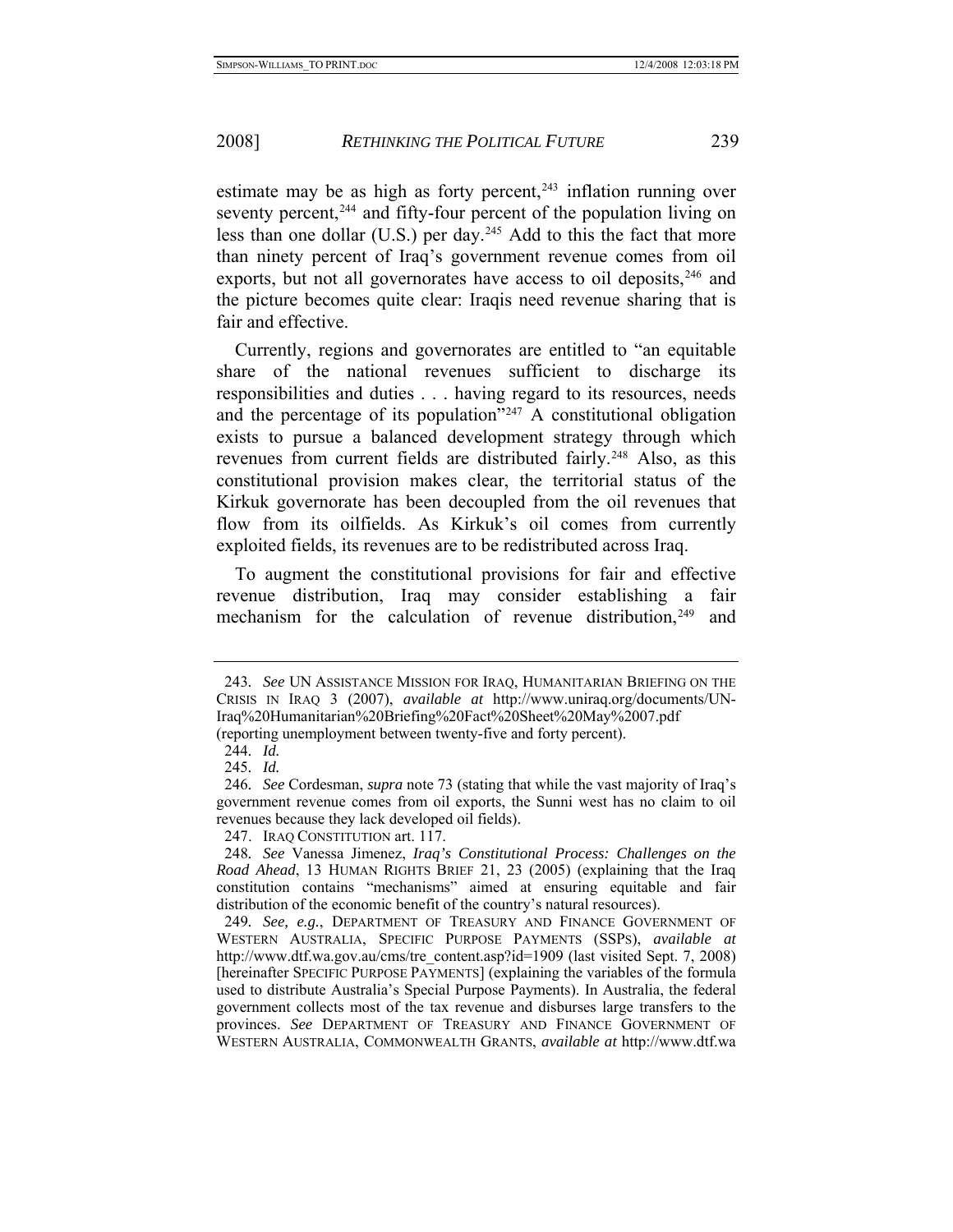procedures for adjusting federal-governorate financial arrangements in recognition of the volatility of commodities markets.<sup>[250](#page-50-1)</sup> As PILPG Senior Peace Fellow Vanessa Jimenez suggested in 2005, "if properly implemented and interpreted," a reformed revenue calculation and distribution scheme would allow Kurds and Shi'a "to exercise the self-governance that they desire," while assuring Sunnis of their fair share of the national wealth.[251](#page-50-2)

## E. COORDINATION MECHANISMS

The political instability affecting Iraq presents a challenge for implementing a successful federal structure. Disorganization and distrust permeate throughout all levels of government. To tackle this challenge head on, Iraqis could develop several coordination mechanisms including framework legislation to transparently and clearly delineate governmental responsibilities, committees to address government coordination and to settle disputes between

<span id="page-50-0"></span>

<sup>.</sup>gov.au/cms/tre\_content.asp?id=1917 (last visited Sept. 7, 2008) [hereinafter COMMONWEALTH GRANTS]. The Commonwealth Grants Commission recommends the amount of general-purpose transfers from the federal government to specific provinces using a horizontal fiscal equalization principle, which considers the differing costs of providing services in each province. *See id.* In India, the President considers the recommendations of a Finance Commission each year before determining what percentage of the net proceeds of any tax each provincial government will receive. *See* INDIA CONST. arts. 269, 270, 275. A consideration of which provincial governments paid the tax greatly influences this determination. *Id.* In Austria, the federal government distributes revenue to the regional governments based on tax revenue criteria, (regional or local revenue of a tax) and demographic criteria (the number of inhabitants of a province). *See* FEDERAL MINISTRY OF FINANCE AUSTRIA, FISCAL EQUALIZATION SYSTEM IN AUSTRIA 2, *available at* http://english.bmf.gv.at/Budget/IntergovernmentalFi\_252/Fiscal\_ Equalisation\_System.pdf.

<span id="page-50-1"></span><sup>250</sup>*. See* Ronald L. Watts, *Forum of Federations, Processes for Adjusting Federal Financial Relations: Examples from Austria and Canada*, *in* FISCAL RELATIONS IN FOUR COUNTRIES: FOUR ESSAYS 17, 21 (Paul. M. Boothe ed., 2003) [hereinafter Watts, *Forum of Federations*] (noting that the federal governments in Australia, India, and South Africa establish different forms of standing or periodic commissions to analyze their respective distributive formulas, making recommendations to parliament when appropriate); *see also id*. (recognizing that Germany, Switzerland, Austria, and Belgium have parliamentary committees that determine financial transfers to the regions).

<span id="page-50-2"></span><sup>251</sup>*. See* Jimenez, *supra* note 248, at 23 (interpreting Article 117 of the Iraq constitution as a means of providing harmony between the governorates while fairly distributing the wealth of the nation).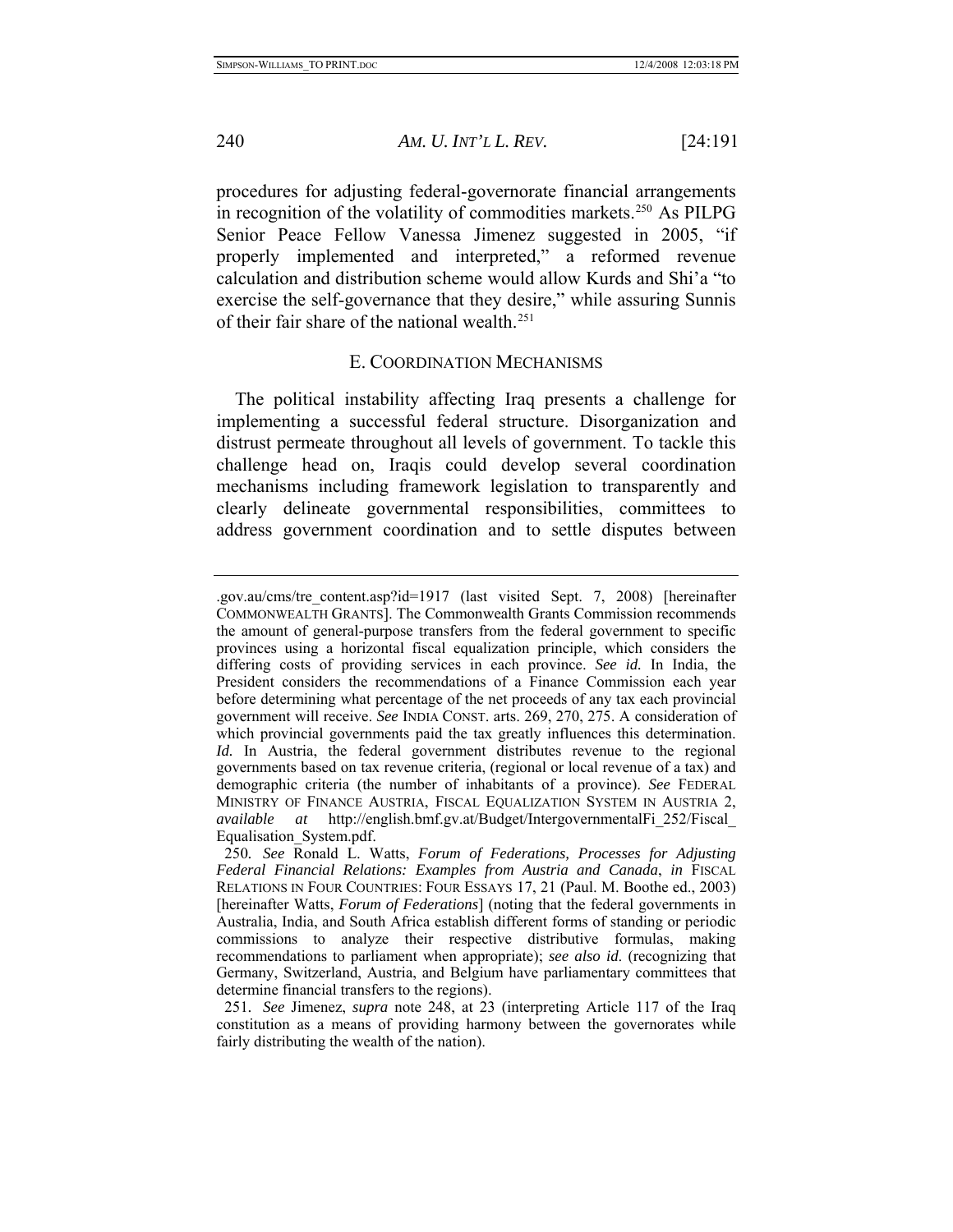<span id="page-51-0"></span>

government entities, and finally a mechanism to ensure crossgovernment and sectarian dialogue.

## *1. Framework Legislation Delineating Governmental Responsibilities*

In order to minimize friction between various government institutions, Iraq could benefit from a framework of governance that will clearly identify the role of the regional and central institutions.<sup>[252](#page-51-1)</sup> Such framework legislation would allow the federal government to set forth those powers that are within its exclusive competence and/or those powers that may be shared with the governorates.<sup>[253](#page-51-2)</sup> Consistent with this guiding framework, the governorates may then adopt implementing policies and legislation.[254](#page-51-3) Framework legislation differs from other federally-enacted laws in that it typically provides only a guiding principle or goal that governorate governments must adhere to when adopting implementing legislation.<sup>[255](#page-51-4)</sup> Framework legislation therefore ensures a unified federal policy while providing flexibility to the governorates in carrying out that policy.

#### *2. Coordination and Dispute Resolution Committees*

Iraqi federalism could also benefit from the development of mechanisms that foster cooperation between the central government and governorates in the administration of their exclusive and shared

<span id="page-51-1"></span><sup>252</sup>*. See* Haysom, *supra* note 226, at 146 (advocating a more balanced division of powers between the federal and regional levels).

<span id="page-51-2"></span><sup>253</sup>*. See generally* B-VG (Aust.) art. 12 (differentiating the powers delegated to Austria's federal from those delegated to the regional governing bodies).

<span id="page-51-3"></span><sup>254</sup>*. See* GG (F.R.G.) art. 75 (providing the federal government the power to define broad framework legislation which the regions are responsible for implementing through their own detailed legislation). Although Article 75 of the German Constitution was abrogated in 2006, the provision still establishes a feasible framework for Iraq. *Id.* (mentioning, briefly, the abrogation of Article 75 during the constitutional reform in 2006). *See also* B-VG (Aust.) art. 11-14 (listing policy areas in which the federal government is responsible for enacting framework legislation, while the *Länder*, or provincial governments, are responsible for enacting implementation legislation).

<span id="page-51-4"></span><sup>255</sup>*. See* B-VG (Aust.) art. 14 (demonstrating that Austria's constitution provides the federal government the power to enact framework legislation but limits that power by providing regional bodies the power to implement the framework laws).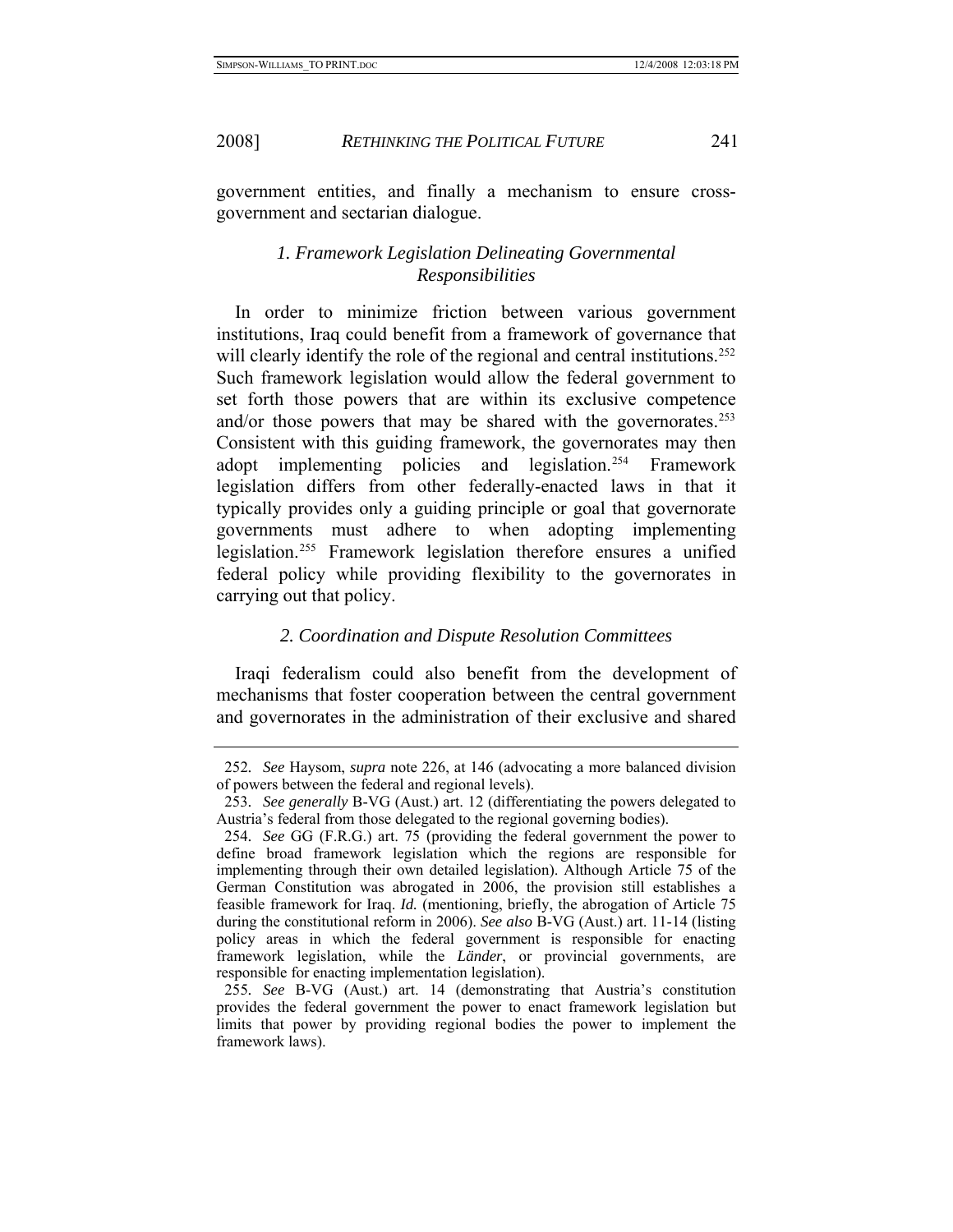powers, and help increase the level of interaction and connection between the levels of government.<sup>[256](#page-52-0)</sup> Two such mechanisms may include: (1) formal and ad hoc coordination committees; $257$  and (2) joint entities tasked with resolving disputes outside the formal judicial system.<sup>[258](#page-52-2)</sup> Such committees are within the boundaries of the Constitution,[259](#page-52-3) and would allow the federal and sub-federal

<span id="page-52-3"></span>259*. See* IRAQ CONSTITUTION art. 105 (providing that "other independent commissions may be established according to need and necessity by a law.").

<span id="page-52-0"></span> <sup>256.</sup> While the Spanish Constitution allows the National Government and the Autonomous Communities to legislate in areas of exclusive competence, the National Government also may appoint a representative to serve in the government of an Autonomous Community to coordinate administration of National Government policies with those of the Autonomous Community. *See* C.E. art. 69; *see also id.* art. 69 (providing that the Senate, one house of the *Cortes Generales* (the Spanish national legislature), shall represent the interests of the provinces and the Autonomous Communities).

<span id="page-52-1"></span><sup>257</sup>*. See, e.g.*, Act on Autonomy of Åland, Ch. 8, *available at* http://www.finlex.fi/fi/laki/kaannokset/1991/en19911144.pdf (providing for the Åland Delegation, a joint council that facilitates coordination between the central Finnish and Åland Island governments); The Northern Ireland Peace Agreement: The Agreement Reached in the Multi-Party Negotiations, 1998, *available at* http://www.usip.org/library/pa/ni/ni4.html#BIIC (creating the British-Irish Inter-Governmental Conference); Canadian Intergovernmental Conference Secretariat (CICS) Website, http://www.scics.gc.ca/35years\_e.html (describing Canada's annual First Ministers' Conference that brings together the Canadian Prime Minister and the premiers of the provinces).

<span id="page-52-2"></span><sup>258</sup>*. See* S. AFR. CONST. § 76 (requiring a Mediation Committee consisting of both national and provincial delegations to address legislation involving the provinces when the two chambers of parliament disagree). If the disagreement is not resolved in the Mediation Committee, the legislation in question can only be passed by a two-thirds majority in the National Assembly. *See id.*; Bougainville Peace Agreement (Papua N.G.) arts. 263-67 (creating an intermediary between Papua New Guinea and Bougainville to resolve disputes prior to mediation and arbitration). If mediation and arbitration fails, the parties can submit their dispute to the courts. *See id*.; The Greenland Home Rule Act, Act No. 577, ch. 1, 1978, *available at* http://www.stm.dk/Index/dokumenter.asp?o=71&n=1&d=1059&s=2 &str=stor (establishing an ad hoc mediation committee designed to address conflicts between the central Danish government and Greenland's provincial governments); Interim Agreement for Peace and Self-Government in Kosovo, ch. 4, 1999, *available at* http://www.reliefweb.int/rw/RWB.NSF/db900SID/MHII-6599VZ?OpenDocument (developing a Commission which addresses disputes regarding resource ownership and allocation); *see also* Matthew T. Simpson, *Iraqi High Court Authority: A State-Practice Review of the Source of High Court Authority and an Assessment of the Iraq Constitution*, ISLAMIC L. & L. OF MUSLIM WORLD, *available at* http://papers.ssrn.com/sol3/papers.cfm?abstract\_id=1061101 #PaperDownload (providing a thorough analysis of the provisions relating to Iraqi High Court authority)*.*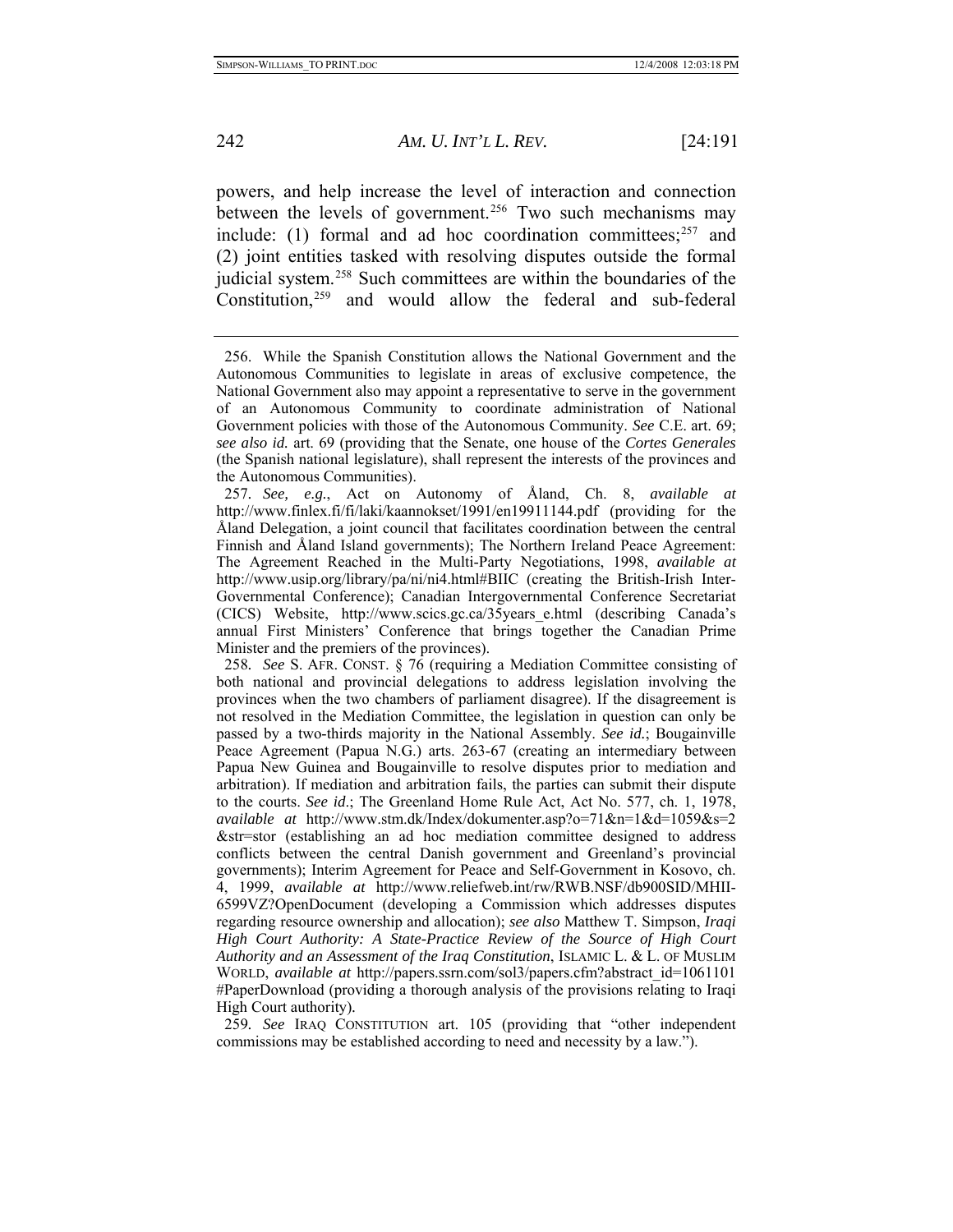<span id="page-53-0"></span>governments to communicate with each other. In the event that a dispute were to arise, the dispute resolution committee would provide Iraqis with a means for resolving the dispute before sending it to the judicial branch.

#### F. FEDERAL SAFEGUARDS

In recognition of the asymmetries of power and diversity that exist in modern day Iraq, Iraqis could benefit from the development of several safeguards to ensure respect for the rights of both sub-federal entities, and the minority populations in those areas.

## *1. Commission to Protect the Rights of Regions and Governorates*

The establishment of a commission to protect the rights of regions and governorates is essential to stabilizing the political climate in Iraq. Article 102 of the Iraq Constitution provides for the establishment of a public Commission "to guarantee the rights of the regions and governorates that are not organized in a region."[260](#page-53-1) This Article stipulates that the Commission should include representatives from the federal government as well as representatives from the governments of the regions and governorates not organized in a region.[261](#page-53-2) According to the Constitution, the Commission's structure and responsibilities are to be defined by law.<sup>[262](#page-53-3)</sup>

In establishing this Commission, the Iraqi legislature could look to several relevant precedents including those found in South Africa, Australia, Bahrain, Kenya, Thailand, Lebanon, Yemen, and the United Kingdom.[263](#page-53-4) Comprehensive and realistic objectives for the Commission can ensure that its members, the National Government, and the Iraqi citizenry have confidence in the Commission's

<span id="page-53-2"></span><span id="page-53-1"></span><sup>260</sup>*. See id.* art. 102 (requiring the establishment of a commission that will be the voice of regions that are not organized in a manner similar to the governorates). 261*. See id.* (requiring the participation of not only individuals from the region, but also representatives from the federal government).

<span id="page-53-3"></span><sup>262</sup>*. See id.* art. 102-03 (identifying the purpose of the Commission, the individuals that will partake in the Commission, and the Commission's roles).

<span id="page-53-4"></span> <sup>263.</sup> It should be noted that these examples often refer to the rights of "local governments" (such as district and sub-district governments) rather than higher orders of government such as those of the region and governorates. Nevertheless, these structures and precedents can be applied to the Commission and the interests of Iraq's regions and governorates not organized in a region.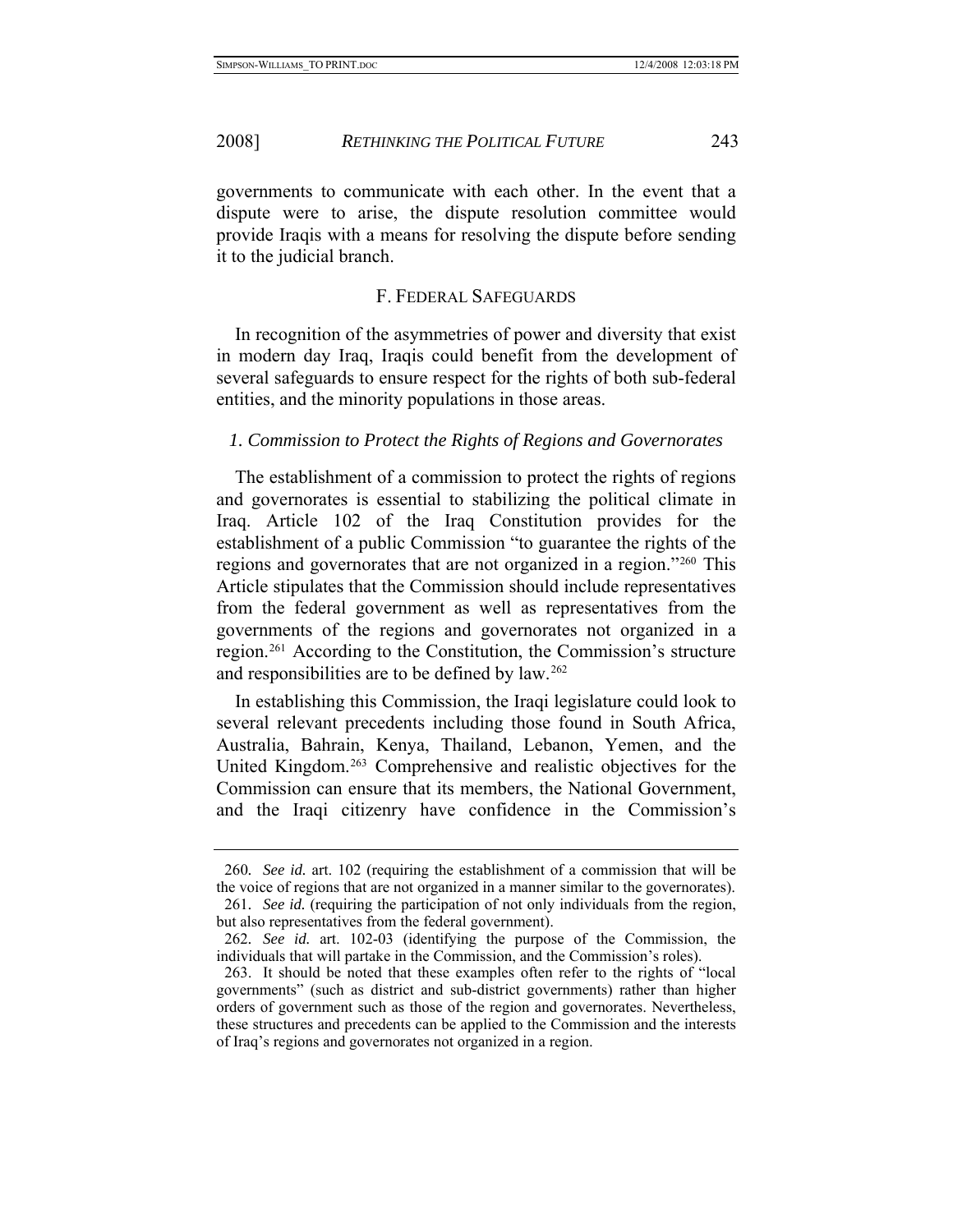activities. Possible objectives include: (1) supporting democratic governance; (2) representing the interests of the governments of the regions and governorates not organized in a region at the national and international level; (3) improving the capacity of regional and governorate government bodies; (4) providing a forum for information-sharing; and (5) building relationship with the citizenry.

## *2. Commission for the Protection of Minority Rights and Minority Rights Ombudsmen*

The Iraqi Constitution provides that, "Iraqis are equal before the law without discrimination based on gender, race, ethnicity, nationality, origin, color, religion, creed, belief or opinion, or economic and social status,"[264](#page-54-1) and acknowledges that Iraq is "a country of many nationalities, religions and sects."[265](#page-54-2) Minority groups, including the Armenian, Assyrians, Caldeans, and Turkmen, are guaranteed specific political, cultural, and educational rights.<sup>[266](#page-54-3)</sup>

Despite these protections, the political instability in Iraq presents a high risk of disenfranchisement and isolation for Iraq's minorities and abuse of their rights. Therefore, efforts should be made to ensure that Iraq's many minorities will be protected regardless of future changes to the structure of Iraqi governance and the extent to which political and fiscal powers are devolved. As mentioned above, the diversity and intermingling of Iraq's many ethnic populations places the Sunni, Shi'a and Kurd in the minority in certain governorates.<sup>[267](#page-54-4)</sup> Minority protections are therefore necessary not only to protect those groups currently considered minorities by the Constitution, but also those groups that experience majority status in one governorate, and minority status in another.

The government therefore needs mechanisms to ensure the representation and protection of minorities. Two of these mechanisms include a commission for the protection of minority rights and a minority rights ombudsman. Article 99 of the Iraqi

<span id="page-54-0"></span>

 <sup>264.</sup> IRAQ CONSTITUTION art. 14.

<span id="page-54-2"></span><span id="page-54-1"></span><sup>265</sup>*. Id.* art. 3; *see also* Jimenez, *supra* note 248, at 23 (assessing several of the key provisions of the 2005 Iraq Constitution).

 <sup>266.</sup> IRAQ CONSTITUTION art. 121.

<span id="page-54-4"></span><span id="page-54-3"></span><sup>267</sup>*. See supra* Part III.B.2 (discussing the vast ethnic disparity within the governorates and urban areas of Iraq).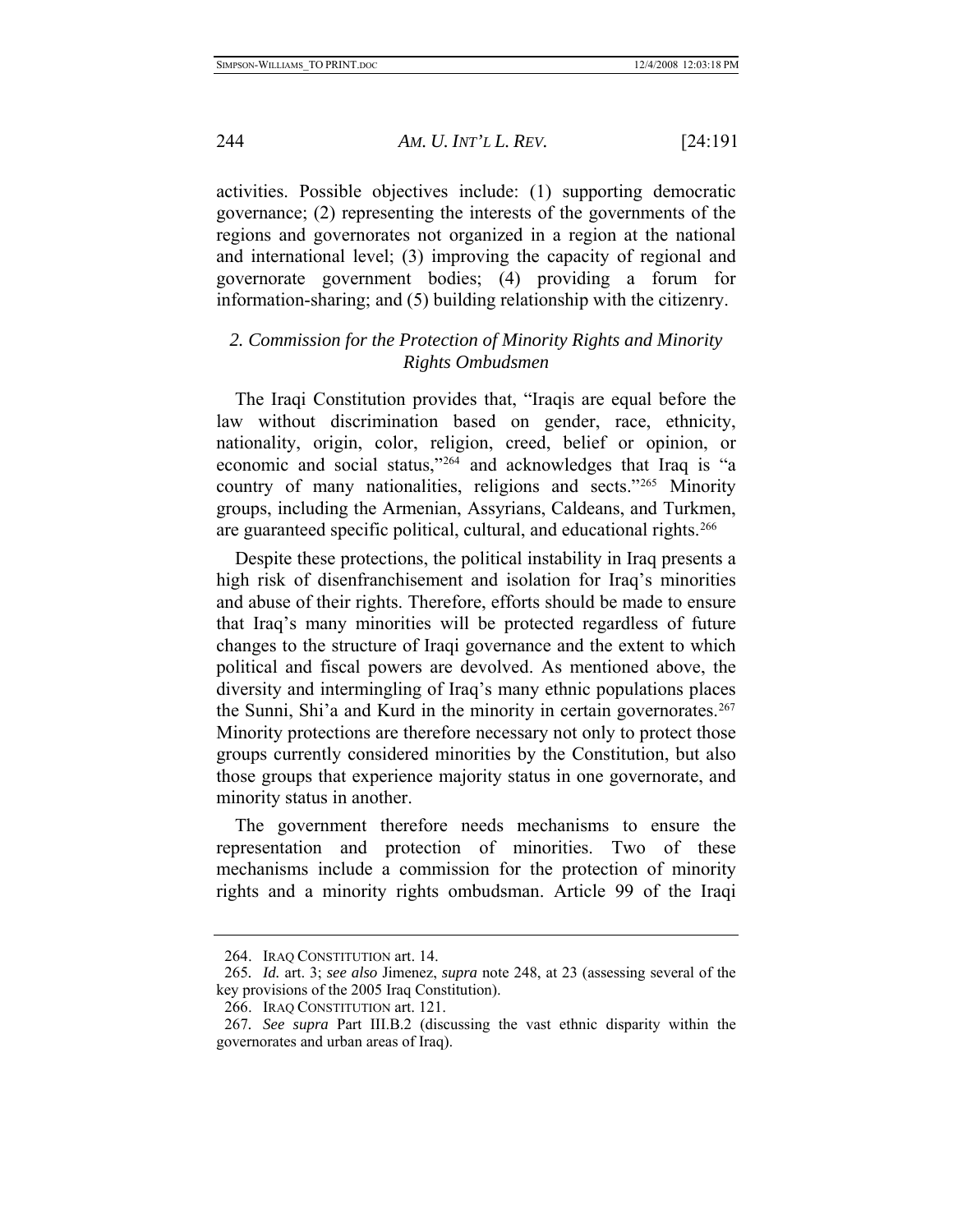Constitution mandates a High Commission for Human Rights ("High Commission").[268](#page-55-0) Within this High Commission, a Council or Commission for Iraqi Minorities could be established. The purpose of a High Commission includes promoting laws aimed at protecting human rights and establishing a system of receiving complaints for rights violations.[269](#page-55-1) Similarly, a Commission for Iraqi Minorities could focus on promulgating legislation and receiving complaints, <sup>[270](#page-55-2)</sup> as well as ensuring restitution for violations by enumerating the rights of oppressed or abused minorities to regain property or pursue other forms of redress.[271](#page-55-3)

In addition to, or as part of, an Iraqi commission for the protection of minority rights, Iraq may also consider building upon the concept of a Minority Ombudsman first articulated in the TAL.[272](#page-55-4) Article 50 of the TAL provides for a National Commission for Human Rights,

<span id="page-55-2"></span>270*. See, e.g.*, National Commission for Minorities Website, http://ncm.nic.in/ (last visited Sept. 8, 2008) (identifying the need for a commission in a country with a similarly diverse ethnic composition).

<span id="page-55-0"></span><sup>268</sup>*. See* IRAQ CONSTITUTION art. 99 (creating multiple "High Commissions" for the regulation of human rights and public integrity, monitored by the Council of Representatives).

<span id="page-55-1"></span><sup>269</sup>*. See* The Law of Administration for the State of Iraq for the Transitional Period [TAL], art. 50 (stating the purpose of the High Commissions and principles on which it should be based); *see also* PUBLIC INTERNATIONAL LAW & POLICY GROUP, THE IRAQ FEDERATION COUNCIL: LEGISLATIVE DRAFTING GUIDE (2006), *available at* http://www.pilpg.org/areas/peacebuilding/simulations/iraq/PILPGIraq FedCouncilGuide.pdf [hereinafter LEGISLATIVE DRAFTING GUIDE] (explaining the various functions that the High Commission could possibly fulfill).

<span id="page-55-3"></span><sup>271</sup>*. See generally* The Secretary-General, Preparatory Comm., *Preparatory Meetings and Activities at the International, Regional and National Levels*, U.N. Doc. A/Conf.189/PC.1/8 (Apr. 26, 2000), *available at* http://www.un.org/ WCAR/1.8e.pdf (describing an organization that provided remedies for human rights and minority rights violations). The actions taken by the South African Human Rights Commission included a counseling hotline, a racism audit by an independent evaluator required by all public and private institutions, increased public awareness about rights, a media fairness inquiry, and efforts to provide a judicial forum for redress. *See id.* ¶¶ 62-64. The report also stated that exemplary countries were taking actions to provide remedies through "recourse to national institutions, reporting of violations to law enforcement officials, prompt and effective action by bodies responsible for the administration of justice, educational activities that focused on curbing and eliminating racial discrimination, and the activities of the media, which should promote understanding and tolerance." *See id.* ¶ 16.

<span id="page-55-4"></span><sup>272</sup>*. See* TAL art. 50 (establishing the Office of the Ombudsman, which inquires into complaints lodged by citizens against governmental authorities).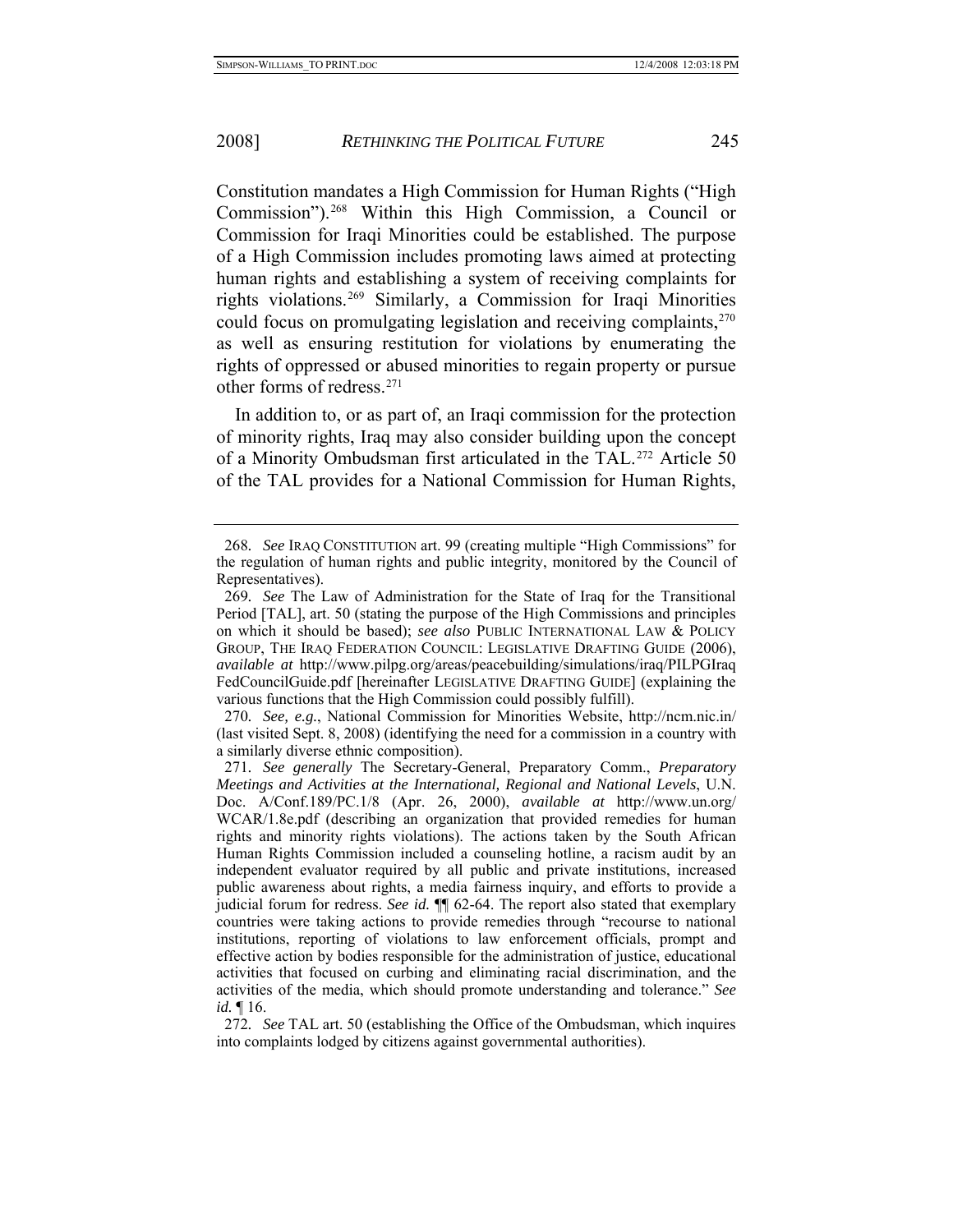<span id="page-56-0"></span>under which there is an Office of the Ombudsman to receive, initiate, and investigate complaints of government actions that are "arbitrary or contrary to law."[273](#page-56-1) The purpose of the Ombudsman is to guard protection of minority rights through investigation of abuse and initiation of legal methods of redress for rights violations.[274](#page-56-2)

## **CONCLUSION**

Despite the concerns of the ethno-sectarian divisionists, the way forward for Iraq is not one of entrenched ethno-sectarian divide and mistrust, but rather the creation of a modern federal state that builds upon Iraq's existing political and legal structures in a manner consistent with Iraq's complex historical identity.

A stable political future for Iraq begins with the fundamental position that Iraq requires a federal structure based upon an eighteen governorate model as set forth in the Constitution. With the subfederal boundaries already drawn, Iraqi political leaders are in a position to devolve appropriate power to these entities in an asymmetric and gradual manner. With this power devolution, Iraq would benefit from the development of systems of resource and revenue distribution to promote fair and equitable economic growth across the federation. Coordination mechanisms such as framework

<span id="page-56-1"></span><sup>273</sup>*. Id.*; *see also* IRAQ CONSTITUTION art. 138 (annulling the TAL and its Annex, except for Articles 53(A) and 58). The TAL remains relevant in this instance, however, because the National Commission for Human Rights was formed under the TAL.

<span id="page-56-2"></span><sup>274</sup>*. See* Zsuzsanna Antal, *Introduction to Hungarian Law Research*, GLOBALEX (2005), http://www.nyulawglobal.org/globalex/Hungary.htm (last visited Oct. 15, 2008) (describing the role of the Hungarian Ombudsman for the Protection of National and Minority Rights elected by a two-thirds parliamentary vote); *see also* Maxine Sleeper, Note, *Anti-Discrimination Laws in Eastern Europe: Towards Effective Implementation* 40 COLUM. J. TRANSNAT'L L. 177, 196, 198 (2001) (explaining that the Hungarian Ombudsman has been especially active in ensuring educational opportunities for minorities); Istvan Riba, *Minority Self-Governments in Hungary*, HUNGARIAN Q., Vol. XL, No. 155, Aug. 1999, at 80, *available at* http://www.hungarianquarterly.com/no155/080.html (stating the effectiveness of the Hungarian Ombudsman in providing assistance to minorities whose self-governance in regions was challenged by the majority population). Other countries with Ombudsman offices include Greece, Macedonia, Kosovo, Albania, Bosnia and Herzegovina, Bulgaria, Serbia, and Montenegro. *See* Ombudsman Worldwide Offices, http://www.law.ualberta.ca/centres/ioi/Links /Worldwide-Offices.php (last visited Sept. 8, 2008).